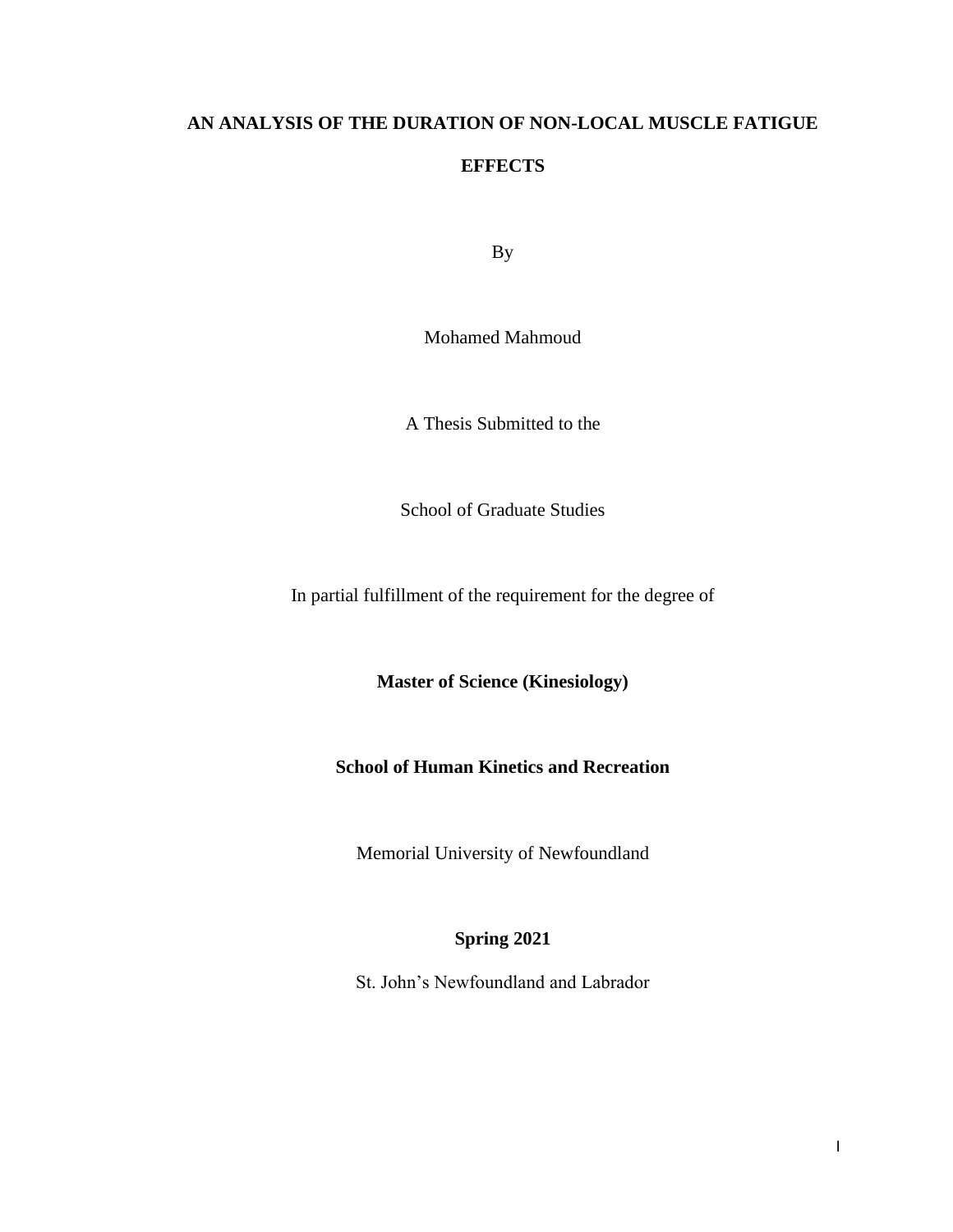#### **Abstract**

*Introduction* Non-local muscle fatigue (NLMF) is a temporary impairment in the performance of a non-exercised muscle following a fatigue protocol of a different muscle group. Since the tested muscle has not experienced prior activity or fatigue, any impairments due to the fatigue of another muscle cannot be due to peripheral factors and thus must be due to global or central influences. The majority of NLMF post-tests were conducted immediately after the fatiguing protocols. Thus, how long these effects can last is unknown.

*Purpose* There is some uncertainty and conflicting results in literature regarding NLMF effects. The purpose of this study was to examine post-test durations of NLMF in four different time conditions (Control, 1, 3, and 5 min) to investigate the duration of the possible effects.

Methods In a randomized crossover study design with only five recreationally trained participants (due to COVID) were recruited for this study (four females: height 159.1  $\pm$ 2.9 cm, body mass 62.7  $\pm$  7 kg, age 26.6  $\pm$  9.8 yrs. and one male: height 182.2 cm, body mass 90.3 kg, age 40 yrs.) to examine the duration of acute effects of unilateral knee extensors muscle fatigue on the contralateral homologous muscle strength, activation, and fatigue resistance (endurance). Four of the participants were determined to be right-leg dominant, while one participant was left-leg dominant. In five randomized separate sessions (48 hours between visits) each condition was presented which included testing at one, three, five minutes post-test or Control. Non-dominant knee extensors muscle force, and an endurance test as well as vastus lateralis and biceps femoris electromyography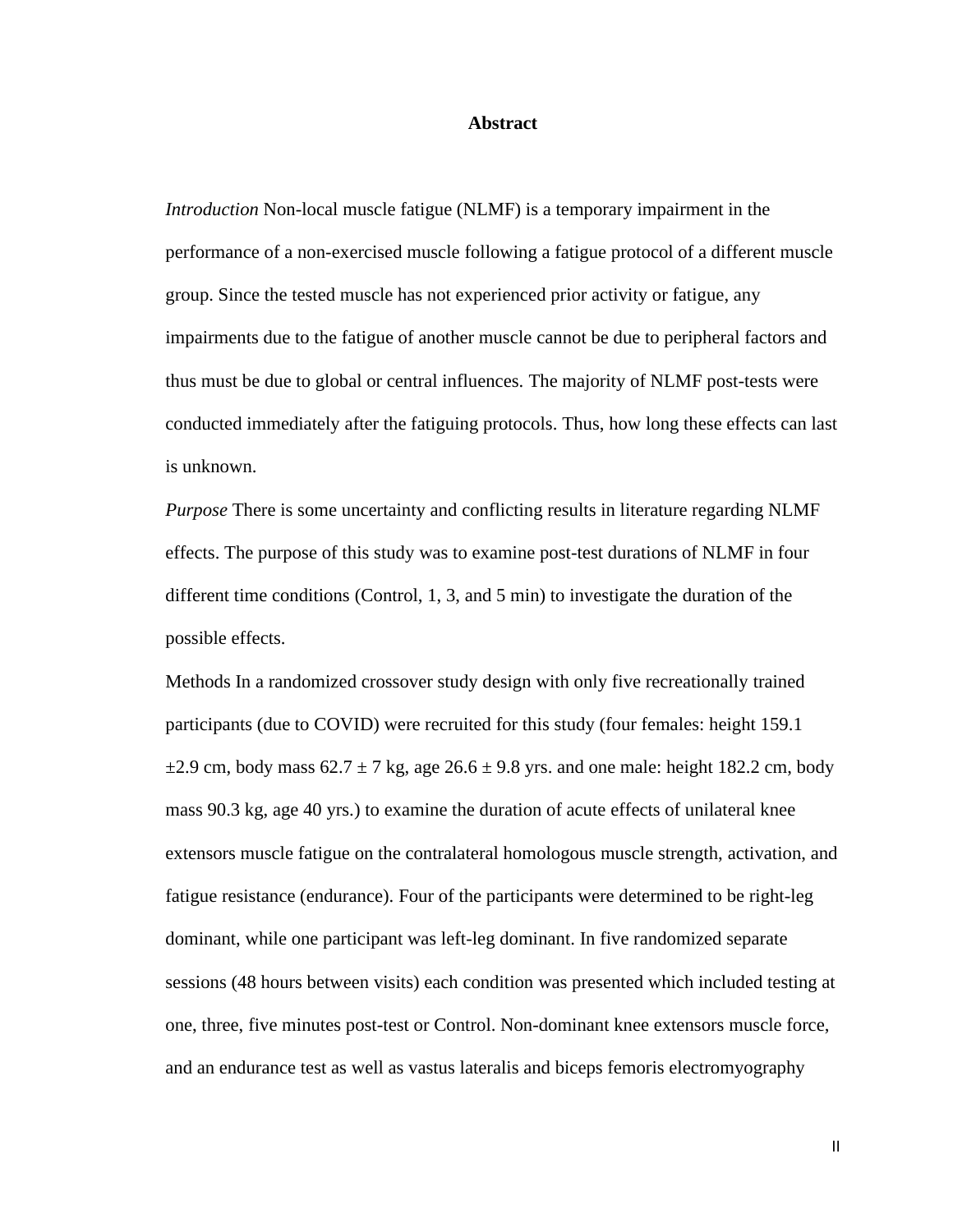(EMG) data were collected. The fatigue protocol consisted of two sets of continuous 100 seconds MVC by the dominant leg, separated by 1-min of rest.

*Results* The major finding was the lack of significant NLMF-induced single (discrete) MVC force decrements at any post-test duration.

Conclusions NLMF was not evident in both single discrete MVC and muscle endurance (fatigue resistance). This finding was in agreement with a recent meta-analysis that reported trivial NLMF effects on single MVCs but contradicts the review's finding of small to moderate NLMF effects on muscle endurance. The lack of NLMF effects on endurance might be attributed to a lack of statistical power, the recruitment of recreationally active rather than trained individuals, the greater fatigue endurance of female participants or recovery effects within 1-minute of the unilateral fatigue intervention.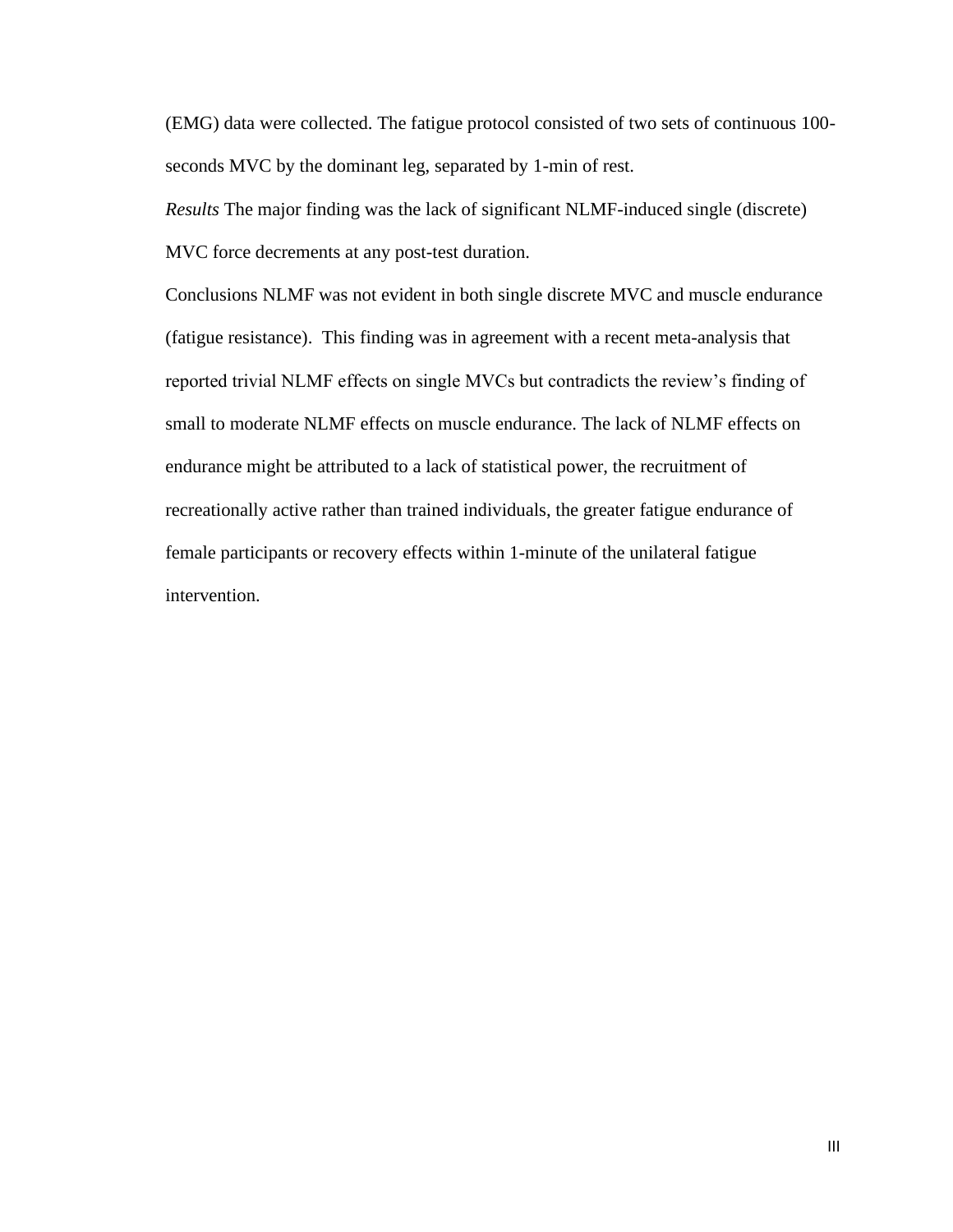## **Acknowledgements**

Firstly, I would like to express my deep gratitude to my supervisor (Professor David Behm). Could not have made it without his guidance, expertise, and patience. He was available whenever needed and always willing to dedicate time for his students. I was lucky to work with him. Thank you for everything.

Next, I would like to thank my research partner Dr. Shahab Alizadeh. Your help in the lab during the data collection and analysis is much appreciated.

Last but not least, a special thanks to all faculty members, my classmates, and the participants of my study for all their support.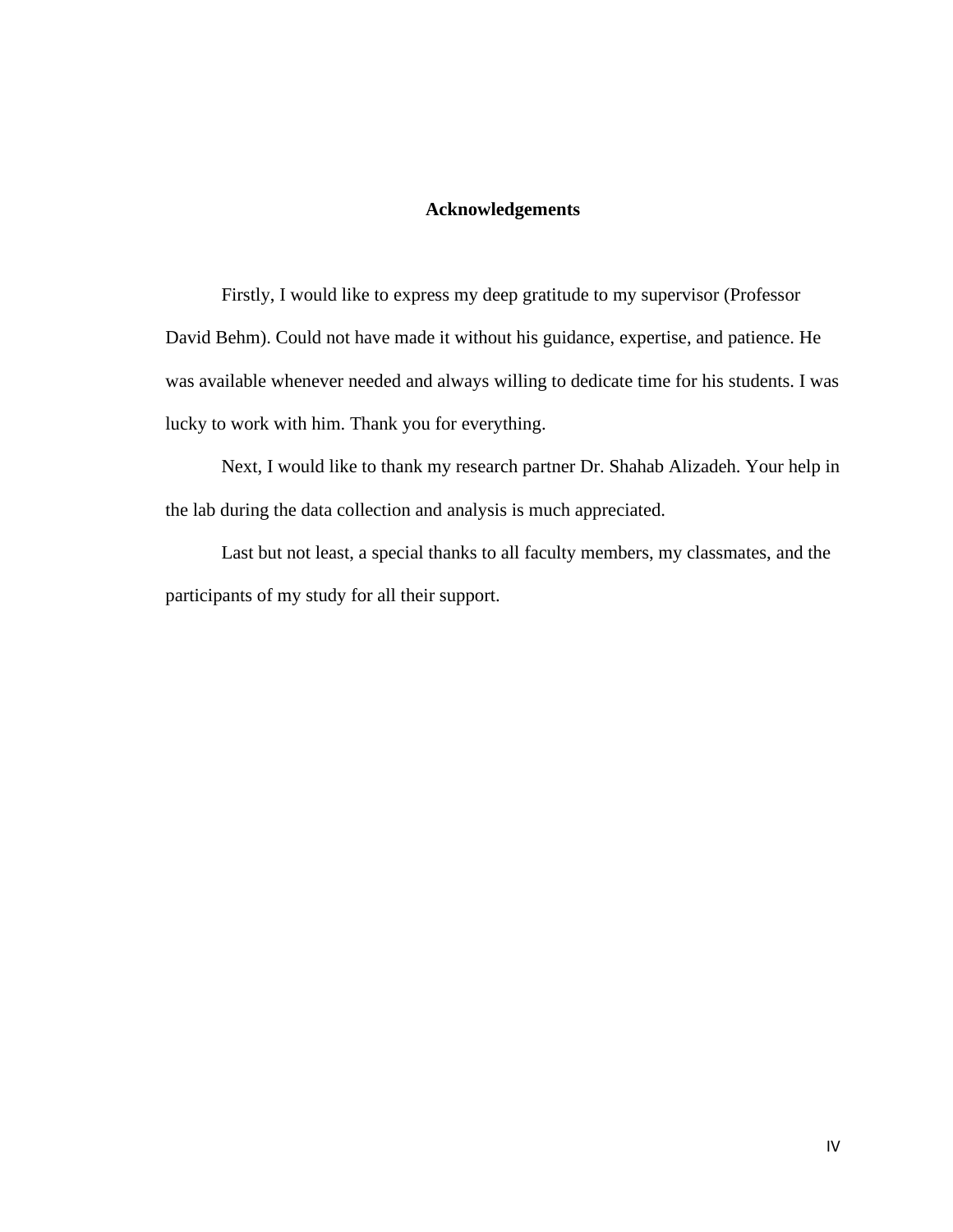# **TABLE OF CONTENTS**

| <b>ABSTRACT</b>                                      | $\rm II\text{-}III$ |
|------------------------------------------------------|---------------------|
| <b>ACKNOWLEDGEMENTS</b>                              | IV                  |
| <b>TABLE OF CONTENTS</b>                             | V-VII               |
| <b>LIST OF TABLES</b>                                | <b>VIII</b>         |
| <b>LIST OF FIGURES</b>                               | IX                  |
| <b>LIST OF ABBREVIATIONS</b>                         | X                   |
| <b>Chapter 1: Literature Review</b>                  | $\mathbf{1}$        |
| 1.1 Introduction                                     | $\mathbf{1}$        |
| 1.1.1 Fatigue                                        | $1 - 2$             |
| 1.1.2 Peripheral Fatigue Mechanisms                  | $2 - 3$             |
| 1.1.3 Central Fatigue Mechanisms                     | $3 - 5$             |
| 1.1.4 Non-local muscle fatigue (NLMF)                | 5                   |
| 1.1.5 Central NLMF mechanisms                        | $5 - 8$             |
| 1.1.6 Biochemical mechanisms                         | 8                   |
| 1.1.7 Biomechanical mechanisms                       | 9                   |
| 1.1.8 Psychological mechanisms                       | $9 - 11$            |
| 1.2 Factors affecting NLMF                           | 11                  |
| 1.2.1 Effect of fatiguing protocol intensity on NLMF | $11 - 12$           |
| 1.2.2 Muscle specificity                             | $12 - 13$           |
| 1.2.3 Sex differences                                | $13 - 14$           |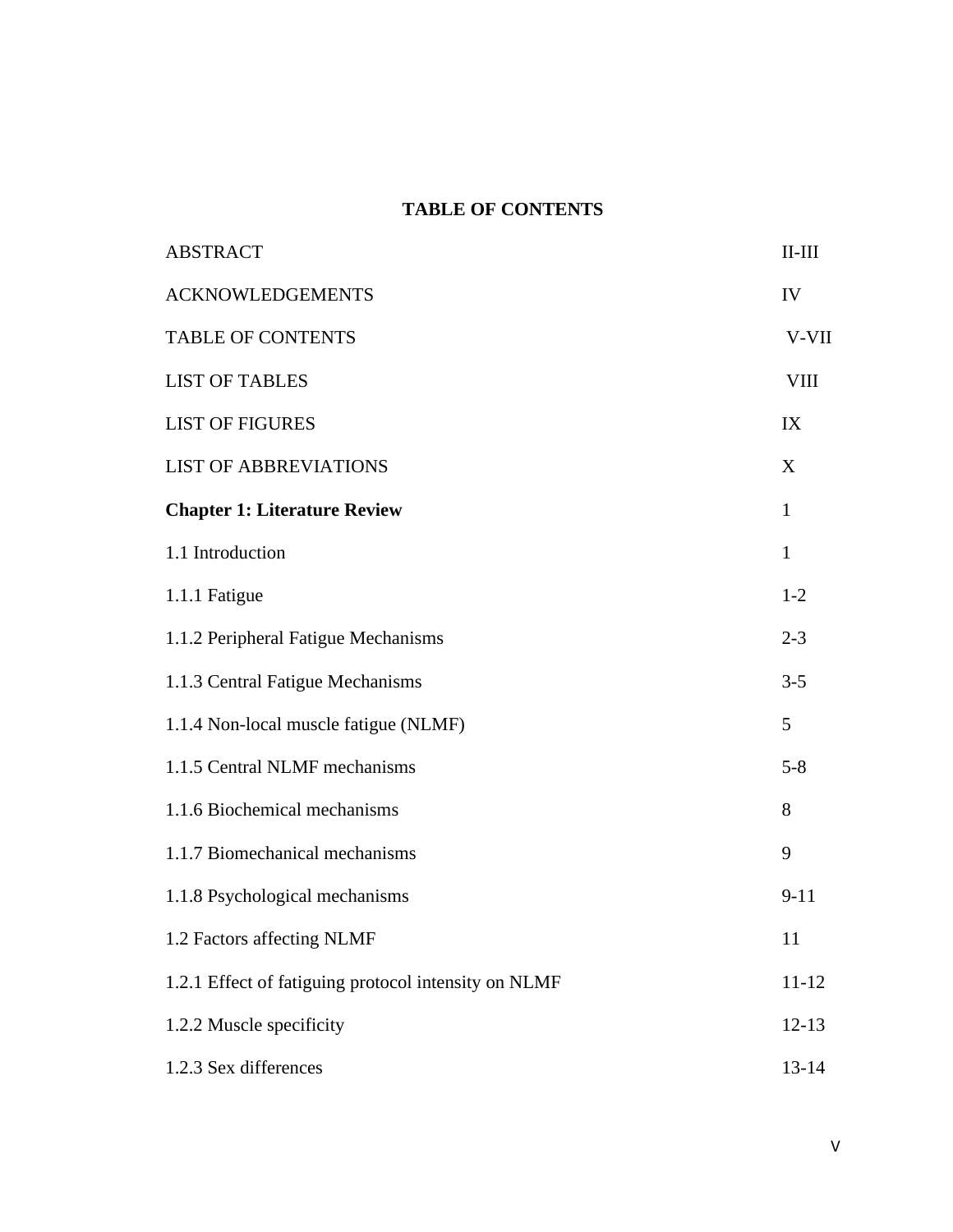| 1.2.4 NLMF testing protocols                                                            | $14 - 15$ |
|-----------------------------------------------------------------------------------------|-----------|
| 1.2.5 NLMF Post-test durations                                                          | $15 - 16$ |
| 1.3 Conclusion                                                                          | $16-17$   |
| 1.4 Objectives                                                                          | 17        |
| 1.5 Hypotheses                                                                          | 17        |
| <b>Chapter 2: Research</b>                                                              | 18        |
| 2.1 Methods                                                                             | 18        |
| 2.1.1 Participants                                                                      | 18        |
| 2.1.2 Experimental design                                                               | 19-20     |
| 2.1.3 Protocol                                                                          | 21        |
| 2.1.3.1 Electromyography (EMG)                                                          | $21 - 22$ |
| 2.1.3.2 Pre-test Single MVIC Force Measures                                             | 22        |
| 2.1.3.3 Unilateral Fatigue Intervention                                                 | 23        |
| 2.1.3.4 Post-test Single MVIC Force Measures                                            | 23        |
| 2.1.3.5 Post-test Fatigue Measures                                                      | 23        |
| 2.1.4 Statistical Analysis                                                              | $24 - 25$ |
| 2.2 Results                                                                             | 25        |
| 2.2.1 Fatigue intervention on the non-dominant knee extensor MVIC                       | $25 - 26$ |
| 2.2.2 Effects of fatigue intervention on the non-dominant knee flexion MVIC force 26-27 |           |
| 2.2.3 Effect of fatigue intervention on the dominant quadriceps MVIC force              | 27        |
| 2.2.4 Non-dominant quadriceps EMG during the post- tests                                | 28-29     |
| 2.2.5 Non-dominant hamstrings EMG during the post-tests                                 | 30        |
| 2.2.6 Dominant quadriceps EMG during the post-tests                                     | 31        |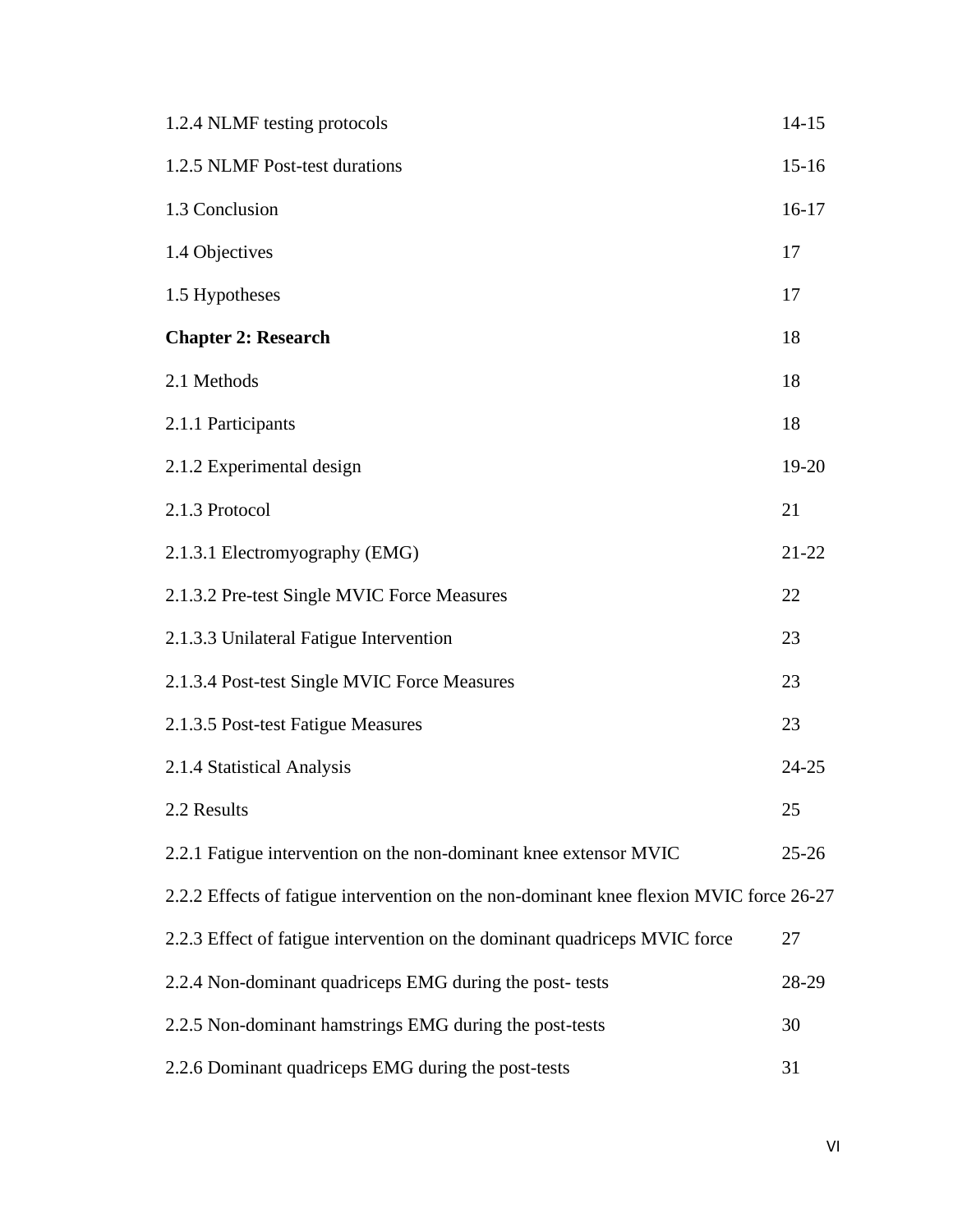| 2.2.7 Fatigue Index | 32        |
|---------------------|-----------|
| 2.3 Discussion      | $32 - 36$ |
| 2.4 Limitations     | $36 - 37$ |
| 2.5 Conclusion      | 37        |
| 2.6 References      | $38 - 50$ |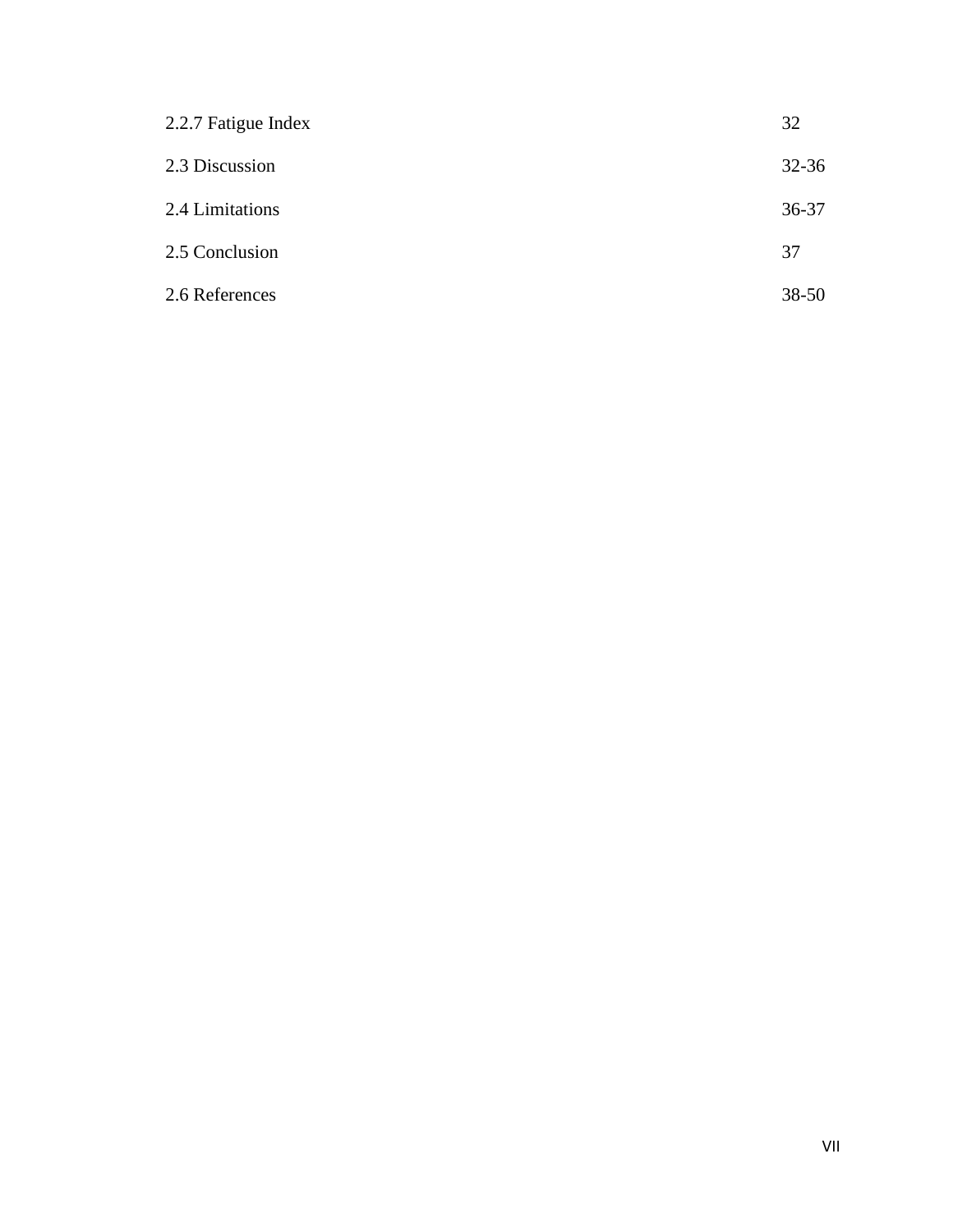## **LIST OF TABLES**

Table 2.1 Effects of fatigue intervention on the non-dominant quadriceps MVC force.

Table 2.2 Effect of fatigue intervention on the non-dominant hamstrings MVC force.

Table 2.3 Effect of fatigue intervention on the dominant quadriceps MVC force.

Table 2.4 Effect of fatigue intervention on the non-dominant quadriceps EMG.

Table 2.5 Effect of fatigue intervention on the non-dominant hamstring EMG.

Table 2.6 Effect of fatigue intervention on the dominant quadriceps EMG.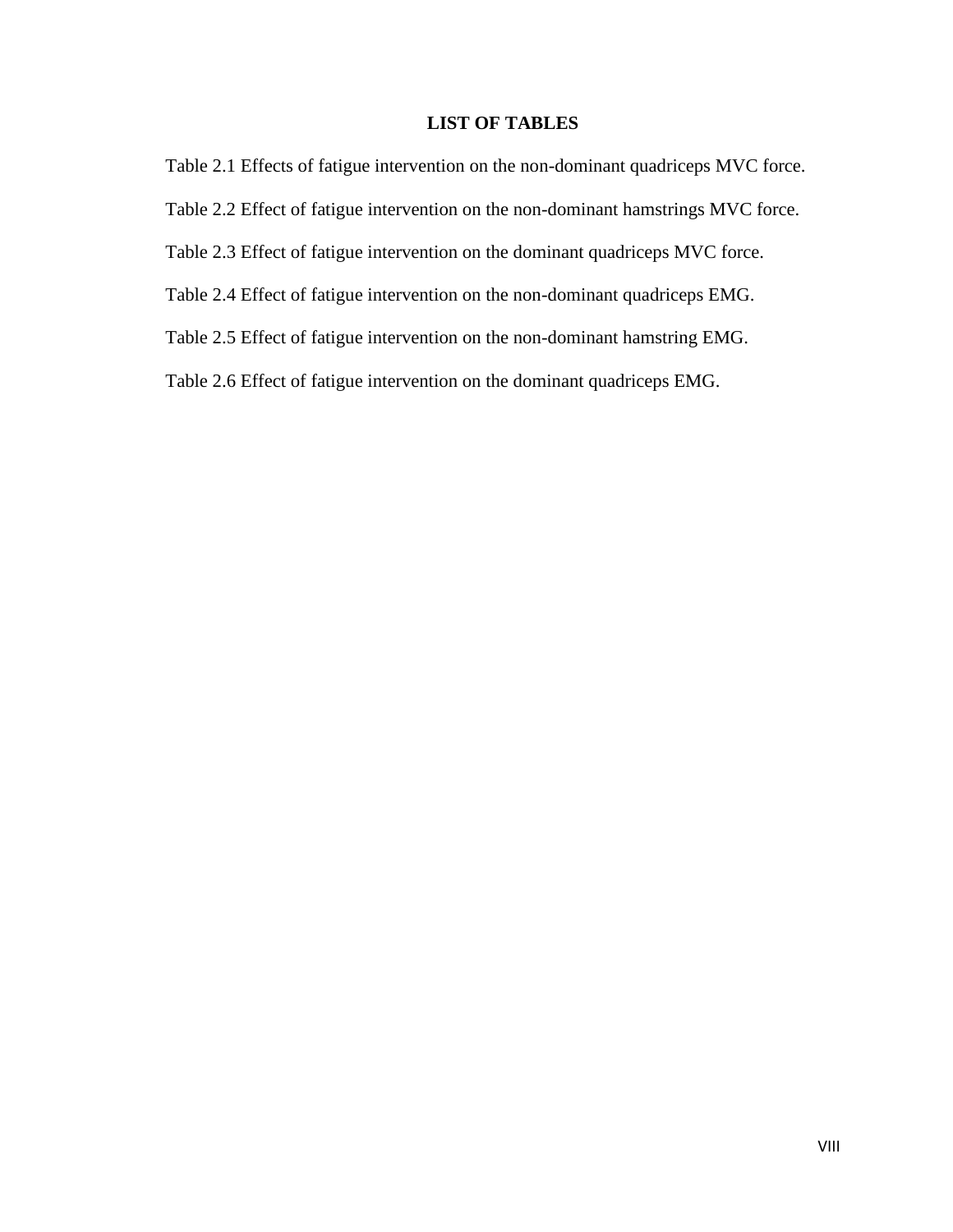# **LIST OF FIGURES**

Figure 2.1 Experimental Design

Figure 2.2 Non-dominant Quadriceps MVC Force.

Figure 2.3 Non-dominant Hamstrings MVC Force.

Figure 2.4 Dominant Quadriceps MVC Force.

Figure 2.5 Non-dominant Quadriceps EMG.

Figure 2.6 Non-dominant Hamstring EMG.

Figure 2.7 Dominant Quadriceps MVC Force.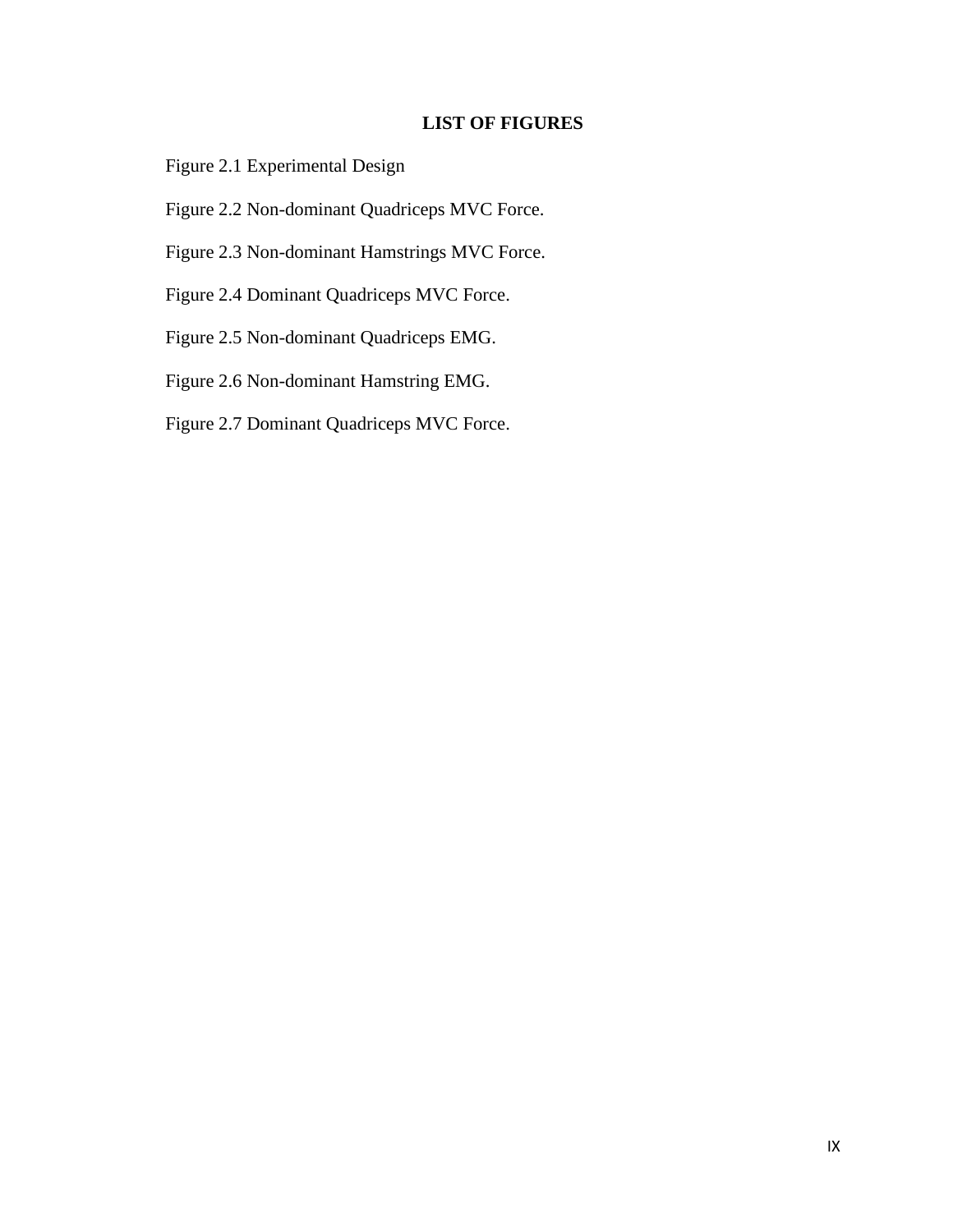# **LIST OF ABBREVIATIONS**

ADP - Adenosine Diphosphate AP - Action Potential ATP - Adenosine Triphosphate BF - Biceps femoris Ca++ - Calcium Cm - Centimeter CMEP - Cervicomedullary Motor Evoked Potential CNS - Central Nervous System EMG - Electromyography Hz - Hertz ICC - Intraclass correlation coefficients K+ - Potassium MAP - Mean Arterial Pressure MEP - Motor Evoked Potential MVC - Maximum Voluntary Contraction M-Wave - Compound Muscle Action Potential Na+ - Sodium NLMF – Non-local muscle fatigue P+ - Phosphate RM – Repetition maximum RMS – Root mean square RPE – Rate of preserved exertion S - Second SR - Sarcoplasmic Reticulum TMS - Transcranial Magnetic Stimulation VL – Vastus lateralis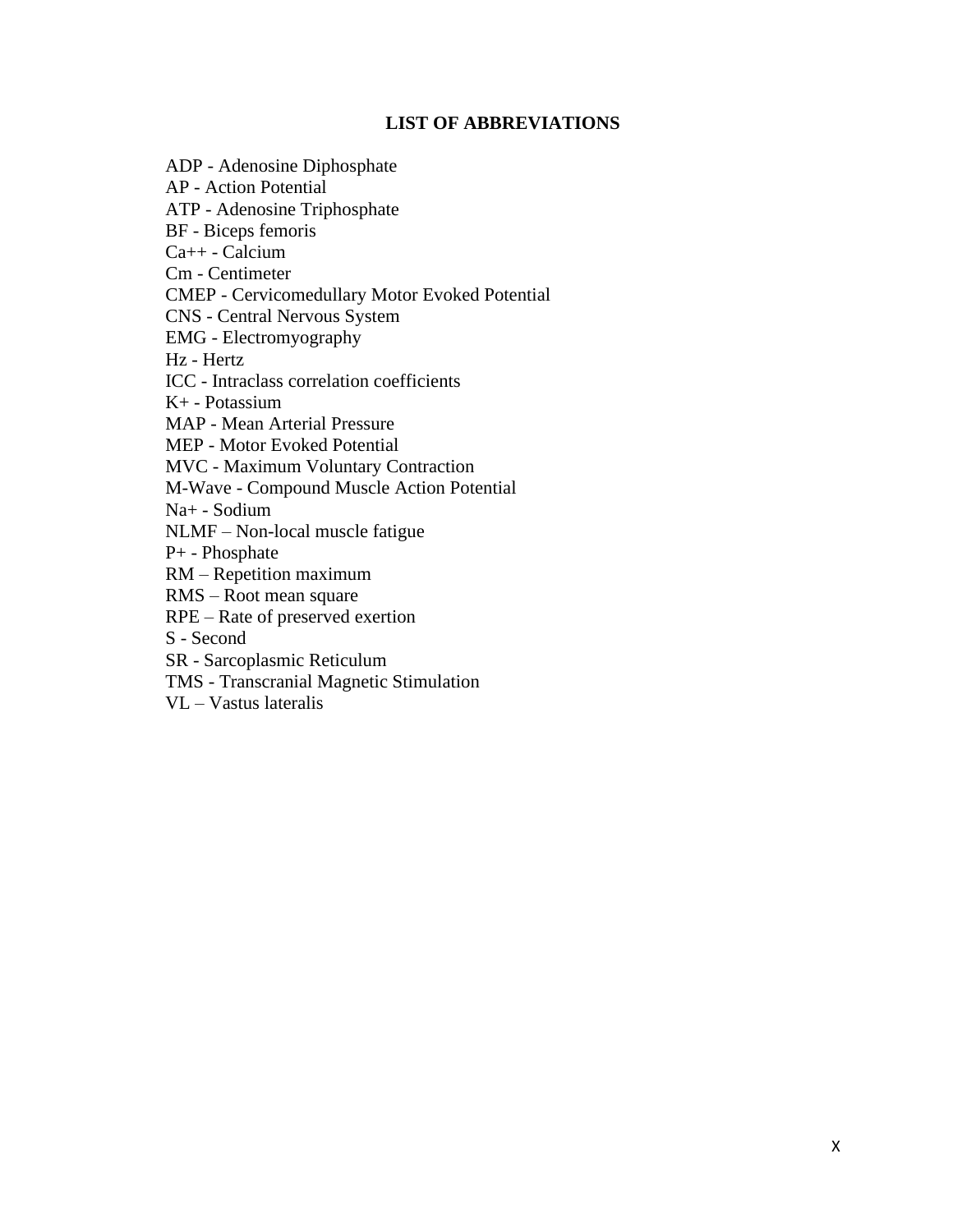#### **Chapter 1: Literature Review**

#### **An analysis of the duration of non-local muscle fatigue effects**

### **1.1 Introduction**

Most people know the uncomfortable feeling of muscle fatigue. It makes doing a physical task harder than normal. You feel strong and resilient at the beginning then you feel muscles getting tired and weaker. Fatigue can be defined as "any exercise induced reduction in the ability to exert muscle force or power, regardless of whether or not the task is sustained" (Bigland-Ritchie & Woods,1984). Accordingly, fatigue is not detected at the beginning or just when muscles reach failure. Rather, fatigue increases gradually after the onset of a physical task (Enoka & Duchateau, 2008). There is no one dominant cause for fatigue, Fatigue can be local (i.e., single muscle) or global (i.e., full body) causing temporary impairments of voluntary activation and force production (Rattey et al. 2006). Crossover or non-local muscle fatigue (NLMF) occurs when fatigue of one muscle group leads to a decrease of force in homologous or heterologous non-exercised muscle groups (Halperin et al. 2015). Yet, there is some uncertainty and conflicting results regarding NLMF moderating factors such as muscle specificity, the effect of the NLMF protocol, contraction intensity and sex differences. A neglected area of research is the post-test durations of NLMF. This factor will be the objective of this study, as the majority of NLMF post-tests were conducted immediately after the fatiguing protocols. Hence, further studies are needed to clarify the duration of the NLMF impairments.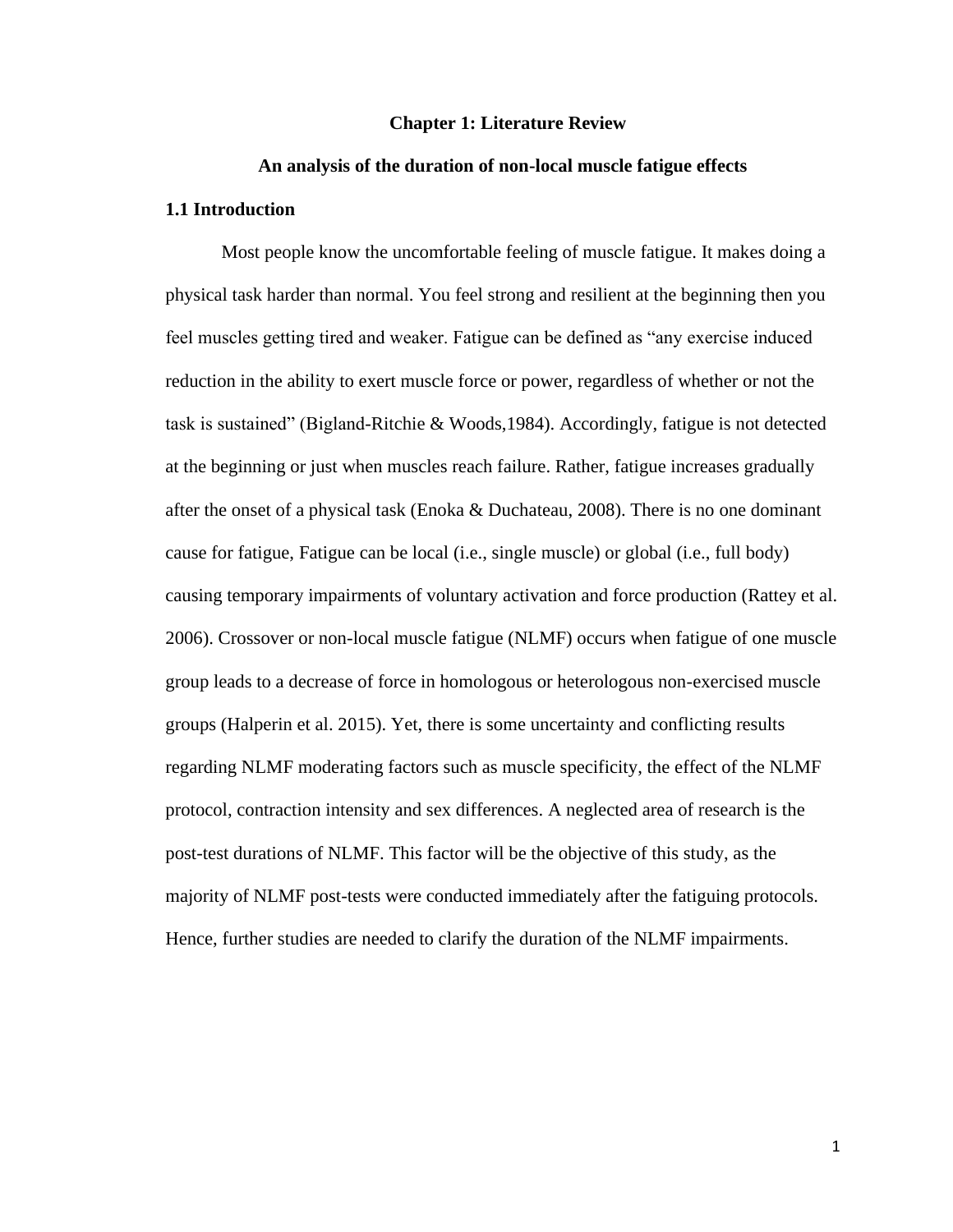## *1.1.1 Fatigue*

One definition of fatigue is the inability to generate the required force for a specific task (Edwards 1981). But muscle fatigue cannot be explained with a single model because also holding a submaximal resistance (weight or load) during an isometric contraction induces fatigue although there is no reduction in externally applied force. In this case, there is an increase in the effort to maintain that contraction and keep the load in position. A more comprehensive definition is provided by Simonson and Weiser (1976): "a transient loss of work capacity resulting from preceding work regardless of whether or not the current performance is affected". Enoka and Duchateau (2008) summarized fatigue as an exercise-induced reduction in physical functions causing impairments of motor performance accompanied by sensation of tiredness.

Enoka and Duchateau (2016) considered fatigue as a disabling system and divided it into two parts; performance fatigability and perceived fatigability. Performance fatigability is the decline in performance over time, while perceived fatigability is the changes in sensations that affect the performer. Accordingly, the psychological state would have a global effect on the whole body not just the fatigued muscle group. Hence, fatigue includes both qualitative and quantitative measures.

The mechanism of voluntary muscle activation is a very complex process starting at the cerebral cortex through a series of action potentials transmits to the neuromuscular junction and transferred to the muscle membrane. The action potential reaching the sarcoplasmic reticulum to release calcium into the muscle cell to initiate crossbridge kinetics. Considering the breadth of this pathway, fatigue can be divided into peripheral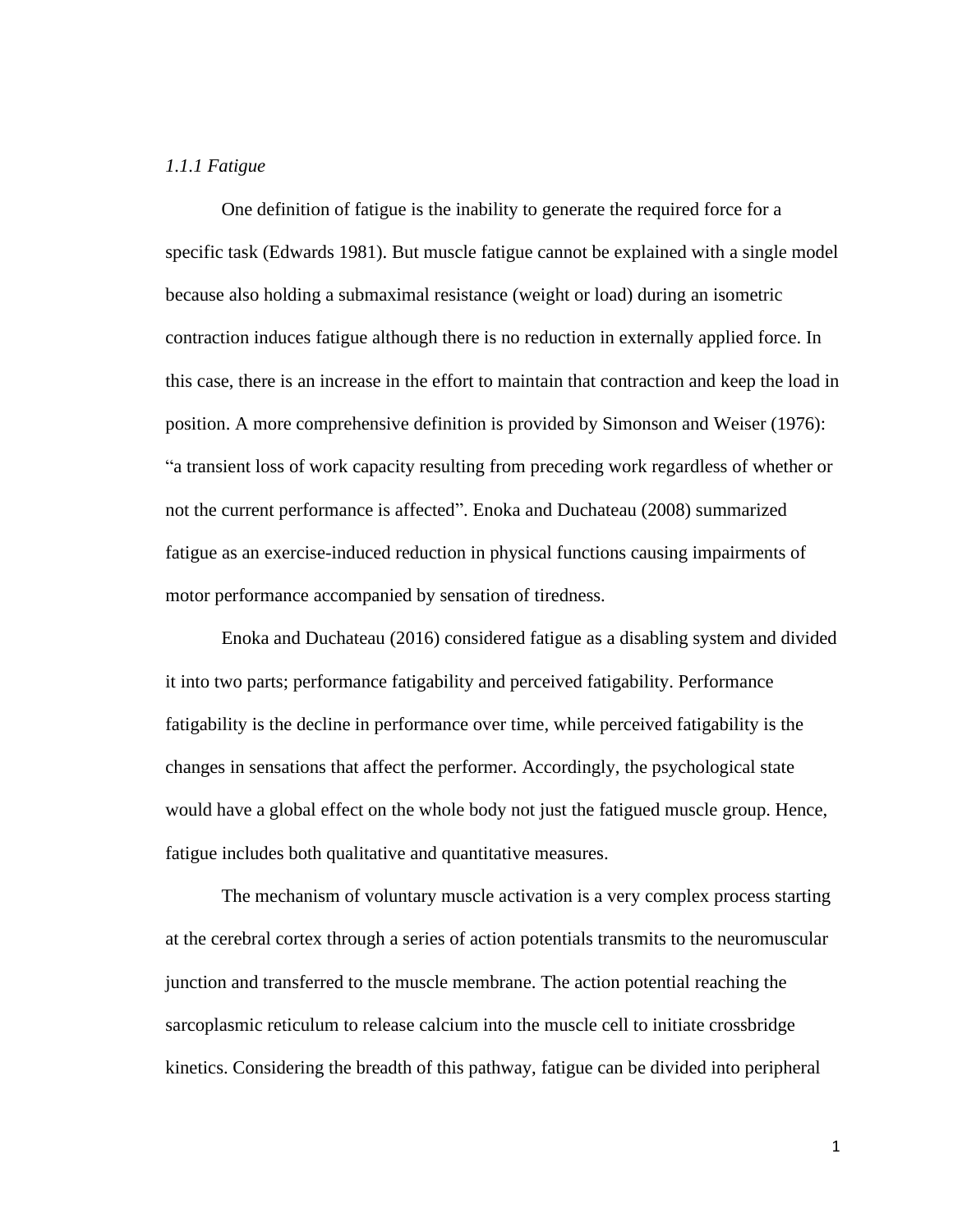and central fatigue components. There is no one single dominant cause for fatigue. It is more of task dependency principle whether it is a sustained low-intensity or high intensity activity that identifies which mechanism is activated (Enoka and Duchateau,2016).

## *1.1.2 Peripheral Fatigue Mechanisms*

Peripheral fatigue exists in the muscle producing a reduction of force induced by changes that occur at or distal to the neuromuscular junction (Enoka  $\&$  Stuart, 1992). Peripheral fatigue can occur due to lack of blood flow, reduced metabolic substrates, mechanical disruption (i.e., myofilament crossbridge interactions) affecting muscle action potential, and excitation contraction (E-C) coupling (Bigland Ritchie 1981). Peripheral fatigue was found to be primarily responsible for the decrease in force at early stages when subjects were asked to hold 2-min MVC of biceps brachii with around 80% loss of voluntary force. (Schillings et al. 2003).

Energetic deficiency plays a significant role in muscle fatigue, during a physical task when adenosine triphosphate (ATP) consumption is no longar equal the rate of ATP production (Sahlin 1992). There is a strong correlation between rate of ATP production and performance (Sahlin 1992). The decrease in ATP production plus high ATP turnover is translated in the cell as an increase in the catabolism of adenine nucleotide pool. (Sahlin et al. 1990b). Fatigue-related cellular mechanisms can be either due to excitationcontraction coupling or the cross-bridge itself. The E-C coupling involves the action potential, which travels through the transverse (T) tubules to the muscle fibre. The action potential is responsible for opening the calcium channel in the sarcoplasmic reticulum so that calcium is released to initiate myofilament crossbridge interactions (muscle contraction) (Fitts 1996). Fatigue can inhibit the action potential propagation from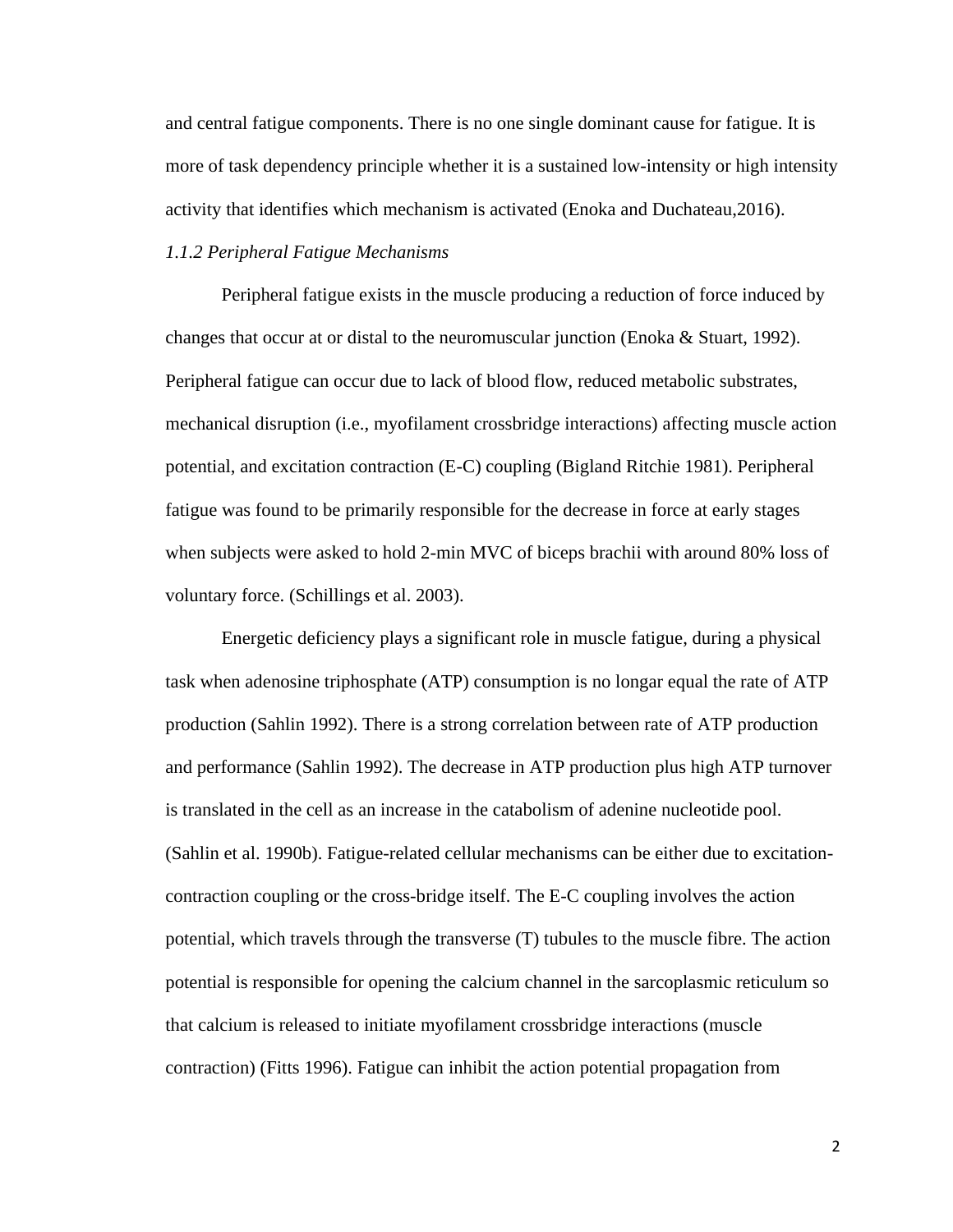traveling along the T-tubule affecting the  $Ca^{2+}$  release, this would lead to a decrease in myofibrils activated and force development (Garcia et a1. 1991). Fatigued cells can experience changes in the sarcolemma resting potential from -70mV to -80mV in addition, the spike potential reaches  $+5mV$  compared to  $+20mV$  in normal circumstances. This membrane depolarization reduces the activity of the sodium channels. The increase in both inorganic phosphate (due to decrease in phosphocreatine), and hydrogen levels lead to fatigue as they prevent or reduce the ability of the myosin binding to actin to generate high force (Cooke & Pate 1990). Inorganic phosphate is also thought to be the reason for initial force drop in maximal force (Westerblad & Allen 1991). As fatigue develops, the working muscles become more acidic. The drop in pH contributes to the drop in force by decreasing Ca2+ release from the SR and sensitivity of troponin (Stackouse et al. 2001). That force deficit can be detected more in fast (type II) than slow (type I) fibres (Nosek et al. 1987). Also, fatigue slows the relaxation and contraction time by inhibiting the sarcoplasmic reticulum calcium reuptake (Fitts 1996).

#### *1.1.3 Central Fatigue Mechanisms*

Decreases in force with long, sustained, maximal, isometric contraction have been primarily attributed to central fatigue (Schillings et al. 2003). Central fatigue originates within the central nervous system (CNS), which decreases the neural drive to the muscle (Gandevia 2001). Central fatigue can occur at different sites such as the primary motor cortex and the pyramidal system (Bigland-Ritchie, 1981). During maximal intensity contractions, fatigue can be detected and observed in a short period of time with changes in motoneuron excitability in addition to other inhibitory mechanisms (such as shortinterval intracortical inhibition and intracortical facilitation) (Bigland-Ritchie et al. 1978).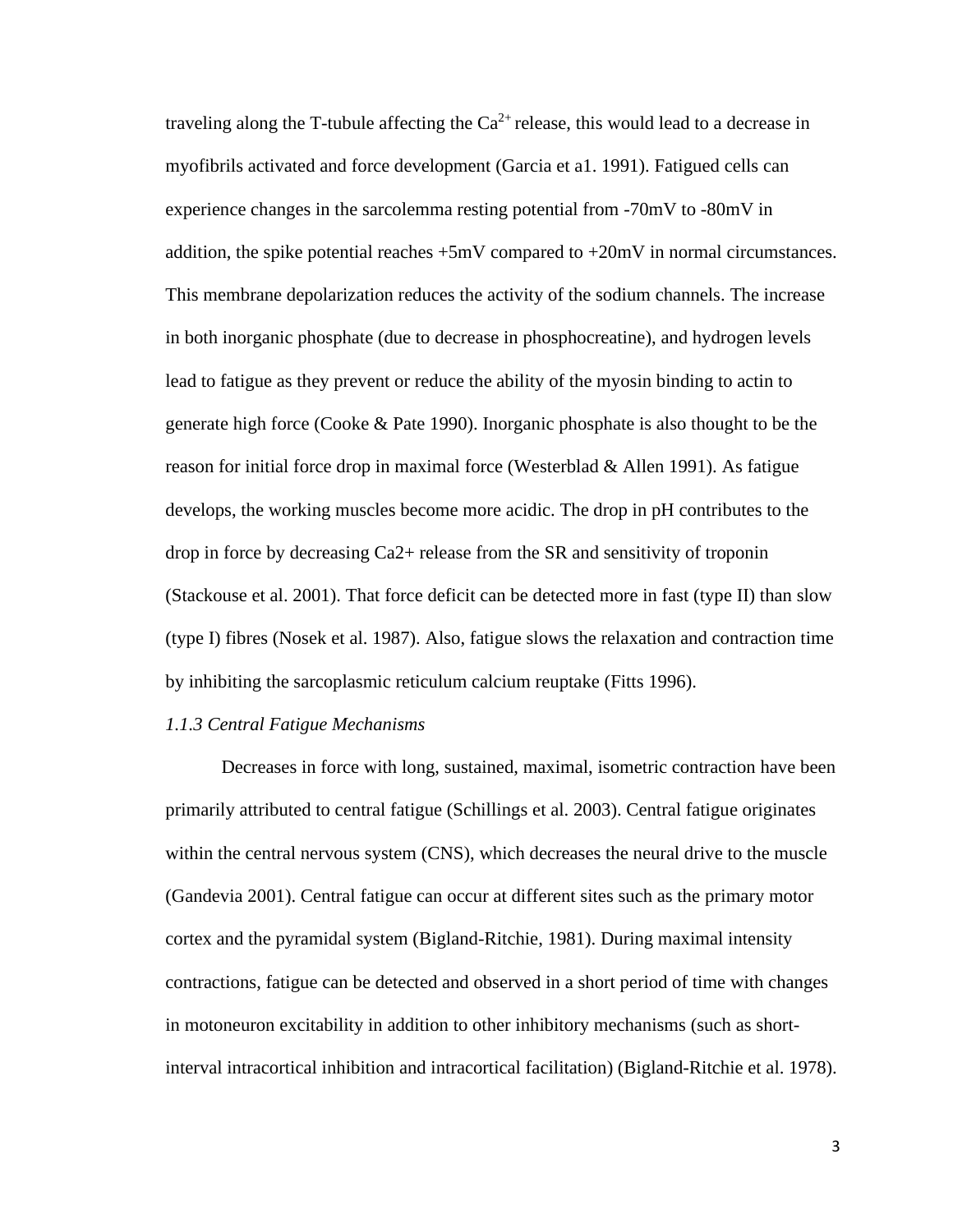When all the motor units are activated and recruited at the beginning of an activity with high metabolic demand, it is then immediately followed by a decrease in force (Bigland-Ritchie et al. 1978). Central fatigue can be evident when observing the electromyographic (EMG) activity, as there is a decrease in the mean power spectrum frequencies (Kranz et al. 1985) due to the effect of fatigue with maximal intensity contractions. Mardsen et al. (1983) proposed the muscle wisdom hypothesis and suggested that the decrease in motor unit discharge during MVCs helped to minimize fatigue. In addition, other central processes such as the Renshaw cells directly inhibit the alpha motoneurons' excitability. This process is called recurrent inhibition and mainly affects nearby homonymous and synergist motor pools (McCurdy and Hamm, 1994; Trank et al., 1999). During a sustained maximal effort there is an increase in recurrent inhibition that prevents excessive force output and is also responsible for contributing to coordination of motor activity (Maltenfort et al., 1998).

The evidence for fatigue with submaximal intensity contractions is not always as externally evident as with maximal intensity contractions. With submaximal forces, it is a compromise between impairments due to fatigue and neuromuscular facilitation to sustain the effort (Behm 2004). Initially, there is not a need to fully activate (recruitment and rate coding) all the involved (agonist or prime movers and synergists) muscle fibres (energy conservation) (Behm 2004). But as time under tension persists these motor units will experience fatigue due to many factors such as recurrent inhibition, type III and IV afferent inhibition, and reduced reflex potentiation (Behm 2004). Subsequently, nonfatigued, higher threshold fibres are recruited, and existing fibres increase their firing frequency to compensate for the loss of intrinsic force (Behm 2004). In addition to the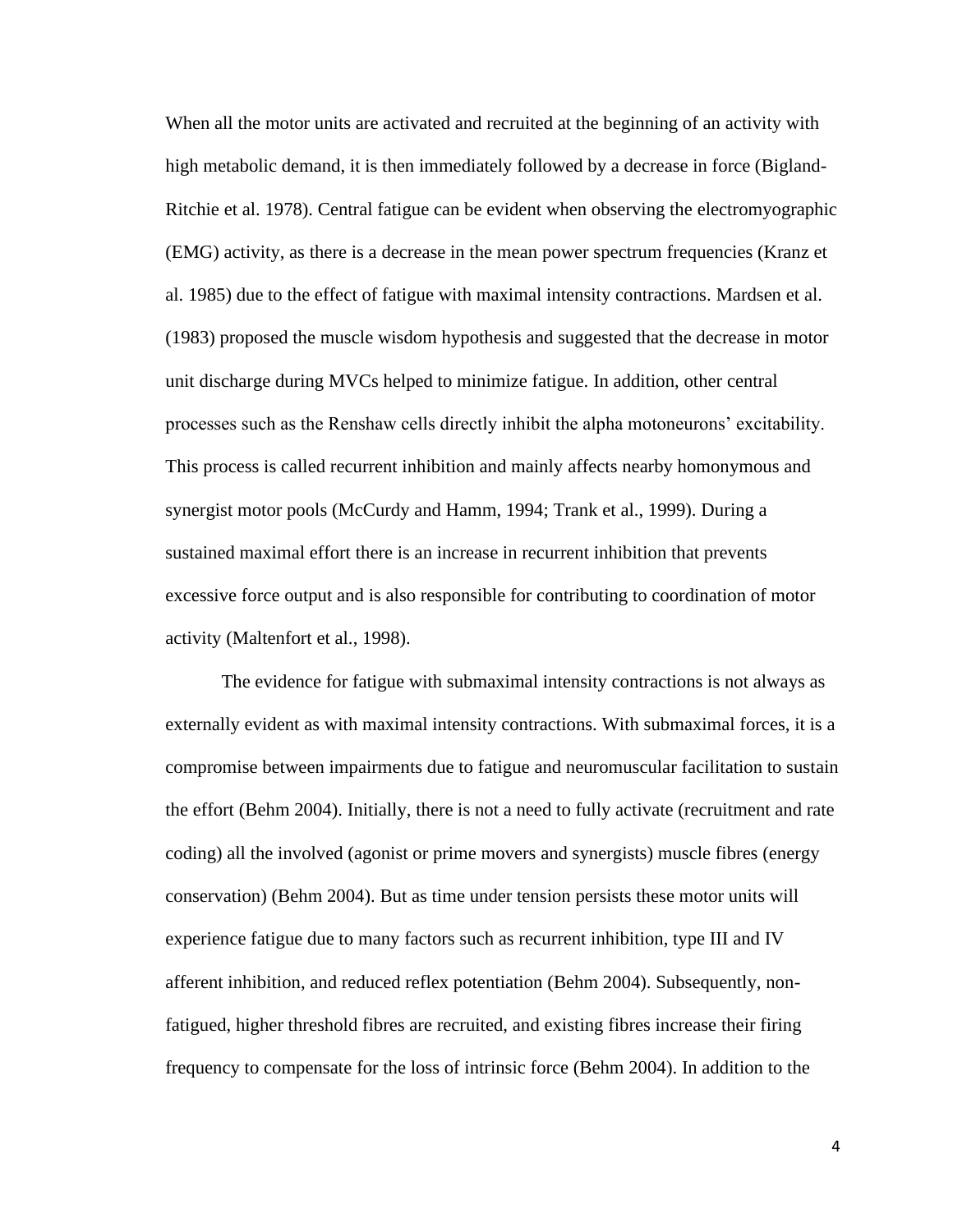increased recruitment and rate coding, there are other supraspinal strategies to sustain performance through catch-like properties (the insertion of an additional neural impulses into the train of stimuli which can result in force potentiation) and muscle wisdom (Behm 2004). When motor units reach full activation for a prolonged period to sustain the load, there can be a decrease in motor unit discharge frequency and eventually de-recruitment (Person & Kudina 1972; Garland et al.1994, 1997). One model that emphasizes central fatigue is crossover or non-local muscle fatigue (NLMF).

## *1.1.4 Non-local muscle fatigue (NLMF)*

NLMF is a temporary impairment in the performance of a non-exercised muscle after applying a fatigue protocol on a different muscle. The affected muscle can be located contralateral or ipsilateral to the fatigued muscle (Halperin et al. 2014c; Kennedy et al. 2013). Crossover fatigue refers to the muscle impairments of a contralateral homologous muscle (Martin and Rattey 2007, Doix et al. 2018), whereas NLMF can be deficits associated with any homologous or heterologous non-exercised muscle (Behm et al. 2021, Halperin et al. 2014c, 2015). Since the tested non-fatigued muscle has not experienced prior activity or fatigue, any impairments due to the fatigue of another muscle cannot be due to peripheral (local) factors (i.e. changes in pH, metabolite accumulation, E-C coupling or crossbridge kinetics disruption) and thus must be due to global or central influences (Behm et al., 2021). The magnitude of NLMF varies due to many factors, such as the fatigue protocol(s) used, the fatigued muscle group and the techniques used to test it [\(Halperin et al.,](javascript:void(0);) 2015) and (Behm et al., 2021).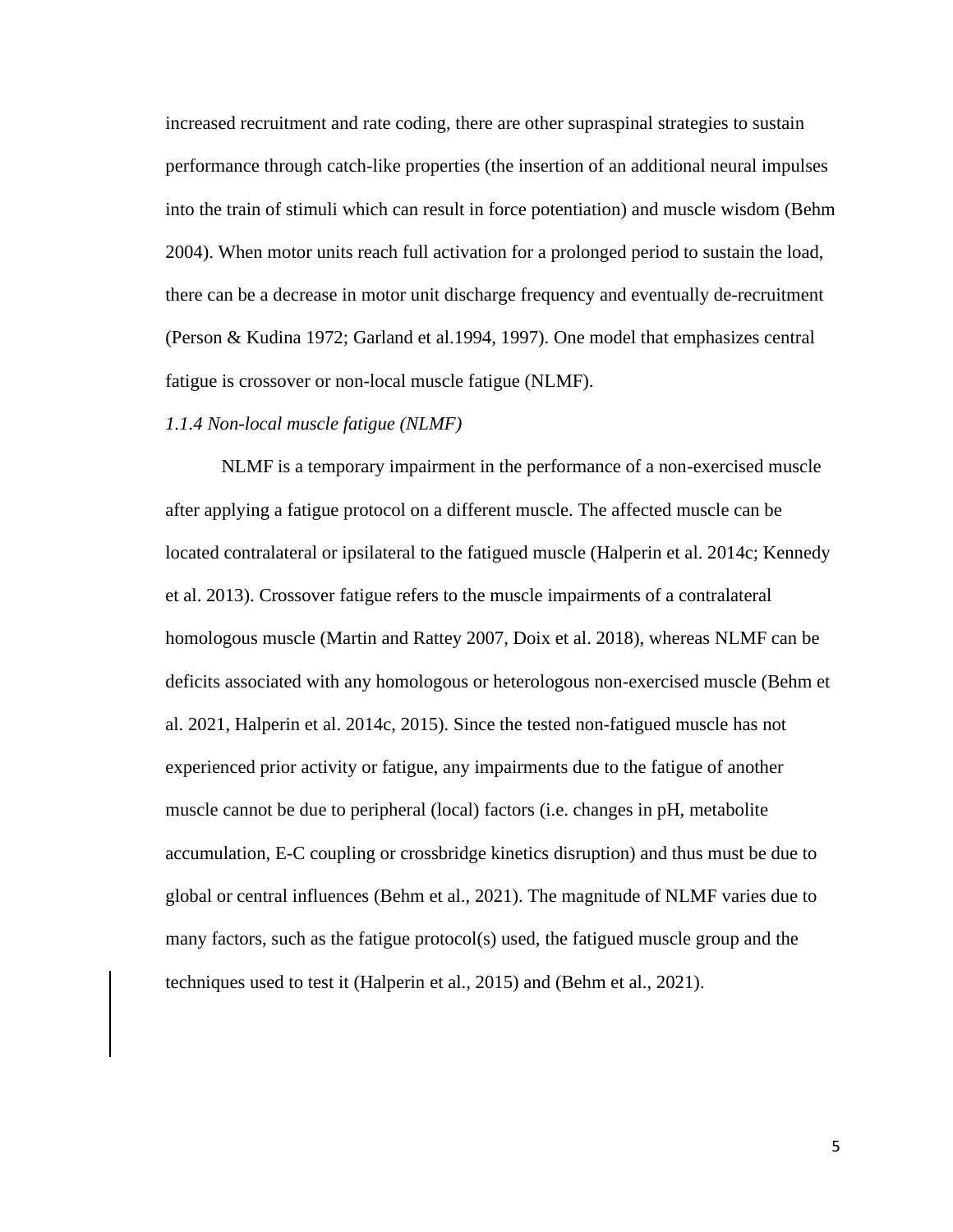## *1.1.5 Central NLMF mechanisms*

Feedback systems contribute to the behaviour of working muscles and maintaining the force output. That feedback can be either spinal or supraspinal. Thus, fatigue can lead to inhibition in the CNS and reduction in the neural drive of nonexercised muscles (Gandevia 2001). Fatiguing protocols that promote an accumulation of the metabolic by-products may lead to activation of group III and IV muscle afferents (Amann 2012). These sensory neurons affect the motoneuronal output and inhibit the corticospinal pathway (Sidhu et al., 2014). Muscle afferents are also important for determining the fatigue threshold, which is the level of peripheral fatigue that is never exceeded under intact sensory feedback conditions (Amann 2009; Amann et al. 2013). Sidhu el al. (2017) suggested that group III and IV muscle afferents have different effects on the corticospinal pathway depending on the existence or absence of fatigue. In the absence of fatigue, they facilitated motor cortical cells and inhibited motoneurons while with fatigue they inhibited motor cortical cells without affecting the motoneurons. However, recent studies showed that group III and IV do not contribute to NLMF effects. Kennedy et al (2016) showed that after fatiguing the knee extensors with maximal isometric contraction, group III and IV muscle afferents did not affect the corticomotoneuronal pathway.

On the other hand, transcranial magnetic stimulation (TMS) is used to monitor corticospinal responses by exciting the motor cortex (Klomjai et al. 2015) producing a measurable electrical potential from the muscle of interest using surface EMG (motor evoked potentials or MEPs). MEPs are the recorded electrical signals from the descending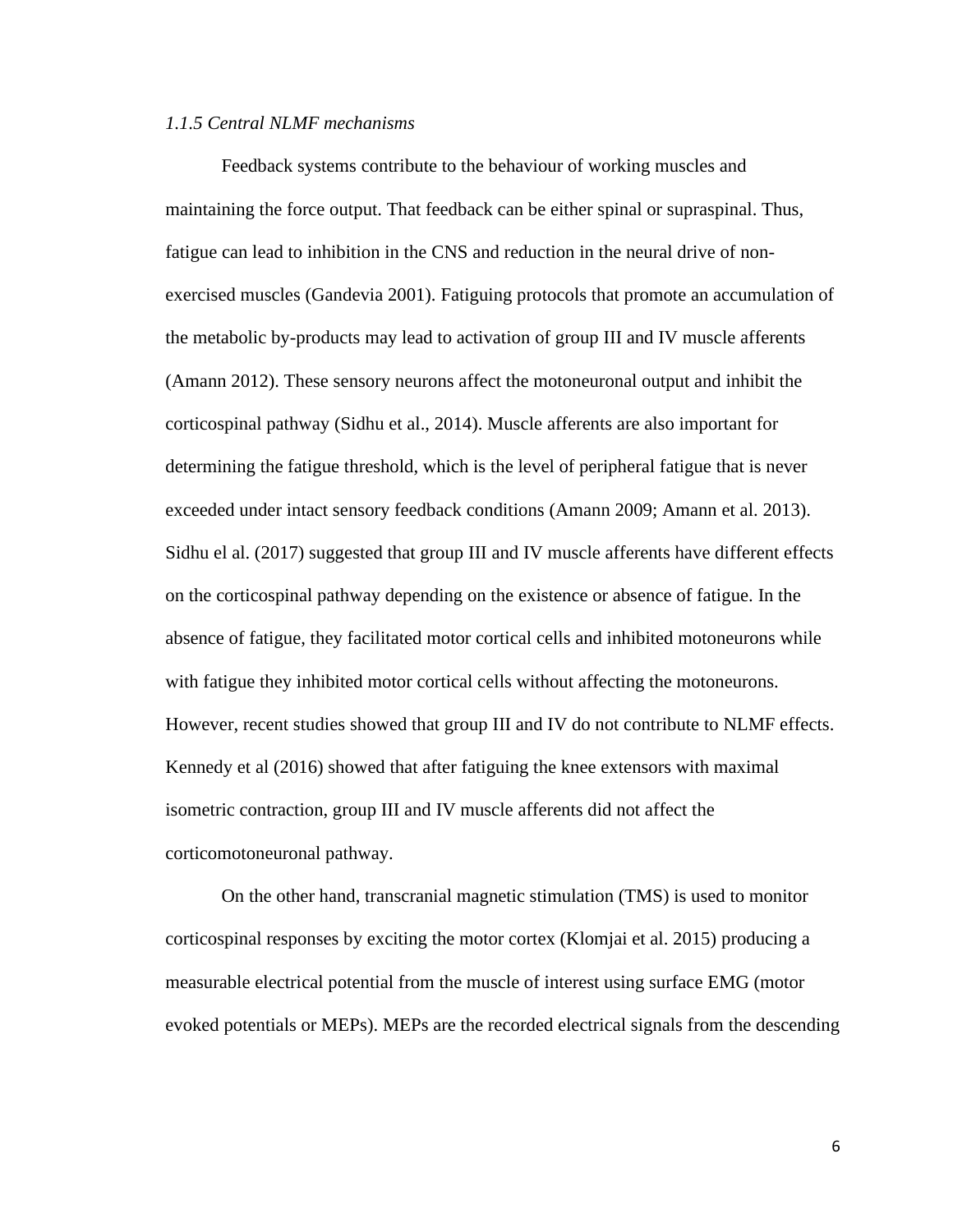motor pathways. MEPs amplitudes increase with isometric voluntary contractions, suggesting that corticospinal excitability is increased.

However, it depends on the group muscle tested. The biceps brachii muscle showed greater increases in MEP compared to distal muscles the brachioradialis and adductor pollicis during a stimuli wide range of intensities from zero to 75% MVC (Kischka et al. 1993; Taylor et al. 1997). Studies that used TMS showed decrease in force output during fatigue can be due to the descending drive from the motor cortex as evidenced by reduced amplitudes of MEPs (Taylor & Gandevia 2001). While during a sustained MVC, MEP increased in the first 15-seconds with no changes thereafter (Taylor & Gandevia 2001). Also, Šambaher et al. (2016) showed that bilateral knee extensors fatigue not only decreased the elbow flexors' force production but also induced a significantly lower MEP/CMEP ratio (25%) (the MEP/CMEP ratio is used to assess whether changes happened at spinal or supraspinal level). This inhibition was suggested to be due to the suppression of excitability of the supraspinal circuits.

However, Aboodarda et al. (2017) found significant increases in the MEP/CMEP ratio (32%) at 100% MVC following fatigue (two 100-s dominant leg MVIC knee extension) compared to control. It was suggested that fatiguing the elbow flexors made the supraspinal circuits more excitable. They also had similar results in another study investigating unilateral elbow flexion fatigue effects on MVC and corticospinal excitability of the contralateral non-exercised biceps brachii with significantly higher MEP during 100% MVC of unilateral elbow flexion muscles and greater supraspinal motor response (Aboodarda et al. 2016a). However, Aboodarda et al. (2019) later did not find any changes in right knee extensors muscles neuromuscular functions nor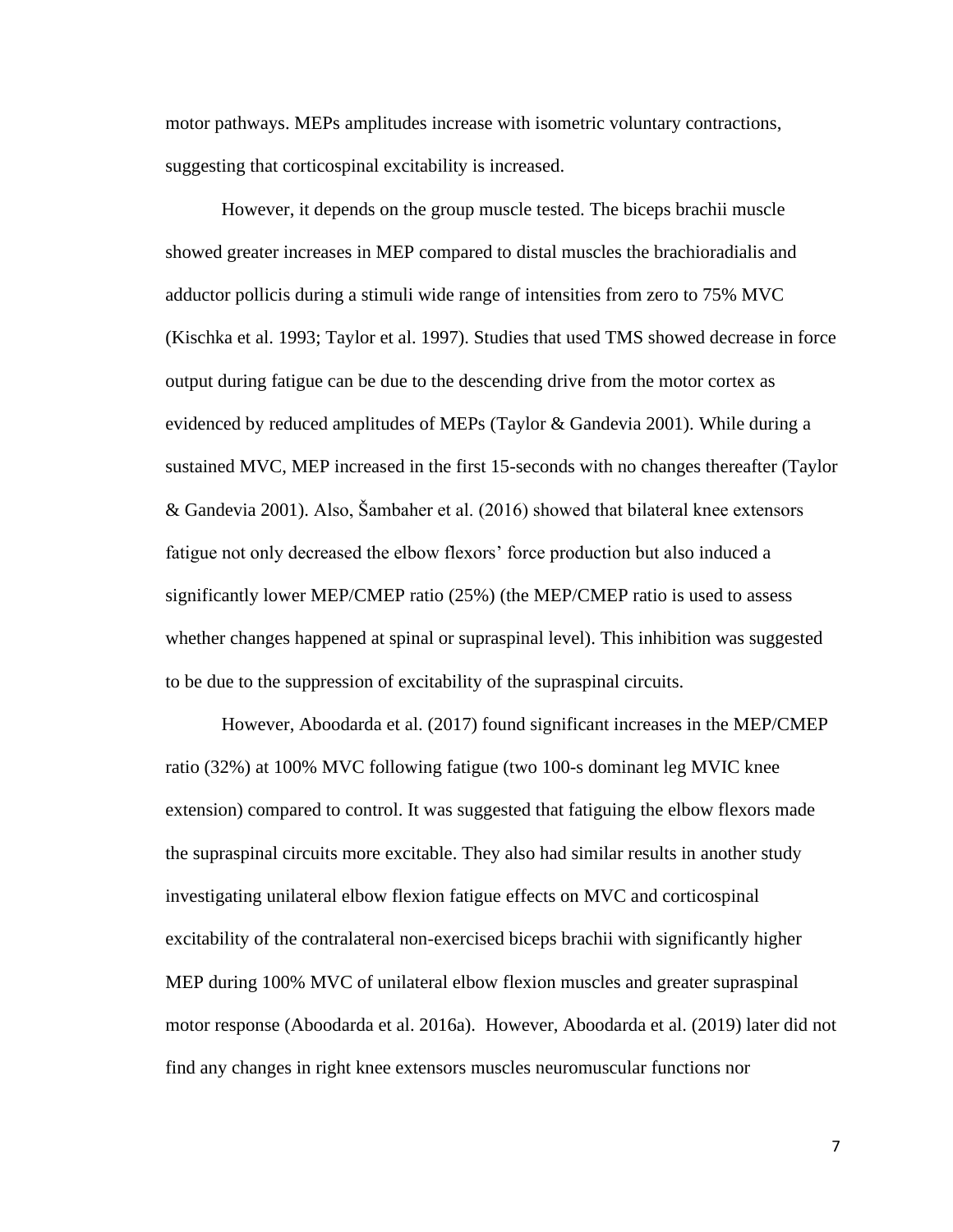corticospinal responses after fatiguing the contralateral knee extensor. Takahashi et al. (2011c) showed that fatiguing lower limb muscles decreased the excitability of the corticospinal tract and disinhibition of the intracortical circuit in the non-exercised upper limb muscles. These contrasting findings between studies showing higher MEP/CMEP and other showing lower MEP/CMEP after fatigue even by the same research team highlights the need for more studies and conditions tested to elaborate the influence of NLMF on the excitability of supraspinal and corticospinal circuits.

## *1.1.6 Biochemical mechanisms*

During exercise, the depletion of energy substrates metabolic by-products start accumulating and contribute to fatigue. These by-products include: magnesium ions, adenosine diphosphate (ADP), inorganic phosphates, lactate ions, hydrogen ions and ammonia. These by-products can be transferred through the cardiovascular system around the body (Halperin et al., 2015) . In NLMF studies, hydrogen ions and blood lactate were found after testing the non-exercised muscles (Bogdanis et al. 1994). Grant et al. (2014) used biceps curls as an arm fatigue protocol before performing two maximal 30-second sprints on a cycle ergometer. The prior upper body exercise significantly affected peak power output suggesting that metabolic by-products have effects on maximal force production. Intense exercise is also related with high levels of lactate, which correlates with increases in the acidity inside the working muscles (Lannergren & Westerblad, 1991). Bangsbo et al. (1996) suggested that the decrease in muscle pH by 0.2 (from 6.82 to 6.54) did not affect glycogenolytic and glycolytic pathways. Acidity level is not the only cause of fatigue in high intensity exercise as there is a link between potassium in muscle and fatigue as well. High intensity exercise causes a loss of potassium from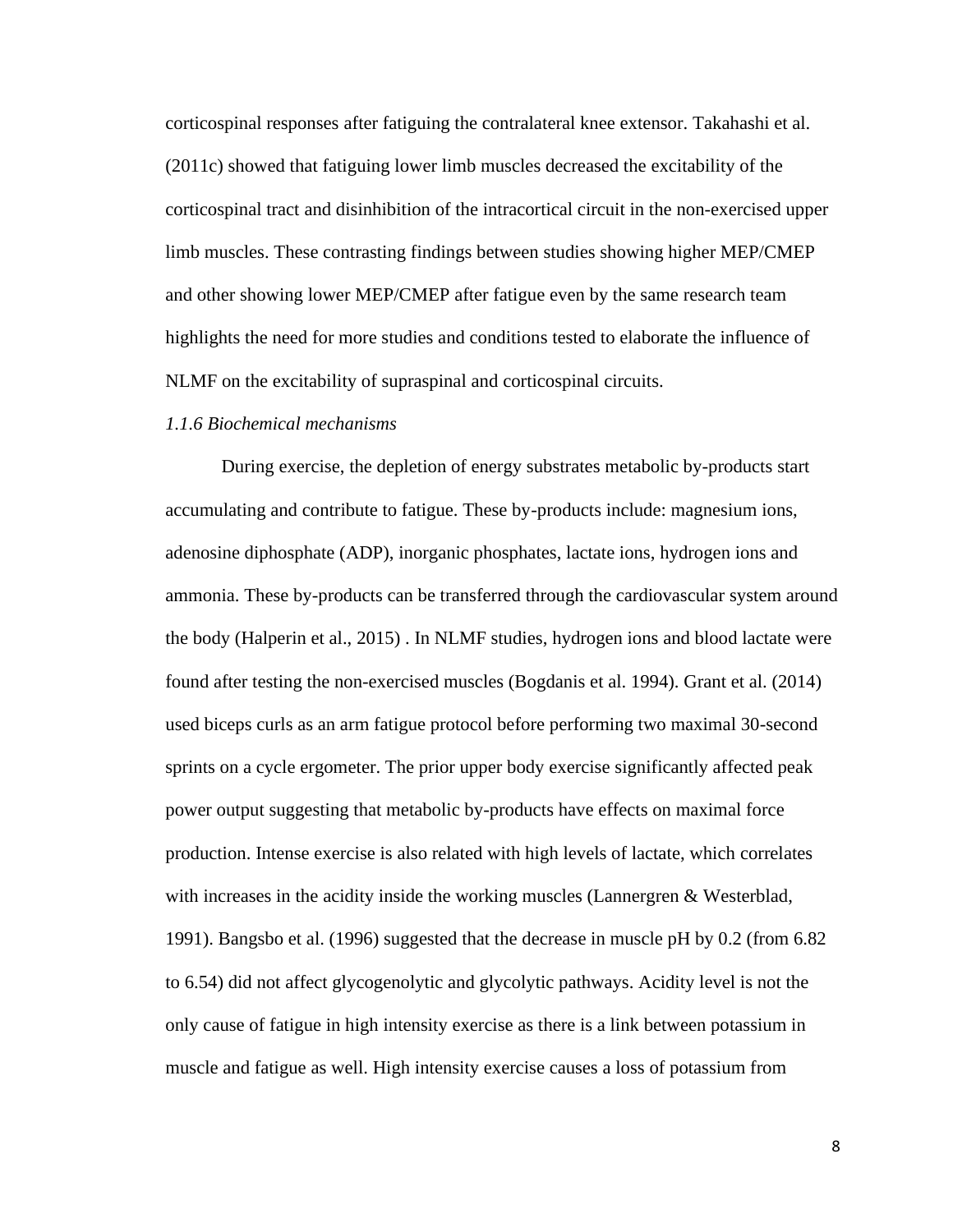working muscles and an increase of extracellular levels of potassium leading to a loss of force (Sejersted and Sjøgaard 2000). Hence, fatigue-induced metabolic disruptions are not isolated to the exercising muscle but can be distributed globally impairing non-local contractile functions.

#### *1.1.7 Biomechanical mechanisms*

Core stability is a term that has been used extensively in sports strength and conditioning lately as an important aspect that athletes need to maximize their performance (Behm et al. 2010). Anatomically, the core is the axial skeleton and all proximally attached soft tissues whether they end on the axial or appendicular skeleton (Behm et al. 2010). Developing the core muscles not only helps in the prevention of lower back injuries but may enhance performance (Behm and Anderson 2006). However, Behm et al. (2015) found in their meta-analysis that unstable resistance training has limited effect on power and balance compared to stable resistance training. In addition, core muscles can either facilitate generation and transfer of force to extremities (kinetic chain) (Kibler et al. 2006) or resist motion (Behm et al. 2010). Core muscles do not only work in isolation, but they also connect upper body to lower body muscles and vice versa with minimal dissipation of energy (Shinkle, et al. 2012). Upper body exercises can highly activate trunk muscles. Bilateral shoulder extensions had significantly higher EMG amplitudes for rectus abdominis and external oblique compared to trunk flexion exercise (Tarnanen et al. 2008). Hence, when a fatigue protocol is applied that exhaust stabilizer muscles, it hinders their function to stabilize the body and affect the kinetic chain of the movement leading to a decrease in force production of the non-exercised muscles as another possible indirect cause of NLMF (Halperin et al. 2015).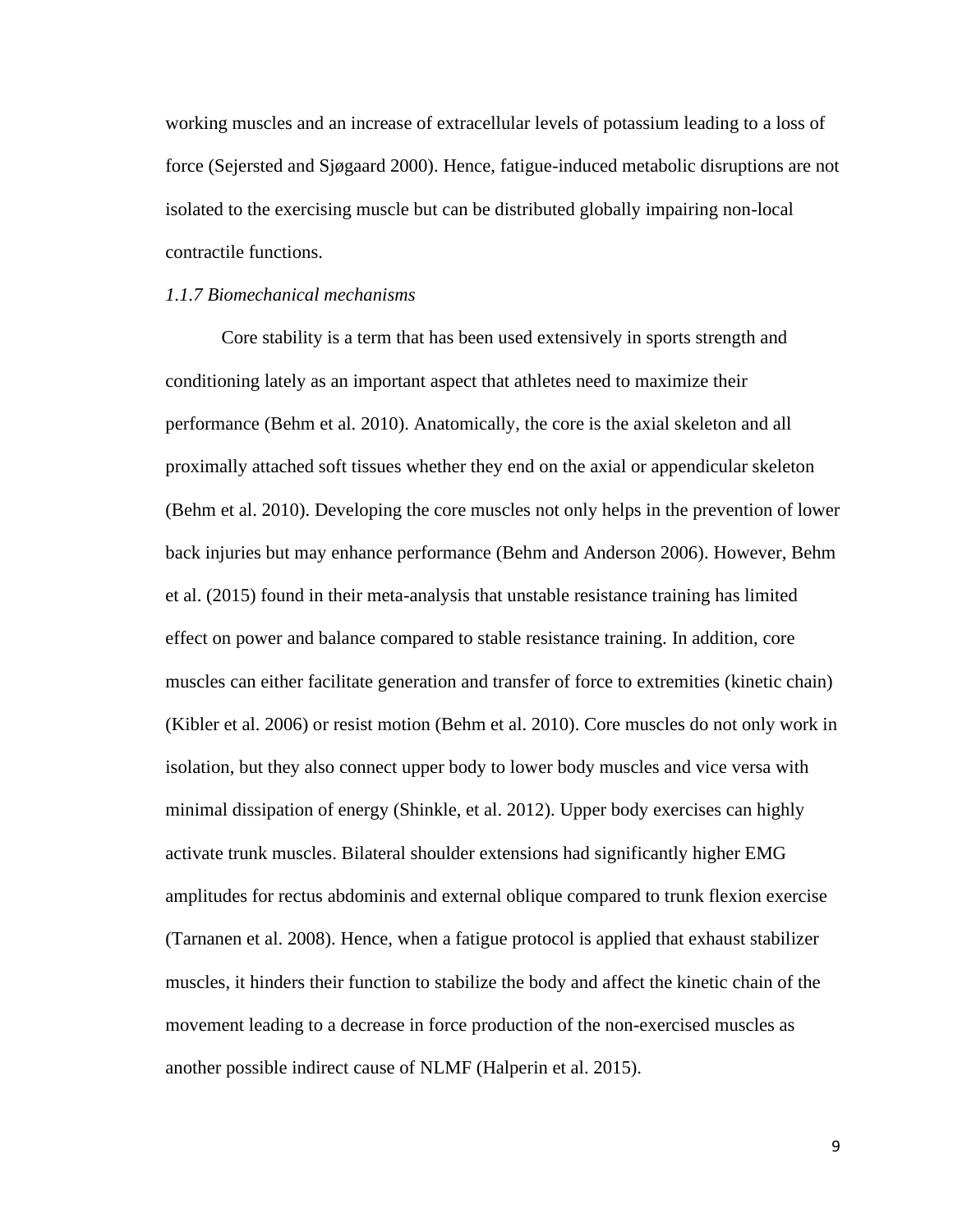#### *1.1.8 Psychological mechanisms*

The psychological side of the fatiguing protocol plays a predominant role. Psychological state, feelings like anger or fatigue are a mental representation of the physiological state. The mind is aware of the physiological change due to the physical activity exerted whether maximal or submaximal, which leads to changes in neural networks. It is suggested that a primary region in the brain involved is the prefrontal cortex (Miller 2000). These psychological effects are facilitated through perceived fatigability, which is related to the changes in the sensations that regulate the integrity of the subject during the required task (Enoka and Duchateau, 2016). Perceived fatigability can be measured in both conditions of rest or during the task. Naturally, a participant would want to stop as the task becomes uncomfortable (Halperin et al. 2015). For example, when the fatiguing protocol is prolonged (e.g., 100-second MVC) the participant is then asked to repeat the same intensity again using a non-exercised muscle. The participants may be already fatigued mentally affecting focus and concentration, which impairs physical performance therefore lower activation may be experienced in the muscle that was not exercised (Marcora et al. 2009).

The pre-induced fatigue from one task makes the group III/IV muscle afferent feedback higher in the non-exercised tested limb even if the work rate is the same (Amann et al. 2013). Studies with a known end point (e.g., a known duration or distance of the task) had higher force and EMG outputs (Billaut et al. 2011). The unknown duration of the protocol limits the performance when asking the participant to maintain MVC for the entire duration of the test (Mauger et al. 2009) due to the absence of a pacing plan (the variation of force over the time by regulating the rate of energy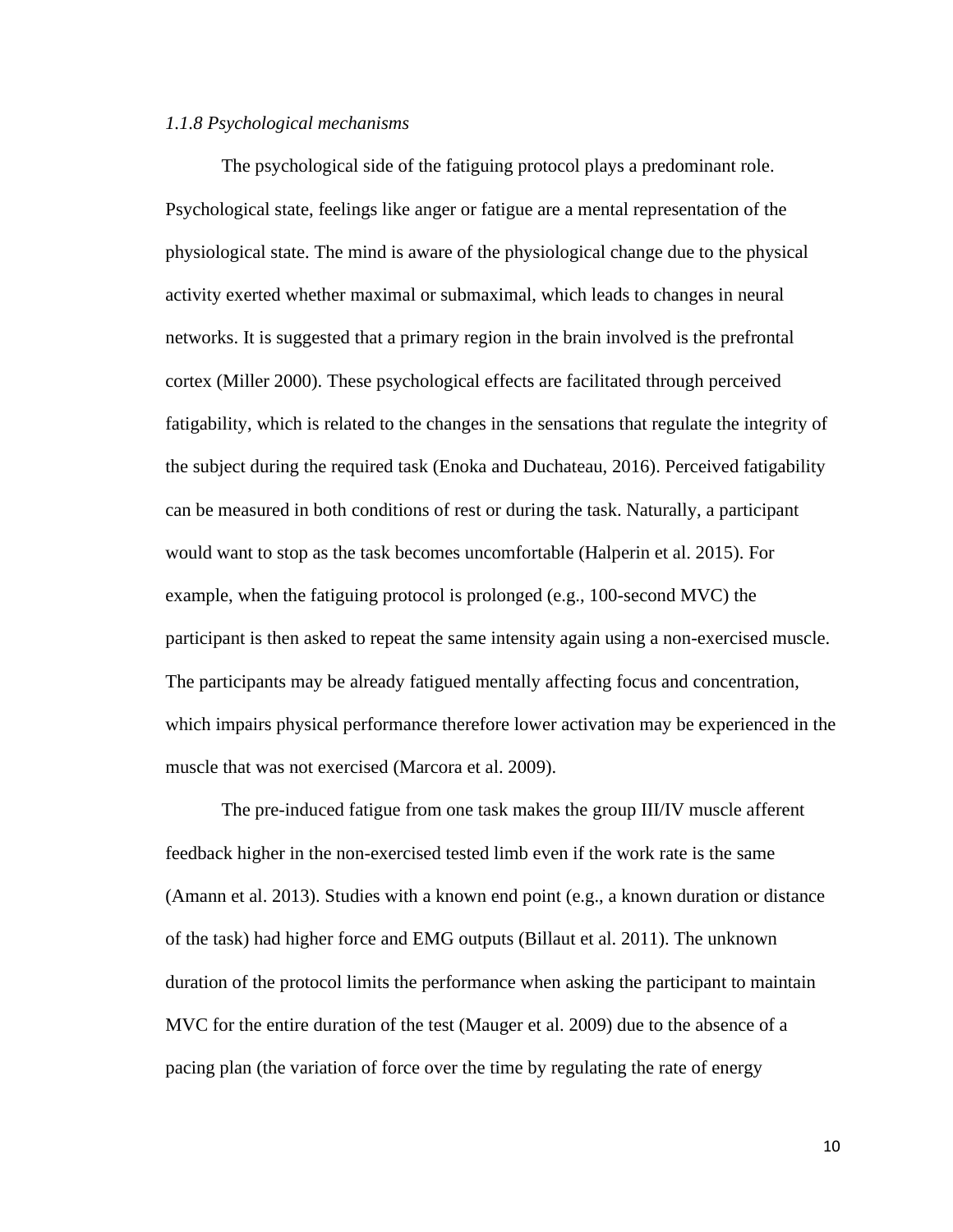expenditure) based on the knowledge of endpoint throughout the task (St Clair Gibson et al. 2006), which will decrease the motivation for optimum performance.

Pacing strategies helps to delay fatigue development and the associated discomfort feelings. Previous experiences can also affect participant's decision making of pacing or maintaining that effort level for a longer duration. Stone et al. (2012) showed that performance feedback also influenced average power output for trained cyclists performing time trials. Hence, mental fatigue can have negative effect on motivation and force output respectively. Besides the greater perceived exertion specially with prolonged submaximal fatiguing protocols.

NLMF effects mainly exist due to neural and psychological factors (Halperin et al. 2015). The psychological element of experiencing discomfort or pain during longer fatiguing protocols can affect both fatigued and non-exercised muscles (Halperin et al. 2015). Hamilton and Behm (2017) examined the presence of NLMF in known versus unknown testing endpoints and showed that unknown testing endpoints produced lower force and muscle activity. In addition, known endpoint condition provided the participants with more motivation to overcome any drop in performance due to fatigue (Hagger et al. 2010). Hence, knowing the test endpoint can change NLMF effect.

#### **1.2 Factors affecting NLMF**

#### *1.2.1 Effect of fatiguing protocol intensity on NLMF*

Intensity was one of the main NLMF factors, as higher intensity muscle contractions were found to have more impact on NLMF magnitude than lower intensity contractions (Kennedy et al. 2013). In the Kennedy et al. (2013) study, upper body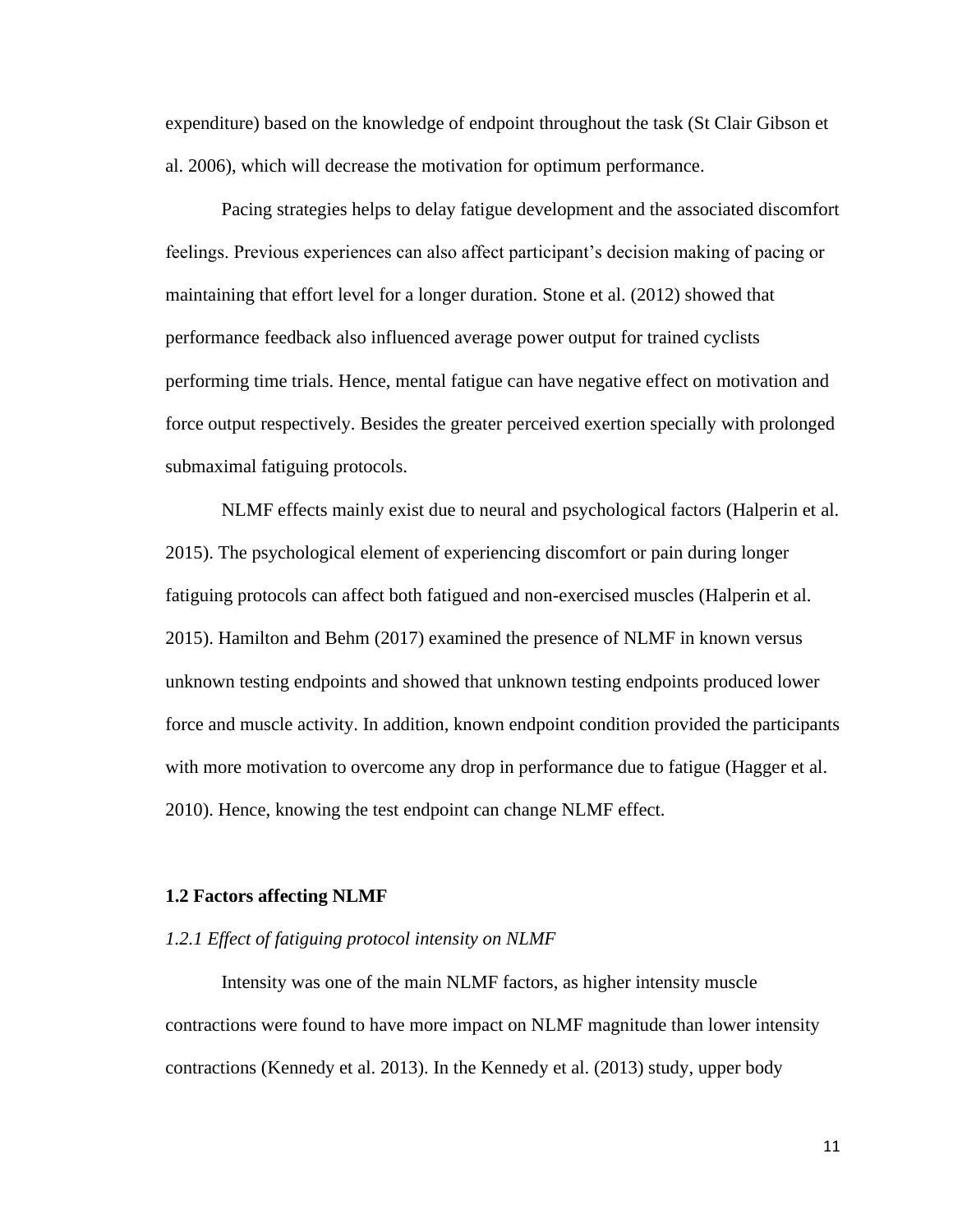muscle fatigue protocols (forearm) led to NLMF of lower body muscles (plantar flexors) when MVC and voluntary activation were tested post-intervention.

Kawamoto and Behm (2014) tested the effect of fatiguing, non-dominant limb, dynamic, knee extensions at 70% and 40% MVC (4-sets till failure with one-minute recovery) on the contralateral non-exercised knee extensors muscle group. Both conditions resulted in significant F100 (force produced in the first 100 ms of an MVC) and MVC peak force decrements, yet the higher intensity condition (70% MVC) had larger magnitude decrements compared to the lower intensity (40% MVC).. Hence, in accordance with these previous studies (Doix et al. 2013; Halperin et al. 2015; Hamilton and Behm 2017) they all showed that high intensity fatiguing protocols can lead to NLMF especially when combined with high volume (two bouts of 100 s maximal voluntary isometric contractions).

#### *1.2.2 Muscle specificity*

NLMF can be considered muscle specific as not all muscle groups have the same level of decrement in force after different fatiguing protocols. The majority of the research found that lower body muscle groups observed more NLMF effects compared to the upper body. This was supported when Alcaraz et al. (2008) tested heavy loading circuit training with maximum effort 6-repetition maximum (RM) bench press including passive and active recovery (leg and ankle extensions). Their findings showed that both conditions did not significantly affect the performance regarding bar speed or number of repetitions. When participants did upper body exercises (bench press and bench pull) as an active recovery between back squats sets, impairments were observed in the number of repetitions till failure (Ciccone et al. 2014). These findings conclude that lower body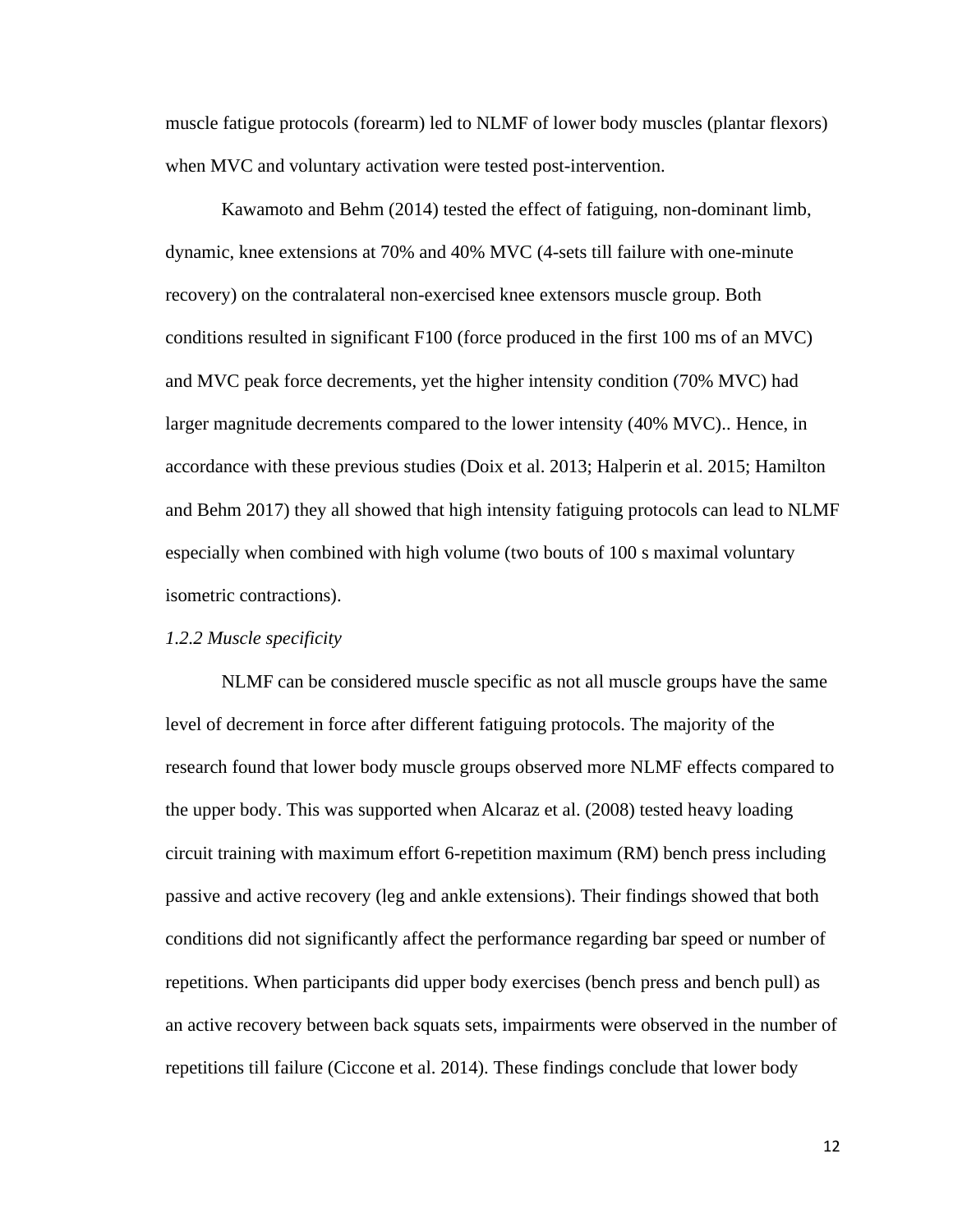muscles (quadriceps were the most tested lower body muscle group) are more affected by NLMF than the upper body muscles mainly due to its large mass and higher number of fast twitch fibres (Miller et al. 1993). These functions require the neural drive to be fully activated. Due to the fatigue of the lower body muscles, the ability of the nervous system to fully activate this high volume of motor units (Galea et al. 1991) is hindered compared to upper body muscles (Behm et al. 2002). Therefore, fatiguing lower body muscles promotes a higher sensation of the effort as it also affects the rate of perceived exertion (RPE). RPE was found to be higher in back squats compared to bench press even with the same intensity, volume, and rest (Mayo et al. 2014), demonstrating that fatiguing lower body muscles leads to a greater NLMF effect.

#### *1.2.3 Sex differences*

The difference in the effect(s) that NLMF has between sexes is not very clear and there are limited studies that compare males and females. Martin and Rattey (2007) showed that although both sexes were affected by NLMF, greater central fatigue was observed in males with a 13% decrease in MVC compared to an 8% impairment with females (MVC tested before and after a 100-second MVC). More studies are required to determine if NLMF is sex specific. Based on studies included in the meta-analysis from Behm et al. (2021), females only represent approximately 8% of total participants in NLMF studies. Physiologically, females have less muscle mass, which will affect oxygen demand and perfusion. Less muscle mass produces less absolute force, less intramuscular pressures and occlusion of blood flow while performing the same task compared to males at the same relative intensity (Hunter 2009). Moreover, they were found to have less decrement in maximal force while sustaining submaximal isometric contractions (20-70%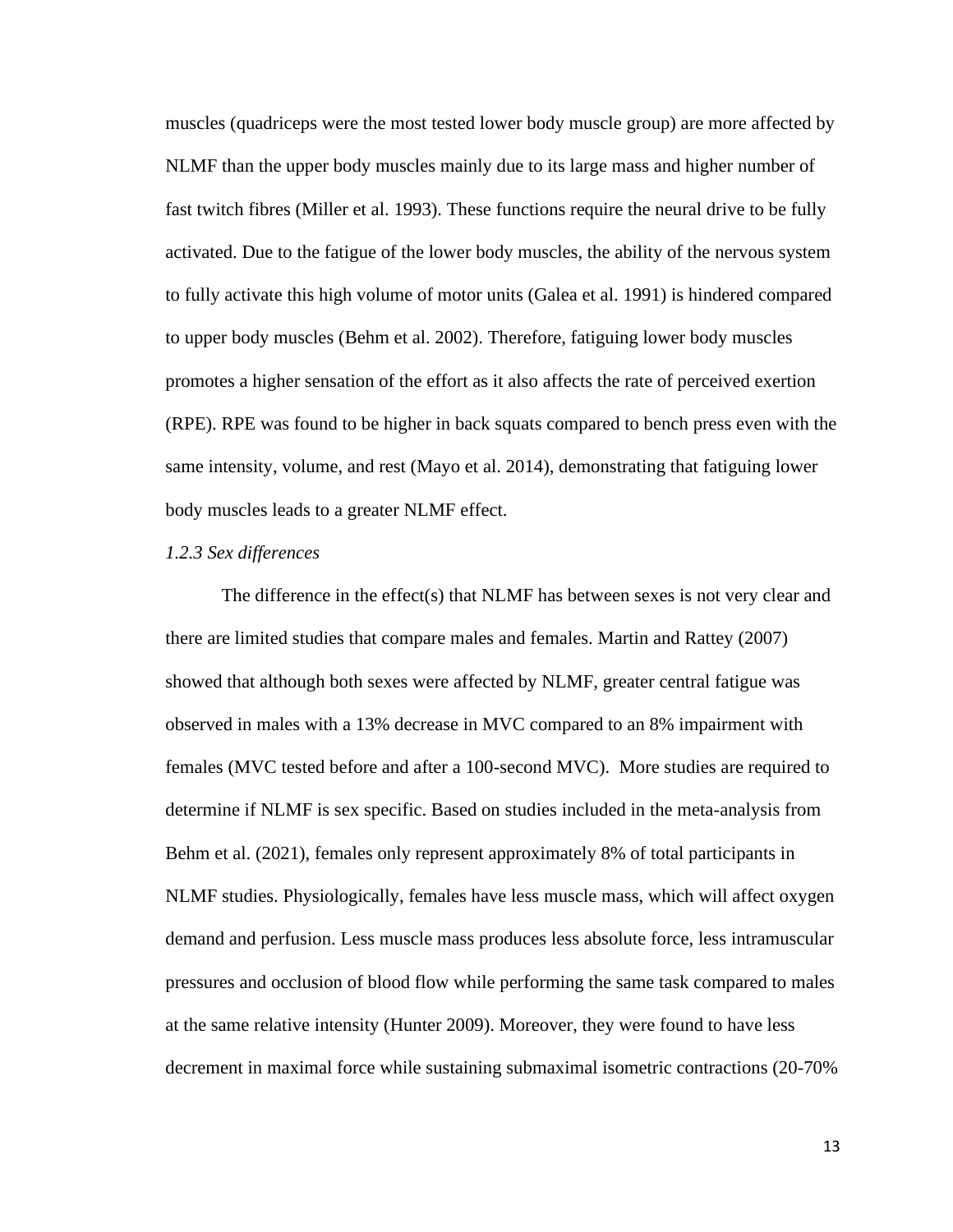of MVC) for many of the muscles tested (Hunter et al. 2006). While males depend more on efficient glycolytic energy pathway, females depend less on carbohydrates metabolism, have higher fat oxidation rate and less respiratory exchange ratio during endurance exercises (Tarnopolsky 1999). Research also suggests that estrogen has glycogen-sparing properties (Tarnopolsky 1999) meaning that females are more fatigue resistant with longer duration activities. However, with only a single study comparing NLMF responses between sexes, it is not clear whether the generally greater fatigue resistance of females transfers to differential NLMF responses.

## *1.2.4 NLMF testing protocols.*

The type of testing protocols used may differentially affect the magnitude of NLMF. Most studies either do 1-3 single post-fatigue MVC tests with sufficient rest intervals, or a submaximal exercise to exhaustion. Doix et al. (2013) found that a unilateral fatigue protocol (two bouts of 100-second knee extension) reduced the MVC  $(10\%)$  of both the ipsilateral and contralateral muscles. While Halperin et al. (2014b,c) found a decrease in force production  $(8\%)$  of the rested knee extensors after the subjects performed 12 MVCs with 5-seconds of work and 10-seconds of rest between each repetition. Halperin's (2015) summarized that time to exhaustion and repetitive MVCs fatiguing protocols have a greater effect on NLMF due to the additional stress put on other systems (neural, biochemical, and psychological) compared to single contraction. Behm et al. (2021) in their meta-analysis concluded that NLMF was more evident (moderate effect size magnitude) when a post-test fatigue protocol is applied rather than a single or discrete strength (trivial magnitude effects overall) measure. Time to exhaustion and repetitive MVCs fatiguing protocols accumulate a greater concentration of metabolic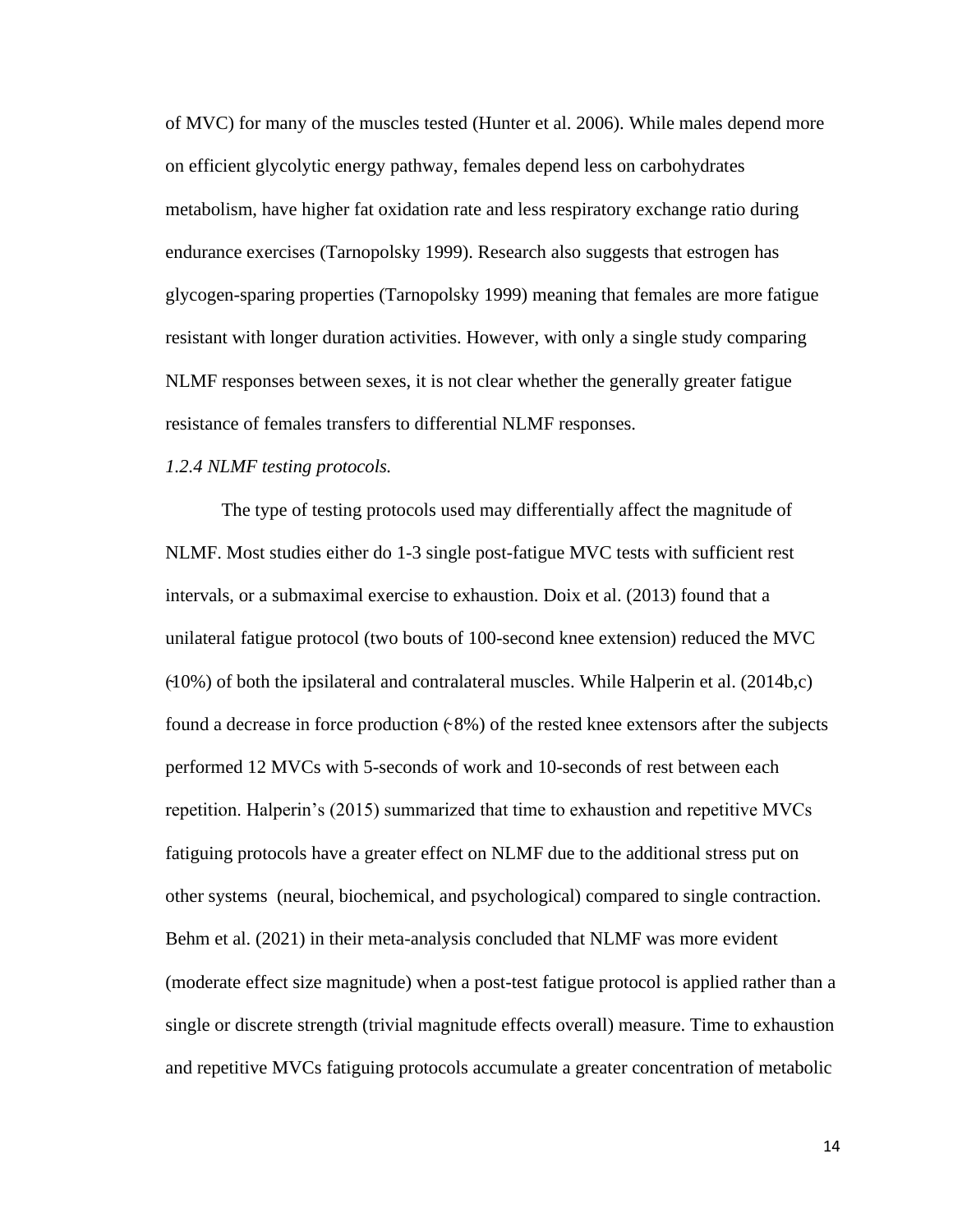by-products such as hydrogen ions, blood lactate and potassium in the fatigued muscles (Halperin et al. 2015). These by-products can also be distributed around the body through the cardiovascular system affecting resting muscles' performance and ability to contract (Bangsbo et al., 1995; 1996). Elevated levels of hydrogen ions inhibit force production as they inhibit the cleavage of ATP (Fitts 2008). With pH decreasing and inorganic phosphate (Pi) starts accumulating during fatigue, they both also reduce myofibrillar  $Ca^{2+}$  sensitivity and tension during fatigue (Fitts 2008).

In addition, the activation of type III and IV muscle afferents inhibits the central motor drive in both exercised and non-exercised muscles (Amann 2012, 2011; Sidhu et al. 2014; Amann et al. 2013). Yet more studies are needed to confirm the exact roles and effects of group III/IV muscle afferents. As Sidhu et al. (2014) were studying the roles of group III/IV muscle afferents which demonstrated that the feedback from these afferents from the lower body muscles led to supraspinal fatigue in upper body muscles in a cycling to exhaustion test. Kennedy et al. (2015) also studied the activity of muscle afferents and found no crossover of fatigue in contralateral knee extensors after sustaining a two-minute unilateral MVC and no NLMF was recorded. Hence, as other studies consistently demonstrated similar results (Halperin et al. 2014a, b; Kawamoto et al. 2014) the longer the duration of fatigue protocol used, the more significant NLMF effects were measured compared to single maximal voluntary isometric contractions (Halperin et al. 2015, Behm et al. 2021).

#### *1.2.5 NLMF Post-test durations*

The search for crossover fatigue studies resulted in 37 related articles. Twenty-one of these studies found NLMF effects (significant reduction in EMG activity and force) on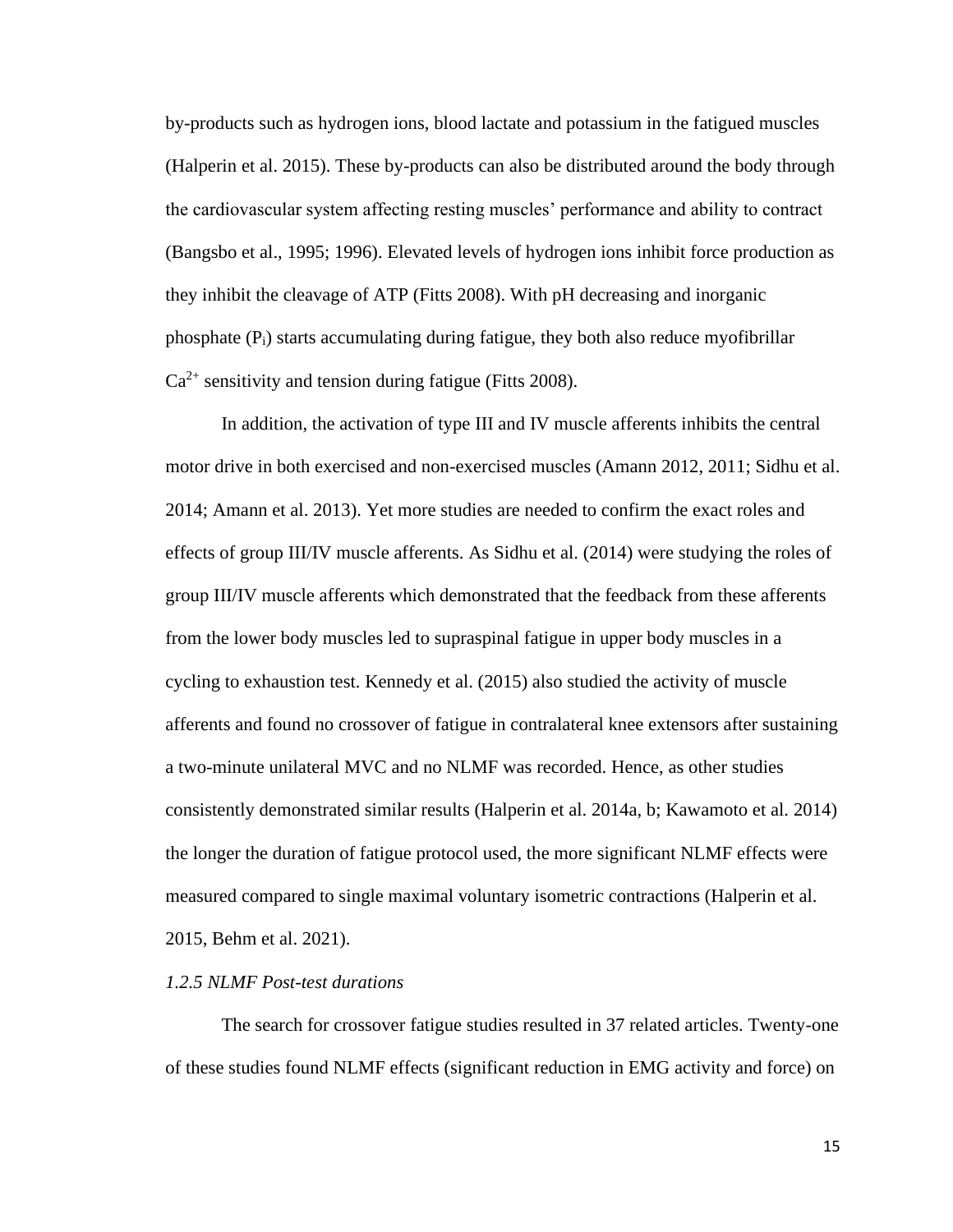the tested non-exercised muscle group. From the reviewed NLMF studies, 95% performed the post-test within the first minute after the fatiguing protocol. Only 11% tested at different times (1, 5 and 10-minutes). While one study tested at 3-minutes only after the fatiguing protocol was done. Hence, more studies are needed to discover the duration of the NLMF effects.

The physiological and neurological fatigue effects on the exercised muscles endured for extended periods post-test in many studies. Arora et al. (2015) found significant 44.8% and 39.9% decreases in the peak force and F100 respectively 10 minutes after the fatiguing protocol. Prieske et al. (2017) indicated a 4-24% decrease in neuromuscular efficiency at a test velocity of 60°/s up to 5-minutes post-test and Humphry et al. (2004) reported a 26% decrease in MEP for fatigued biceps brachii up to 9-minutes post-test and remained approximately the same value for 30-minutes, even though it increased to 58% after 60-minutes yet still was significantly depressed compared top pre-test. Thus, while the exercised limb has shown fatigue effects for 30 minutes post-fatigue, there is inadequate information regarding the duration of NLMF effects.

#### **1.3 Conclusions**

Although the most recent meta-analysis (Behm et al. 2021) reported overall trivial NLMF effects upon single or discrete strength measures, there were a substantial number of studies that did report NLMF. Even with these differing and conflicting findings, there are some conditions in studies that report NLMF that show greater observable NLMF effects. Fatiguing lower body muscles leads to greater NLMF compared to upper body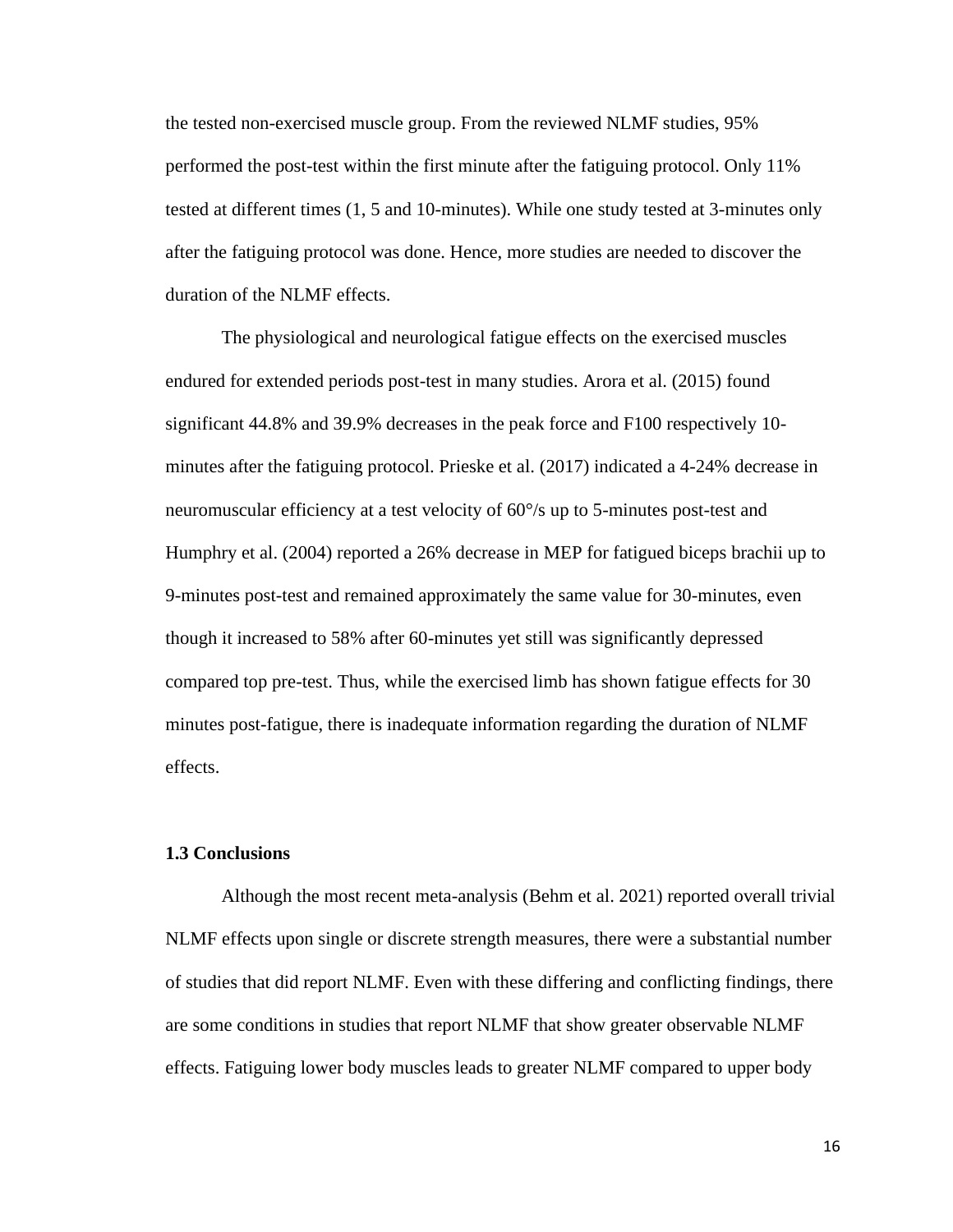when tested as lower body muscles promotes a higher sensation of effort and RPE. Also fatiguing stabilizer muscles can indirectly lead to NLMF since the diminished stabilization can decrease force production in non-exercised muscle. The longer the duration of the fatigue intervention used, the more significant NLMF effects. Generally, high-intensity and high-volume fatigue protocols show more NLMF effects than a single MVIC. Additionally, unknown testing endpoints produced lower force and muscle activity, which can modify NLMF while known endpoint conditions provided the participants with more motivation to overcome any drop in performance. However, NLMF between sexes was not very clear as not enough studies were available to demonstrate whether the female's greater fatigue resistance influenced NLMF. The majority of NLMF post-tests were primarily completed in the first minute if not immediately after finishing the fatiguing protocols to identify if the NLMF exists using previously mentioned factors and protocols.

## **1.4 Objectives**

The objective of the present study was to examine the duration of NLMF effects by testing at different time conditions (1, 3, and 5min) to investigate the duration of possible effects.

## **1.5 Hypothesis**

NLMF effects last less than five minutes.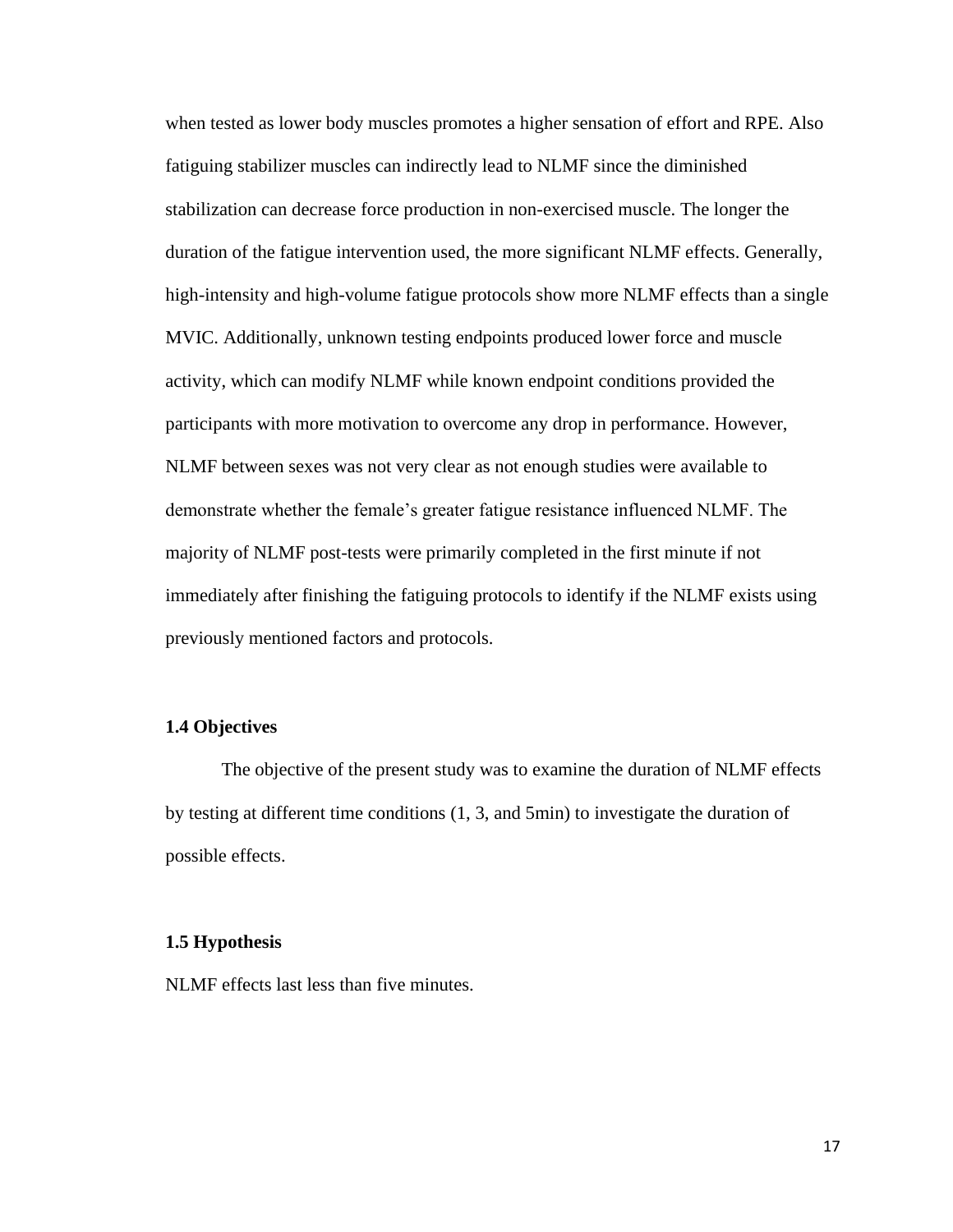#### **Chapter 2: Research**

## **2.1 Methods**

#### *2.1.1 Participants*

An "a priori" statistical power analysis (software package, G \* Power 3.1.9.2) was conducted based on the force measures of related studies (Behm et al., 2016b; Behm, 2019; Chaouachi et al., 2017) to achieve an alpha of 0.05, effect size of 0.5, and a statistical power of 0.8 using the F-test family. The analysis indicated that between 8-13 participants per group should be sufficient to achieve adequate statistical power.

Due to the COVID lockdown only five recreationally trained participants were recruited for this study, four females (height 159.1  $\pm$ 2.9 cm, body mass 62.7  $\pm$  7 kg, age  $26.6 \pm 9.8$  yrs.) and one male (height 182.2 cm, body mass 90.3 kg, age 40 yrs.). Four of the participants were determined to be right-leg dominant, while one participant was leftleg dominant by asking them which leg they would prefer to kick a soccer ball and would be more accurate. Prior to testing and after a brief explanation of the study and procedures of the experiment, each participant completed the physical activity readiness questionnaire plus (PAR-Q+ 2020), read and signed the informed consent form, and filled the COVID-19 daily self-assessment tool. Prospective volunteers who reported injury to the quadriceps muscles or knee joint or neurological conditions were excluded from the experiment. Participants were instructed to avoid intense activity and cease consumption of alcohol, caffeine, or nicotine for the 24-hour period prior to their lab visit. The Health Research Ethics Authority of the Memorial University of Newfoundland approved this research protocol (#20210760).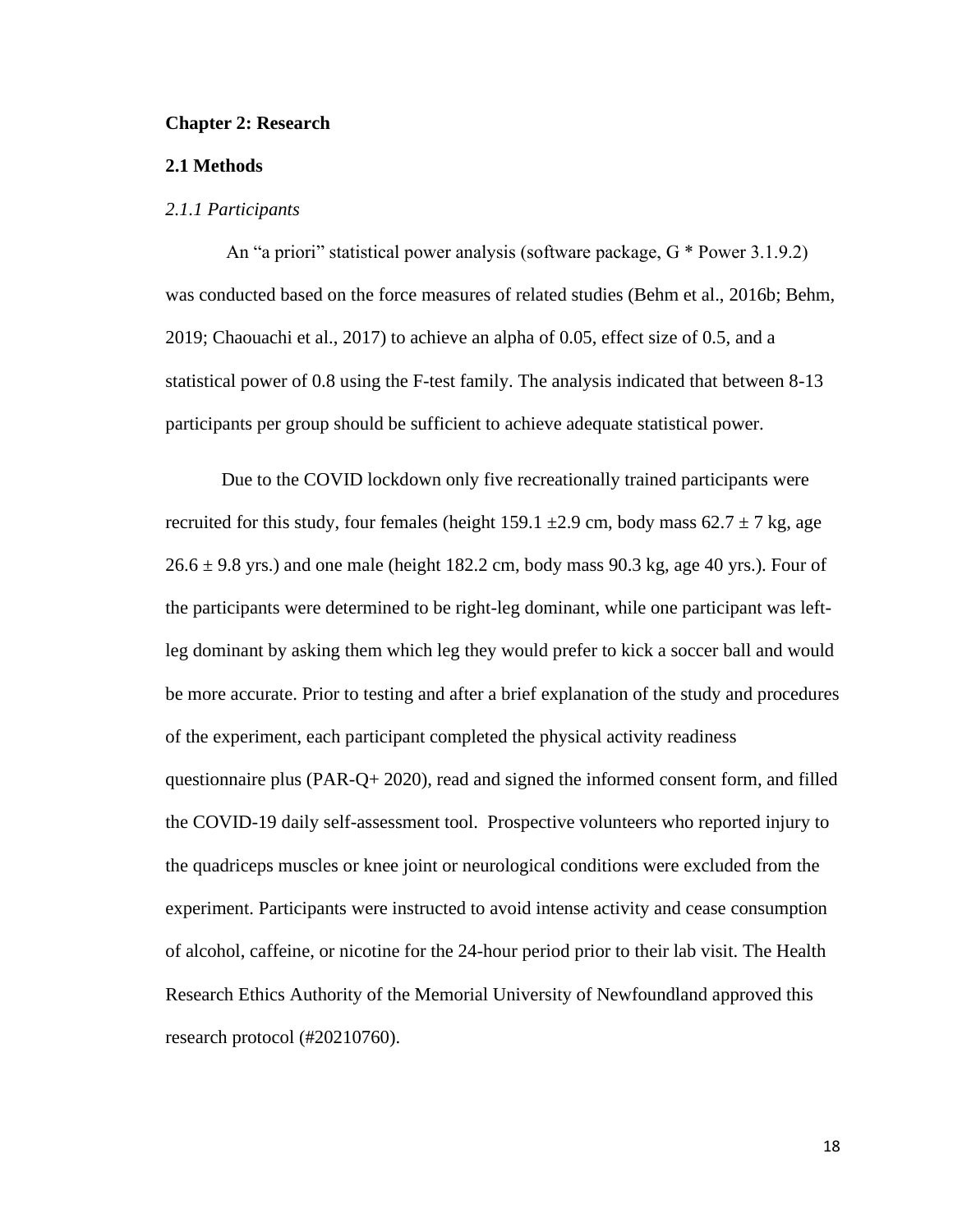## *2.1.2 Experimental design*

A randomized crossover study design was used to examine the duration of acute effects of unilateral knee extensors muscle fatigue on the contralateral homologous muscle strength, activation and fatigue resistance (endurance). An initial familiarization session oriented the participants with the testing procedures and the equipment. Participants visited the lab for five separate testing sessions (separated by at least 48 hours) including control. Experimental conditions were presented randomly and included testing at one, three, five minutes post-test or Control: (no intervention with participants rested for 260 seconds then performed a post-test at 1-min after the control inactivity period). The original protocol included a 10-minute post- testing period, but due to COVID restrictions, we were not able to collect this data at this time point. Non-dominant knee extensors muscle force, instantaneous strength (F100: maximum force produced in the first 100 ms) and an endurance test as well as vastus lateralis and biceps femoris electromyography (EMG) data were collected. A series of 12; 5-second isometric maximal voluntary contraction (MVIC) knee extensions with 10-second recovery between repetitions (endurance test) were performed with the non-dominant knee extensors after the fatiguing intervention.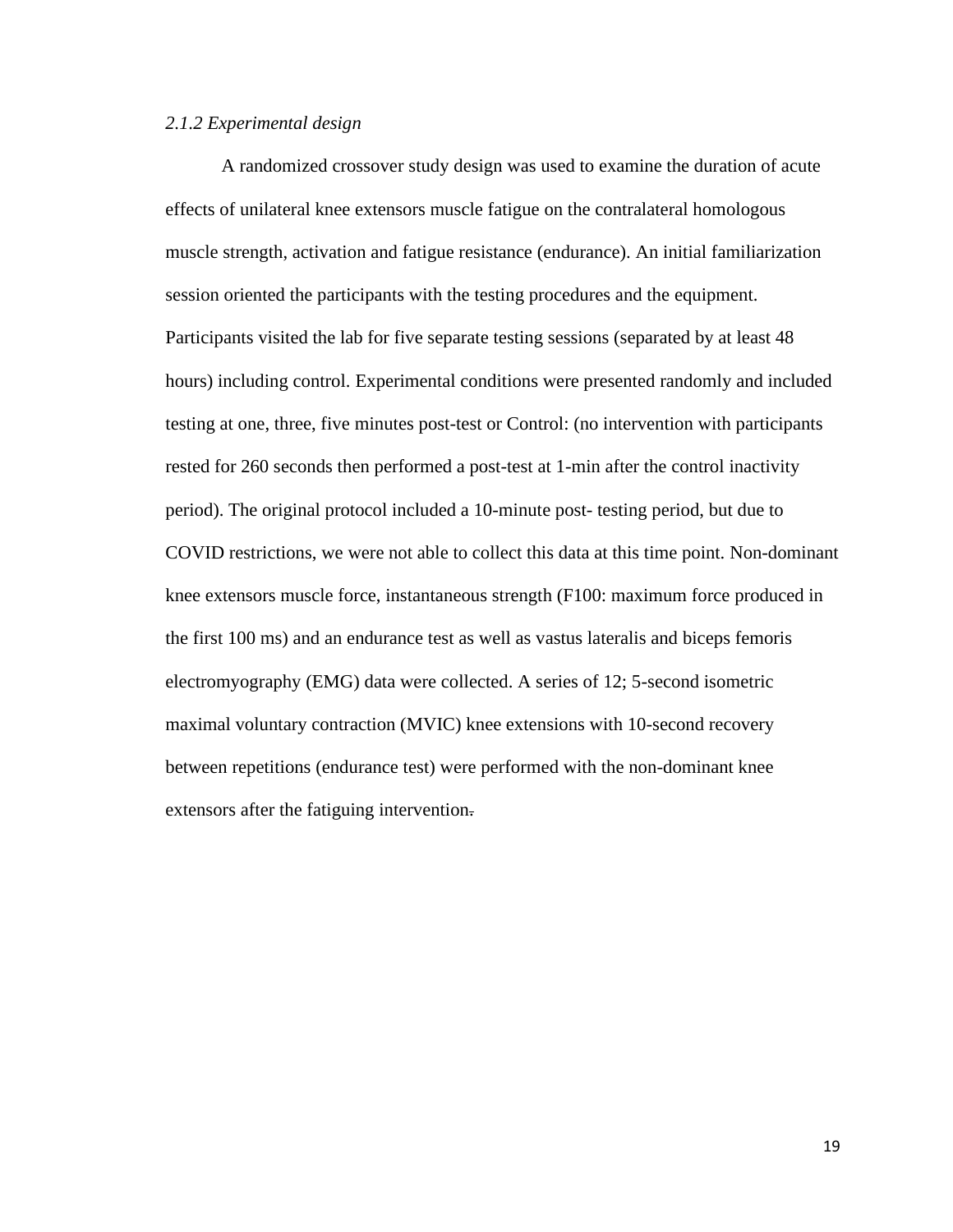Figure 2.1: Experimental Design

**Warm-up**

**Pre-test** Three unilateral knee extensors MVCs with non-dominant limb 2 min between contractions

**Fatigue Intervention** 2 x 100s Unilateral Dominant KE MVIC with 1 min rest between contractions

**Control Intervention**

260-s rest

# **Single post-test MVIC with every session / condition**

Nondominant knee extension 5s MVIC Measures: Knee extensors peak force, impulse and instantaneous strength (F100) EMG of Vastus Lateralis and Biceps Femoris

# **Post-test fatigue protocols of non-dominant limb (randomized order and conducted in separate sessions)**

consisted of 12 MVCs at a work to rest ratio of 5/10 s

- **i.** 1-minute post-test
- **ii.** 3-minute post-test
- **iii.** 5-minute post-test
- **iv.** 10-minute post-test (no data was collected for this time point due to COVID lockdowns)
- **v.** Control: no intervention with participants resting for 320-s (260-s control period and post-test 1 min later) then performing a post-test.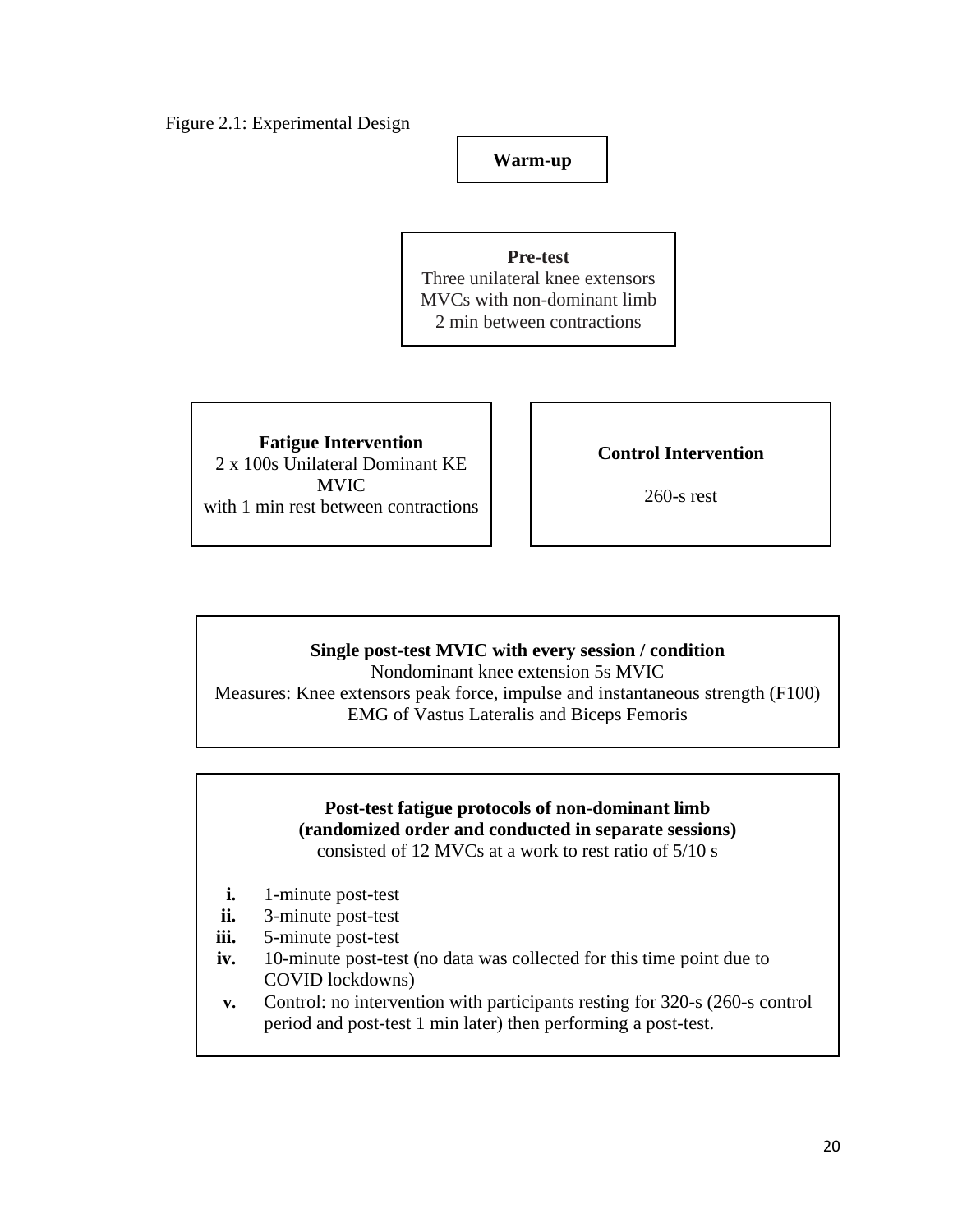### *2.1.3 Protocol*

## *2.1.3.1 Electromyography (EMG)*

Each session started with the placement of surface EMG electrodes on the vastus lateralis (VL) and biceps femoris (BF) of both legs. Self-adhesive Ag/AgCl electrodes (MeditraceTM 130 ECG conductive adhesive electrodes) were placed according to previous studies (Hermens et al. 2000; Paddock and Behm 2009; Kawamoto et al. 2014). The surface electrodes were placed at 66% of the line between anterior superior iliac spine and lateral side of the patella for the VL. The mid-point between the gluteal fold and popliteal space was used for the BF. The electrodes were placed 2 cm apart (centre to centre) and parallel to the direction of the muscle fibers. The ground electrode was placed on the lateral femoral epicondyle. The skin was prepared prior to electrode placement by shaving the area, rubbing with sandpaper, and cleansing with an isopropyl alcohol swab to ensure minimal skin resistance.

To ensure an adequate signal-to-noise ratio, an interelectrode impedance of  $\leq 5$  k $\Omega$ was obtained prior to testing. The EMG signal acquisition system (Biopac System Inc., DA 100: analog–digital converter MP150WSW; Holliston, Massachusetts) recorded all signals at a sampling rate of 2000 Hz. All EMG signals were filtered with a Blackman − 61 dB band-pass filter between 10 and 500 Hz, amplified (bi-polar differential amplifier, input impedance = 2 MΩ, common mode rejection ratio > 110 dB min (50/60 Hz), gain  $\times$ 1000, noise  $>5 \mu V$ ), and analog-to-digitally converted (12 bit) for storage and analysis on a personal computer. A commercially designed software program (AcqKnowledge III, Biopac Systems Inc.) was used for the establishment of signal parameters and for data analysis.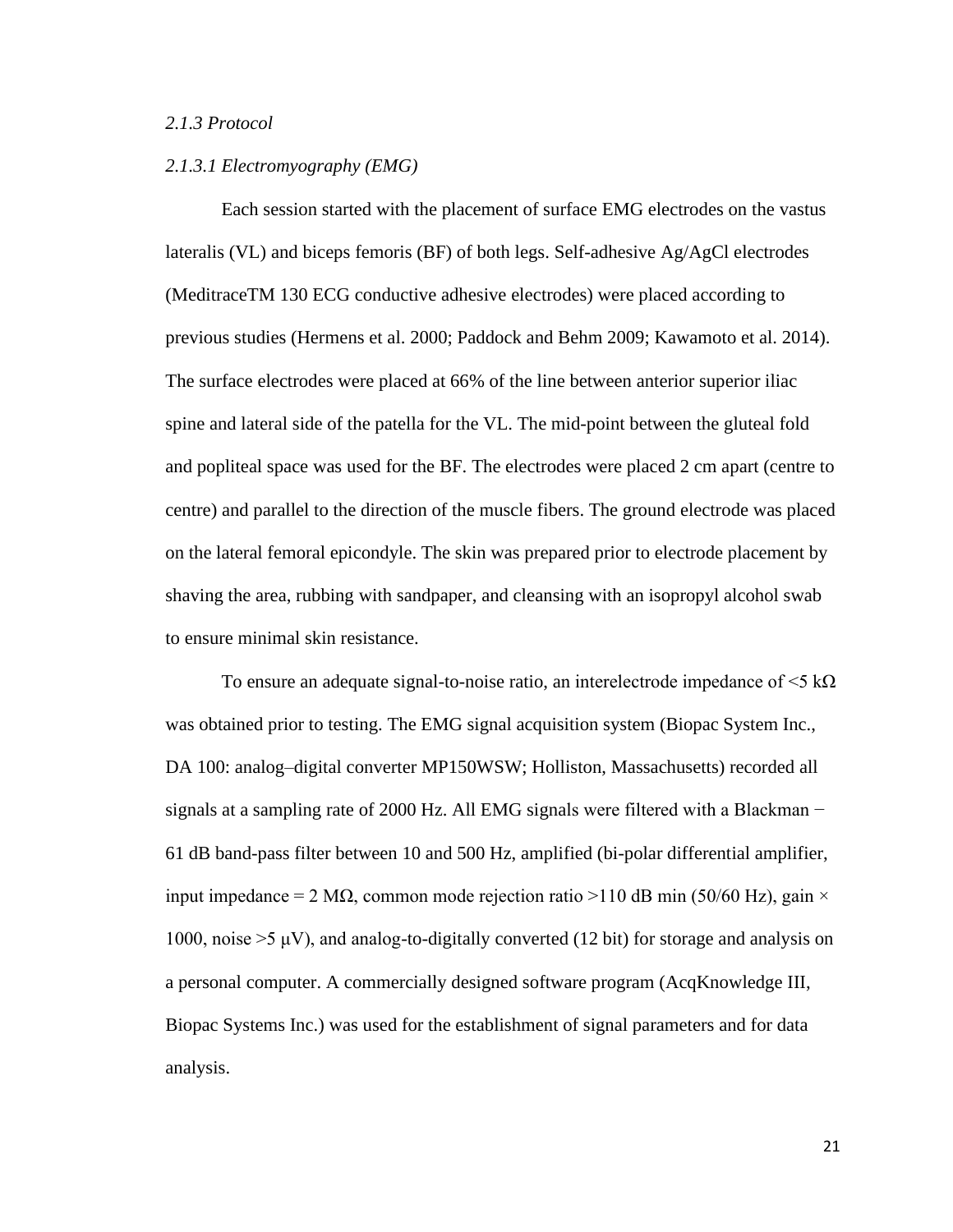A 3-s window root mean square (RMS) EMG was used over the peak MVIC force (1.5-s prior to and after the peak force). RMS values were determined using a window width of 50-ms. Once RMS was calculated the mean value was selected. As EMG measures typically have lower reliability values and greater test to re-test variability than MVIC force, these EMG values were then normalized to the highest pre-test value and reported as a percentage.

#### *2.1.3.2 Pre-test Single MVIC Force Measures*

Subjects started a general warm up of lower body cycling (Monark cycle ergometer: Sweden) for 5-min at a pace 70 rpm. Next, in a randomized order, participants performed a pre-test with 2 knee flexion and extension MVICs for each muscle tested (BF and VL of both legs). Each MVIC was performed for 5-s with 2-min rest between MVICs. Subjects were asked to contract the involved muscles as hard and as fast as possible throughout the 5-s. The MVIC with the highest peak force was used for analysis. If the second MVIC was 10% higher an additional MVIC was added. To eliminate upper body involvement, a five-point harness was placed around the waist and shoulders of the participants and they were instructed to cross their arms across their chest. The ankle was inserted in an ankle cuff which was attached to strain gauges (Omega engineering Inc., LCCA 250, Don Mills, Ontario) by a non-extensible chain. The strain gauge and the chains were hooked to either the chair (for VL MVICs) or the wall (for BF MVICs) and the chair was positioned at a distance from the wall that maintained the chain with no slack. The MVIC warm-up consisted of three 5-second contractions at approximately 50% MVIC followed by two 5s contractions at approximately 75%.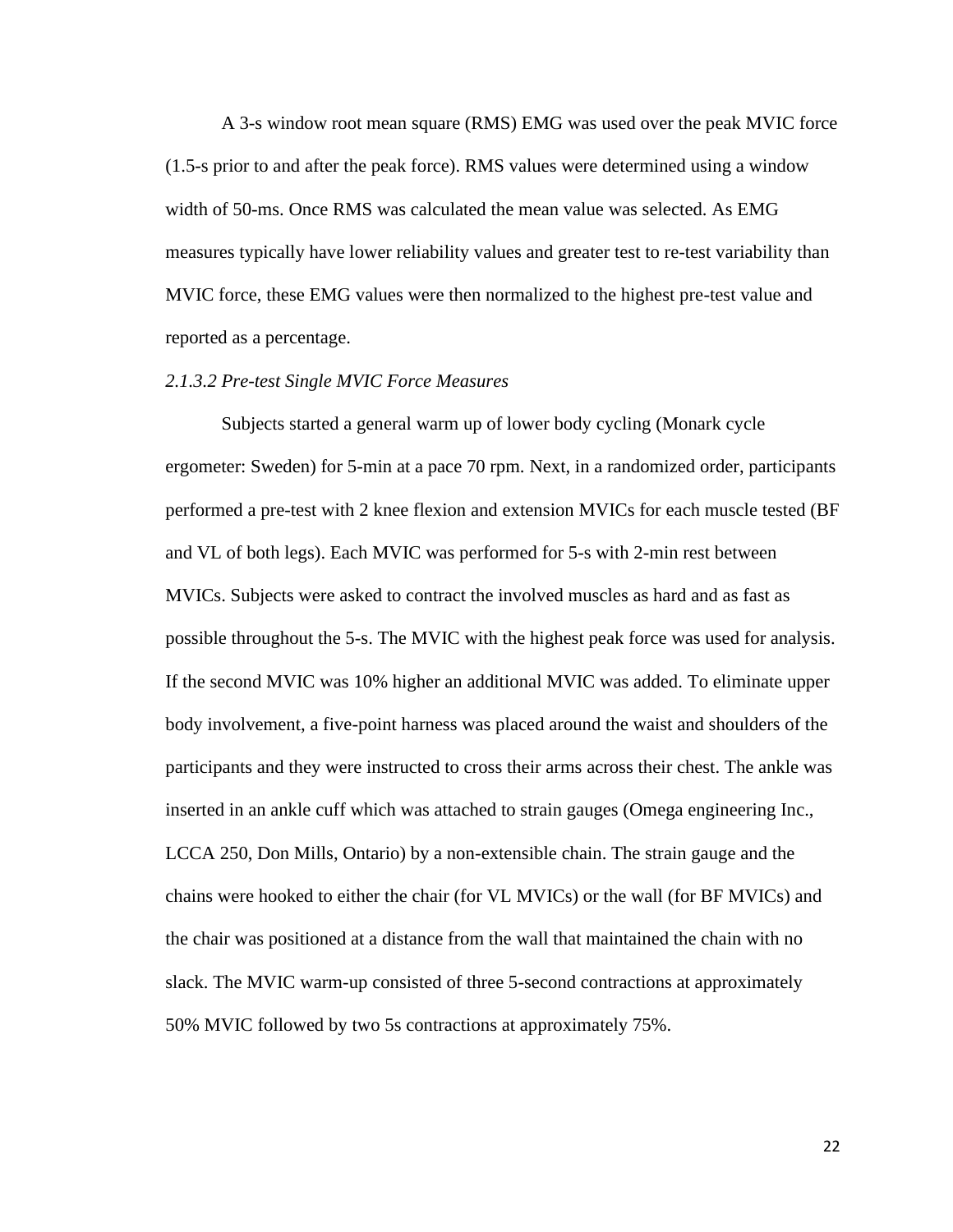#### *2.1.3.3 Unilateral Fatigue Intervention*

After the MVICs pre-tests, a fatigue protocol or rest (260-seconds) was presented as an intervention depending on the experimental condition. The fatigue protocol utilized for this study has been shown to elicit NLMF in contralateral knee extensors (Doix et al. 2013; Halperin et al. 2014b). With the same setup as for the pre-MVIC testing, the dominant leg performed a continuous knee extension MVIC for two sets of 100-seconds, separated by 1-min of rest. The dominant leg was used for all fatiguing protocols and the participants were encouraged to keep the contralateral leg relaxed during leg contractions. The EMG of the contralateral leg was monitored throughout the fatigue protocol to ensure it was relaxed (<5% MVIC EMG). Data for both legs were saved throughout the fatigue protocol for later analysis. A fatigue index (by dividing the last 2 MVICs mean values by the first 2 MVIC for forces and applying the same equation for EMG values) was calculated accordingly to test endurance outcome.

#### *2.1.3.4 Post-test Single MVIC Force Measures*

A single MVIC was performed at the post-tests after the fatigue protocol based on the condition (1-, 3-, and 5-min and, control). Starting with dominant leg knee extension then the non-dominant leg, followed by non-dominant leg knee flexion. Each MVIC was performed for 5-seconds and switched rapidly to the next. Peak force, impulse (work x time) and instantaneous strength (F100) were measured for each knee flexion and extension MVIC of both legs.

#### *2.1.3.5 Post-test Fatigue Measures*

Since NLMF has been shown to be more evident with fatigue testing (Halperin et al.,2014a, Behm et al. 2021), a post-test fatigue protocol involved participants performing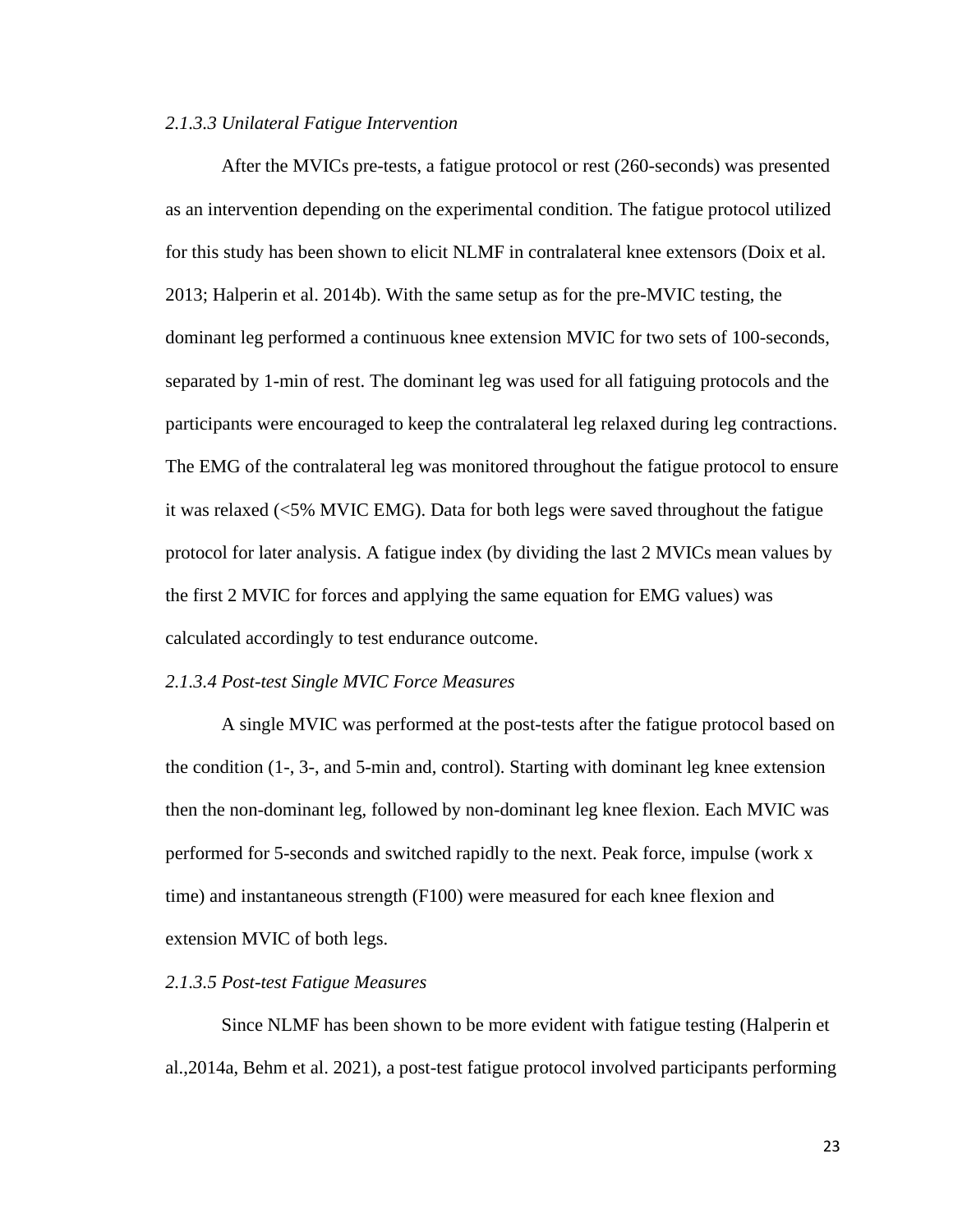a repeated MVIC protocol of the non-exercised knee extensors consisting of 12 MVICs at a work to rest ratio of 5/10 seconds. Each visit had a different time for the post-test (1-, 3- , and 5-min), while during the control session, participants followed the same pre-test protocol but instead of doing the fatiguing protocol they rested for 260-seconds followed by a post-test at 1-min after the control inactivity period. The 12 MVICs were used for calculating a fatigue index to detect if there was a significant decrease in forces or EMG during the endurance test in the non-exercised muscle group showing NLMF effects. This was done by dividing the last 2 MVICs mean values by the first 2 MVIC for forces and applying the same equation for EMG values.

#### *2.1.4 Statistical Analysis*

Statistical analyses were calculated using SPSS software (Version 27). Intraclass correlation coefficients (ICC) were to be calculated for MVIC force, VL and BF EMG in the non-dominant limb. Normality (Kolmogorov-Smirnov) and assumption of sphericity tests were conducted for all dependent variables. When normality and sphericity were met, the effect of fatiguing protocol on pre- and different timing post-test measurements (1, 3, 5, minutes), were performed for MVIC force and EMG using a two-way repeated measures ANOVA 2 (pre- and post-test) x 4 (Control, 1, 3, and 5 min) for the single MVC measures. Also, for the fatigue index a one-way repeated measures ANOVA (4 post-testing conditions Control, 1, 3, and 5 min) was employed. Both ANOVAs were for the non-exercised leg. If significant main effects were observed, Bonferroni correction post-hoc tests were used to compare different conditions and times. Significance was defined as p < 0.05. Cohen's d effect sizes (Cohen, 1988) were also be calculated, with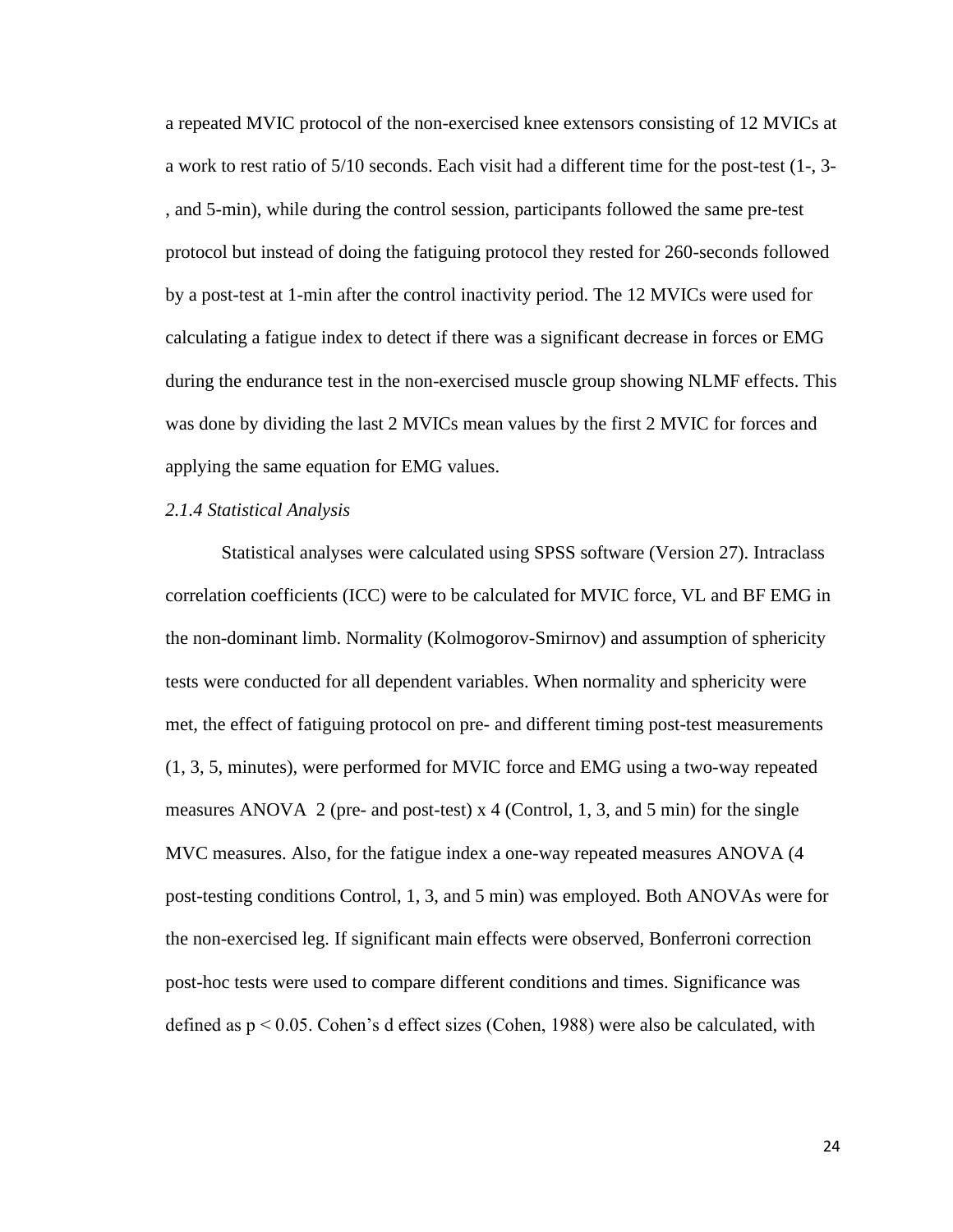effect sizes of,  $\langle 0.2$ : trivial, 0.2 to  $\langle 0.5$ : small, 0.5 to  $\langle 0.8$ : medium and 0.8 or greater: a large effect size. Data was reported as means  $\pm$  SD.

## **2.2 Results**

The normality and homogeneity of variances within all the MVIC collected data were confirmed with the Shapiro–Wilk and Levene's tests, respectively except for the pre-test for dominant quadriceps forces. Unfortunately, due to the low subject recruitment due to COVID lockdowns there were insufficient data points to accurately calculate reliability with ICC.

*2.2.1 Fatigue intervention on the non-dominant knee extensor MVIC:* 

An insignificant, small magnitude, interaction ( $F_{(1,16)} = 3.51$ ,  $p = 0.08$ , d = 0.2) revealed that the non-dominant quadriceps showed decreases in single MVIC forces. Compared to the pre-test, MVIC forces decreased 3.7% at 1-min post-test, increased 1.4% at 3-min, and decreased 10% at 5-min post-test. The control group showed a pre- to posttest decrease of 6.4% (Table 1 and Figure 1).

#### **Table 2.1**

*Effects of fatigue intervention on the non-dominant knee extension (quadriceps) MVIC*

*force:* 

|                      | Pre-MVIC          | Post-MVIC         | Percent difference (%) | Effect size |
|----------------------|-------------------|-------------------|------------------------|-------------|
| Control force $(N)$  | $390.8 \pm 109.7$ | $365.8 \pm 116.7$ | $-6.4$                 | 0.2         |
| 1-min force $(N)$    | $365 \pm 77.2$    | $351.6 \pm 84.8$  | $-3.7$                 | 0.2         |
| $3$ -min force $(N)$ | $345.4 \pm 87.2$  | $350.2 \pm 92.3$  | $+1.4$                 | 0.2         |
| $5$ -min force $(N)$ | $362.6 \pm 104.2$ | $326.4 \pm 77.8$  | $-10.0$                | 0.2         |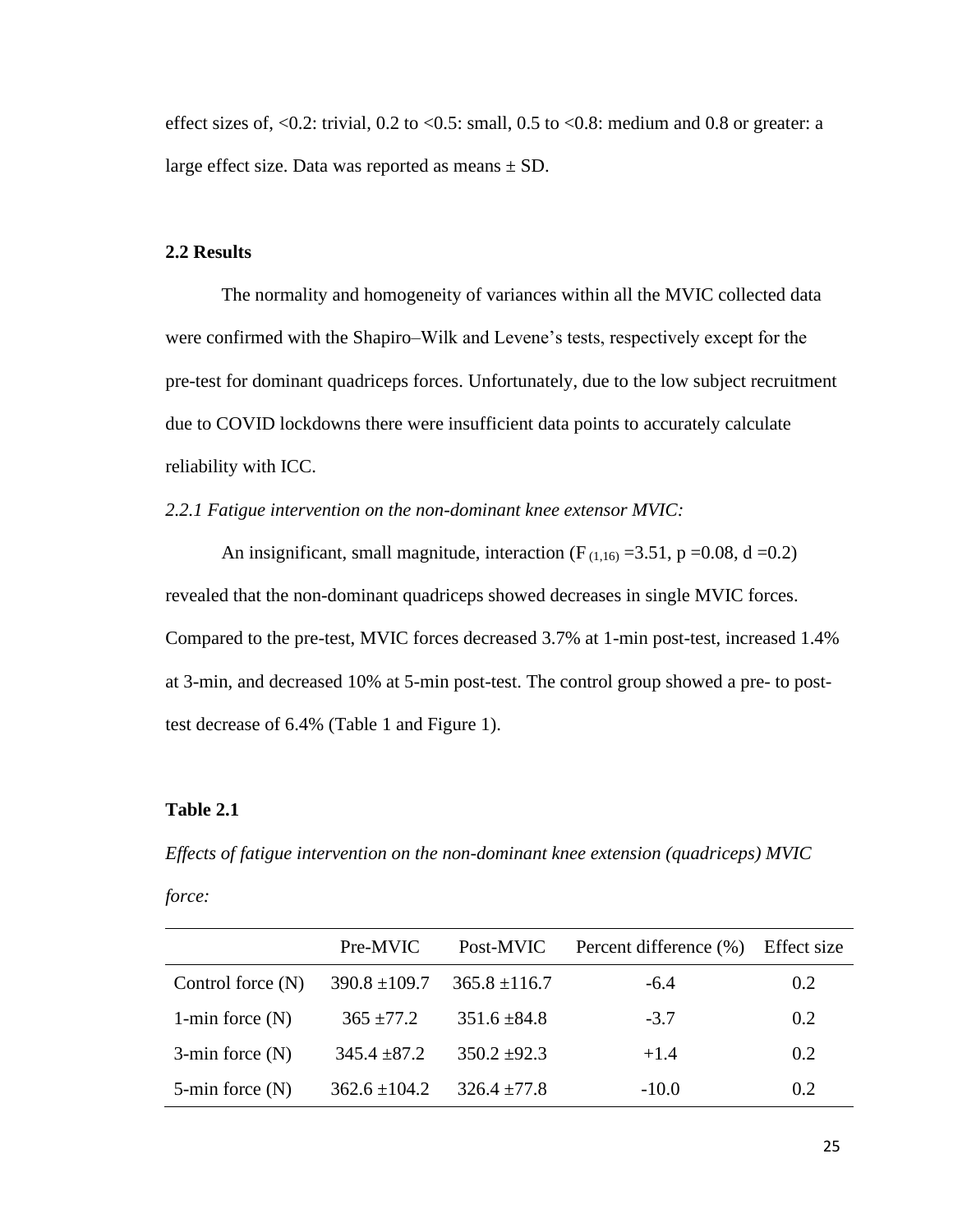**Figure 2.2**



*2.2.2 Effects of fatigue intervention on the non-dominant knee flexion MVIC force:* 

There was an insignificant trivial magnitude interaction ( $F_{(1,16)} = 2.61$ , p = 0.126, d=0.1) for non-dominant quadriceps single MVIC forces. Compared to the pre-test, MVIC forces decreased 1.9%, 3.3% and 5.4% at 1-, 3- and 5-min post-tests respectively. The control group showed a pre- to post-test decrease of 7% (Table 2 and Figure 2).

# **Table 2.2**

*Effect of fatigue intervention on the non-dominant knee flexion (hamstrings) MVIC force:* 

|                      | Pre-MVIC         | Post-MVIC        | Percent difference (%) | Effect size |
|----------------------|------------------|------------------|------------------------|-------------|
| Control force $(N)$  | $261.2 \pm 72.8$ | $243 \pm 60.7$   | -7                     | 0.1         |
| 1-min force $(N)$    | $257 \pm 63.4$   | $252.2 \pm 51.9$ | $-1.9$                 | 0.1         |
| $3$ -min force $(N)$ | $269.2 \pm 60.3$ | $260.2 \pm 81.8$ | $-3.3$                 | 0.1         |
| $5$ -min force $(N)$ | $251.8 \pm 68.5$ | $238.2 \pm 67.6$ | $-5.4$                 | 0.1         |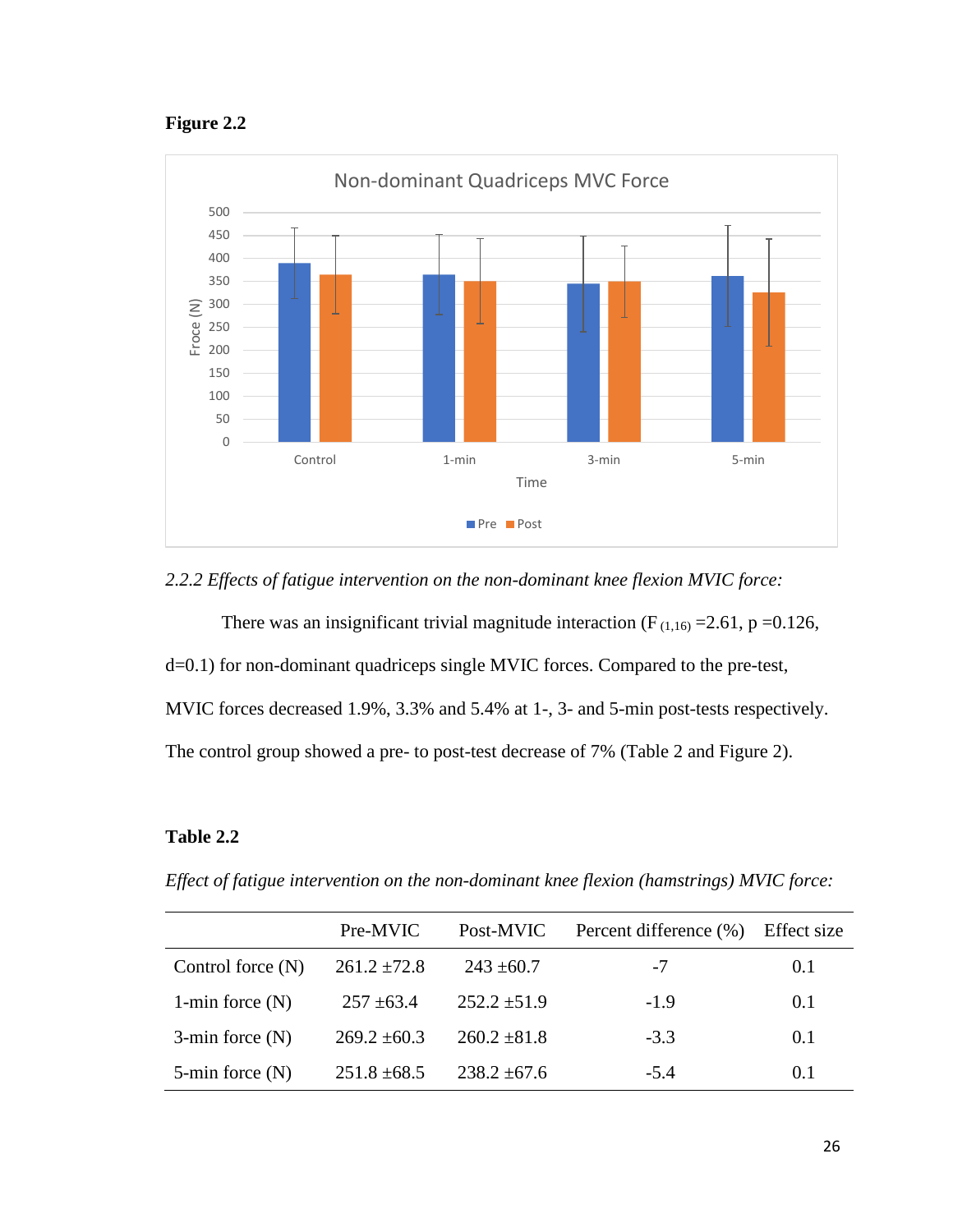



*2.2.3 Effect of fatigue intervention on the dominant knee extension (quadriceps) MVIC force:* 

A significant, large magnitude, main effect was found for pre- vs. post-tests  $(F_{(1,16)} = 38.6, p < 0.001, d = 0.8)$  decrease in dominant quadriceps MVIC forces but no significant interaction effect (pre vs. post \* condition) ( $F_{(3,16)} = 1.38$ , p = 0.286, d = 0.2). Compared to the pre-test, MVIC forces decreased 25.5% at 1-min post-test, increased 17.4% at 3-min, and decreased 19.9% at 5-min post-test. The control group showed a preto post-test decrease of 9.8% (Table 3 and Figure 3).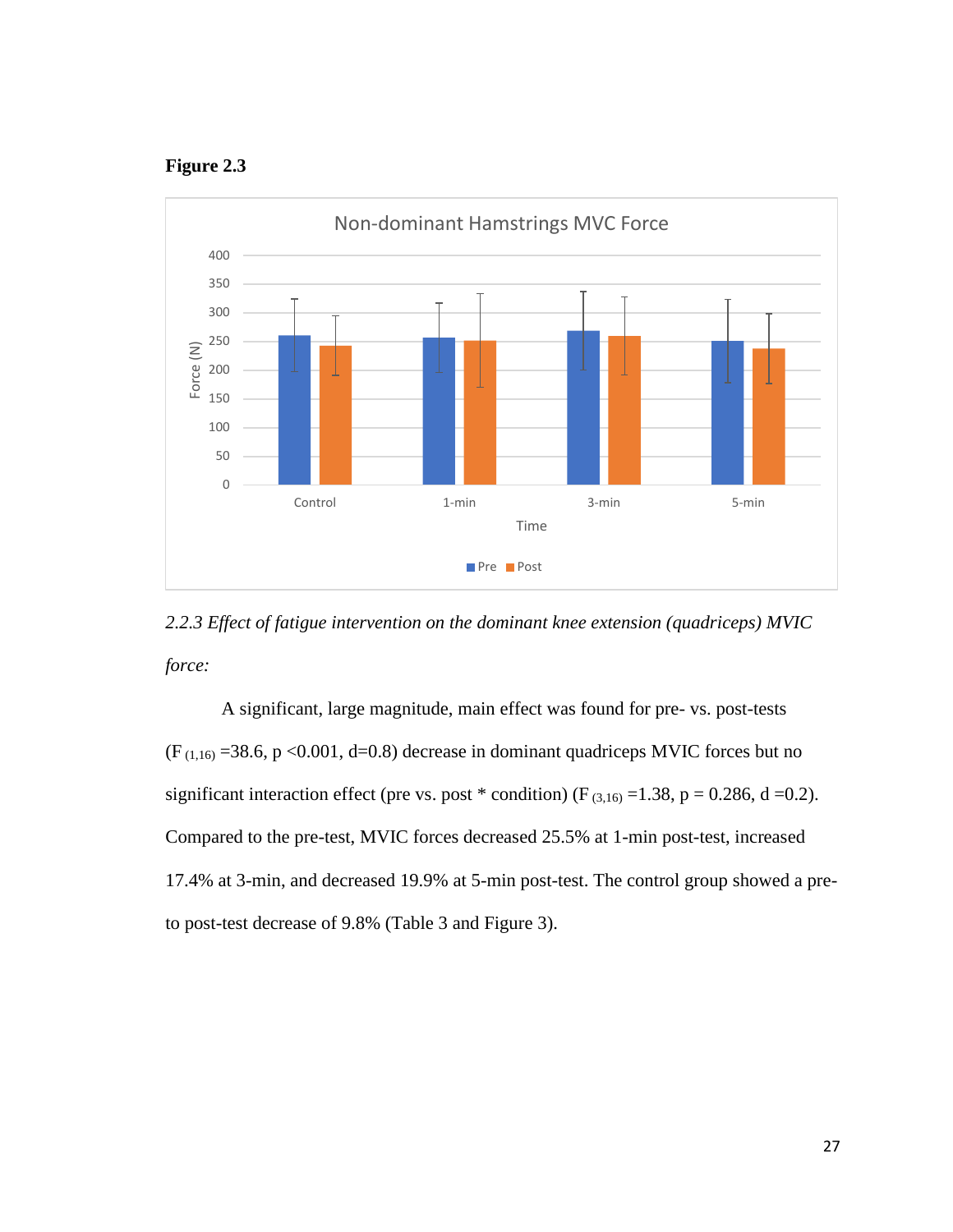# **Table 2.4**

*Effect of fatigue intervention on the dominant knee extension (quadriceps) MVIC force:* 

|                      | Pre-MVIC          | Post-MVIC        | Percent difference (%) | Effect size |
|----------------------|-------------------|------------------|------------------------|-------------|
| Control force $(N)$  | $408.2 \pm 110.7$ | $368.4 \pm 82$   | $-9.8$                 | $d=0.8$     |
| 1-min force $(N)$    | $368.8 \pm 55$    | $274 + 40.4$     | $-25.5$                | $d=0.8$     |
| $3$ -min force $(N)$ | $362.6 \pm 75$    | $299 \pm 55.2$   | $+17.4$                | $d=0.8$     |
| $5$ -min force $(N)$ | $357.8 \pm 75.2$  | $286.2 \pm 55.6$ | $-19.9$                | $d=0.8$     |





The normality and homogeneity of variances within all the EMG collected data were confirmed with the Shapiro–Wilk and Levene's tests, respectively.

*2.2.4 Non-dominant quadriceps EMG during the post- tests*

A significant, large magnitude, main effect was found for pre vs. post tests ( $F_{(1,16)}$ )  $=64.15$ , p <0.001, d =0.8) decrease in non-dominant quadriceps EMG data but no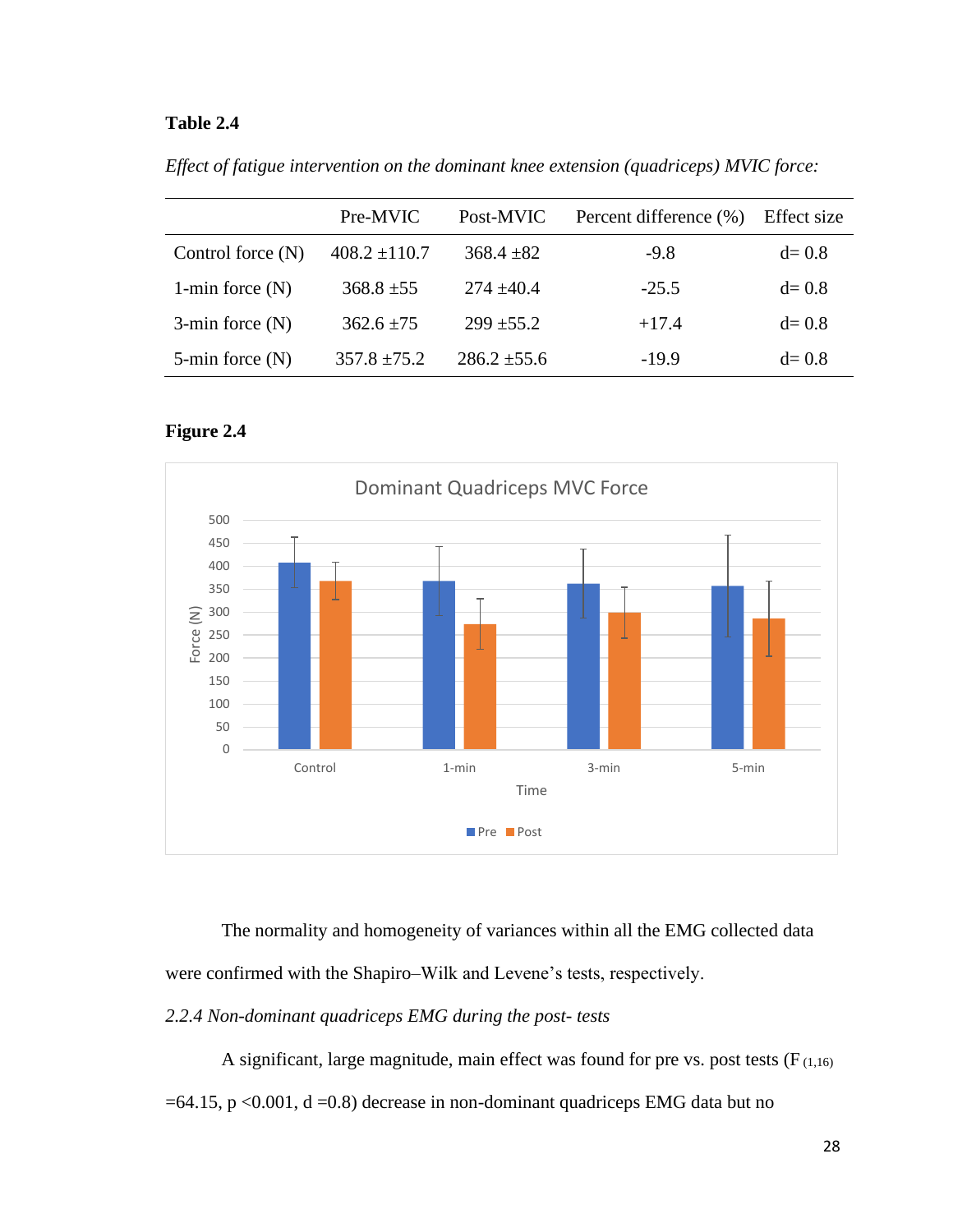significant interaction effect (pre vs post \* condition) ( $F_{(3,16)} = 0.132$ , p =0.94, d =0.02). Compared to the pre-test, EMG means decreased 22.8%, 21.7% and 20.7% at 1-, 3- and 5-min post-tests respectively. The control group showed a pre- to post-test decrease of 26.2% (Table 4 and Figure 4).

# **Table 2.4**

| Normalized EMG<br>Condition | Pre<br>(%MVIC) | Post<br>$(\%MVIC)$ | Percent difference (%) | Effect size |
|-----------------------------|----------------|--------------------|------------------------|-------------|
| Control                     | $19.1 \pm 2$   | 14.1 $\pm 2$       | $-26.2$                | $d=0.8$     |
| $1 - min$                   | $20.2 \pm 3$   | $15.6 \pm 4$       | $-22.8$                | $d=0.8$     |
| $3 - min$                   | $19.8 \pm 20$  | $15.5 \pm 20$      | $-21.7$                | $d=0.8$     |
| $5 - min$                   | $19.3 \pm 2$   | $15.3 \pm 2$       | $-20.7$                | $d=0.8$     |



# **Figure 2.5**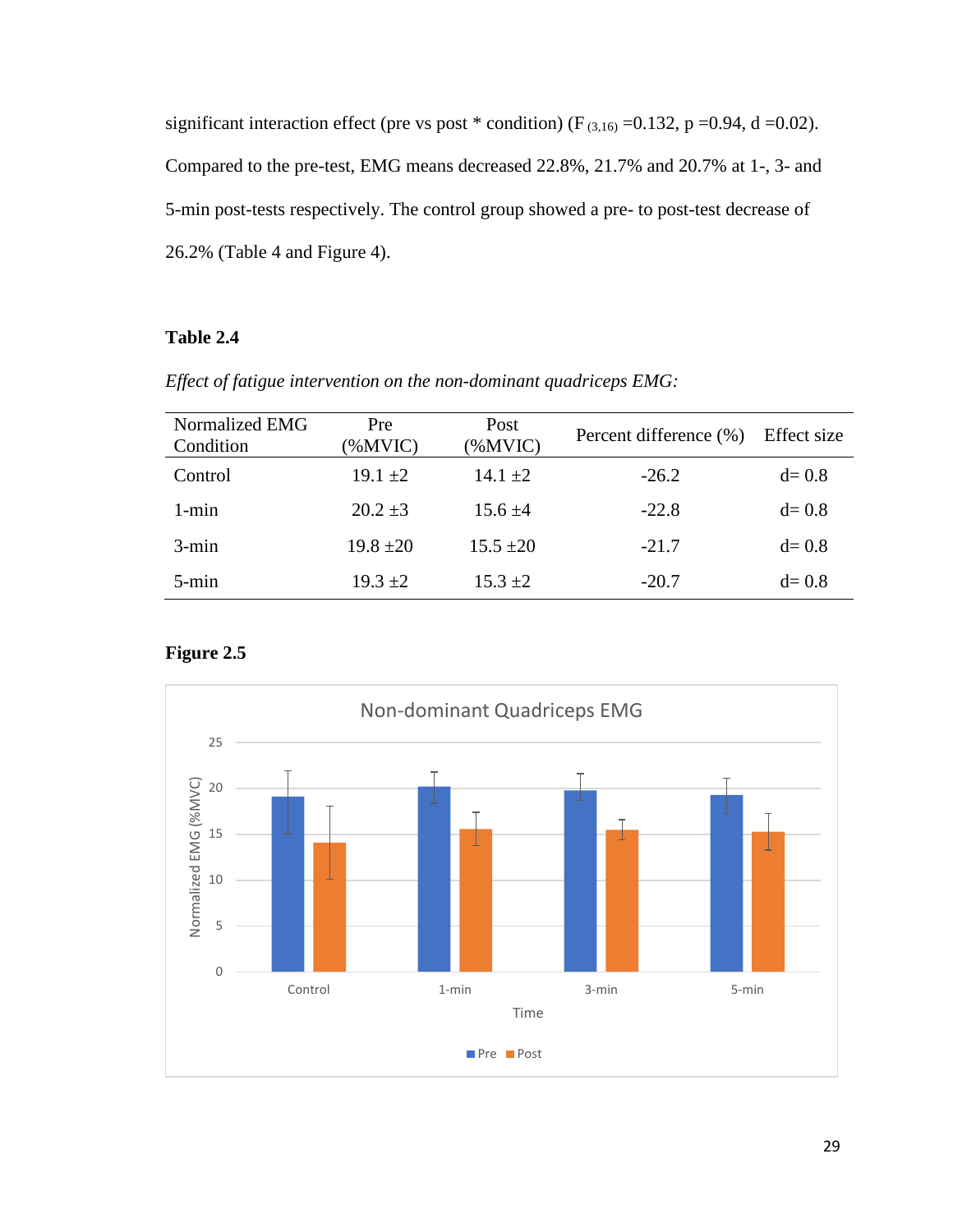## *2.2.5 Non-dominant hamstrings EMG during the post-tests*

A significant, moderate magnitude, main effect was found for pre- vs. post-tests (F  $(1,16)$  = 21.74, p < 0.001, d = 0.6) decrease in non-dominant hamstrings EMG data but no significant interaction effect (pre vs post \* condition) ( $F_{(3,16)} = 0.79$ , p = 0.516, d = 0.1). Compared to the pre-test, EMG means decreased 36.3%, 13.9% and 21.5% at 1-, 3- and 5-min post-tests respectively. The control group showed a pre- to post-test decrease of 27.1% (Table 5 and Figure 5).

## **Table 2.5**

*Effect of fatigue intervention on the non-dominant hamstrings EMG:* 

| Normalized EMG<br>Condition | Pre<br>(%MVIC) | Post<br>(%EMG) | Percent difference (%) | Effect size |
|-----------------------------|----------------|----------------|------------------------|-------------|
| Control                     | $18.1 \pm 3$   | $13.2 \pm 5$   | $-27.1$                | $d=0.6$     |
| $1 - min$                   | $16.8 \pm 3$   | $10.7 \pm 3$   | $-36.3$                | $d=0.6$     |
| $3 - min$                   | $16.3 \pm 3$   | $14.9 + 4$     | $-13.9$                | $d=0.6$     |
| $5 - min$                   | $16.3 \pm 3$   | $12.8 \pm 3$   | $-21.5$                | $d=0.6$     |



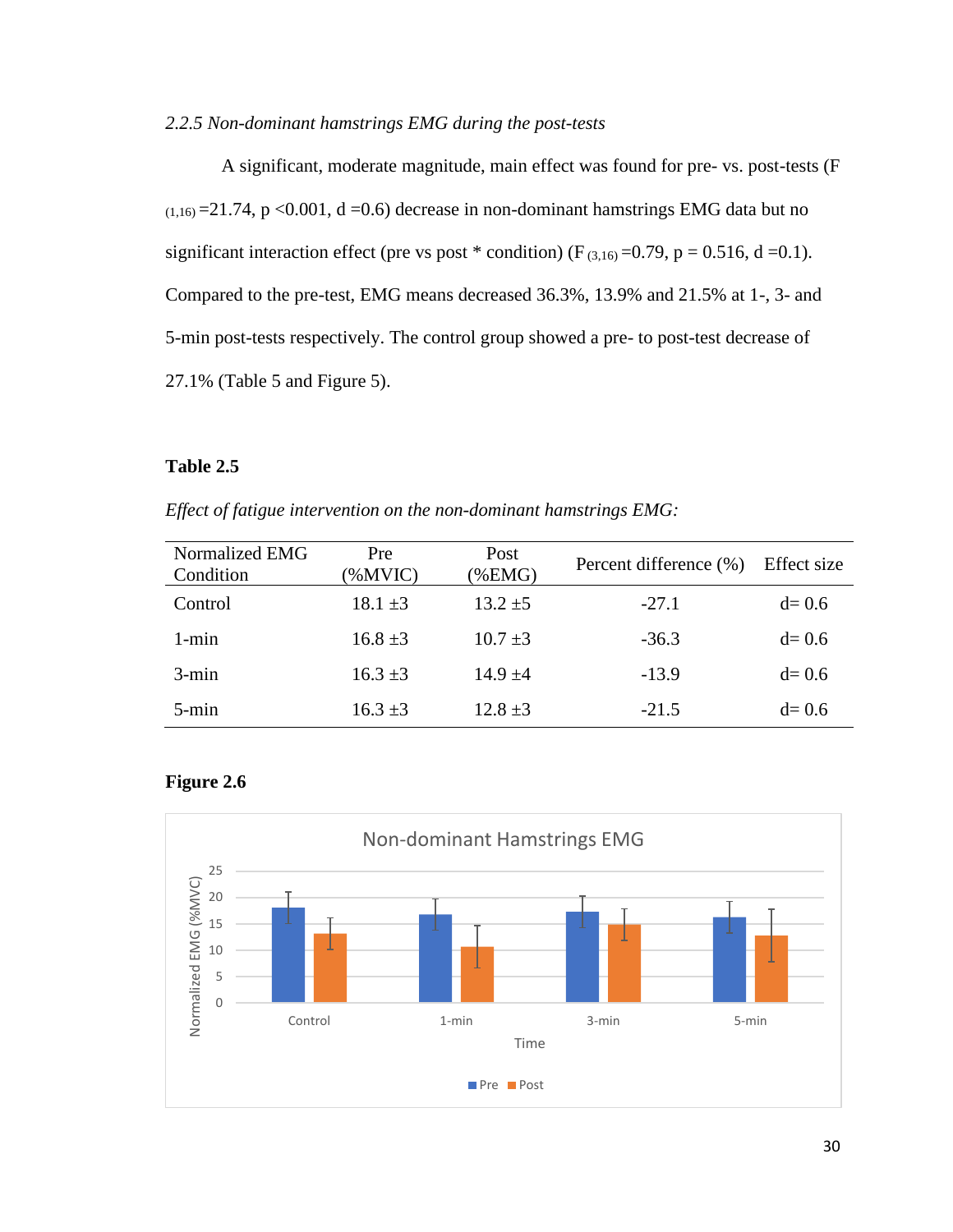## *2.2.6 Dominant quadriceps EMG during the post-tests*

A significant, large magnitude, main effect was found for pre- vs. post-tests (F  $(1,16) = 72.07$ , p <0.001, d=0.8) decrease in dominant quadriceps EMG but no significant interaction effect (pre vs post  $*$  condition) (F<sub>(3,16)</sub> = 2.58, p = 0.09, d = 0.3). Compared to the pre-test, EMG means decreased 13.2%, 34.2% and 23% at 1-, 3- and 5-min post-tests respectively. The control group showed a pre- to post-test decrease of 20.3% (Table 6 and Figure 6).

## **Table 2.6**

| Normalized EMG<br>Condition | Pre<br>(%MVIC) | Post<br>(%MVIC) | Percent difference (%) | Effect size |
|-----------------------------|----------------|-----------------|------------------------|-------------|
| Control                     | $18.8 \pm 4$   | $14.5 \pm 7$    | $-20.3$                | $d=0.8$     |
| $1 - min$                   | $18.9 \pm 3$   | $16.4 \pm 6$    | $-13.2$                | $d=0.8$     |
| $3 - min$                   | $18.4 + 1$     | $12.1 + 2$      | $-34.2$                | $d=0.8$     |
| $5 - min$                   | $19.5 \pm 2$   | $14.5 \pm 2$    | $-23$                  | $d=0.8$     |

*Effect of fatigue intervention on the dominant quadriceps EMG:* 

# **Figure 2.7**

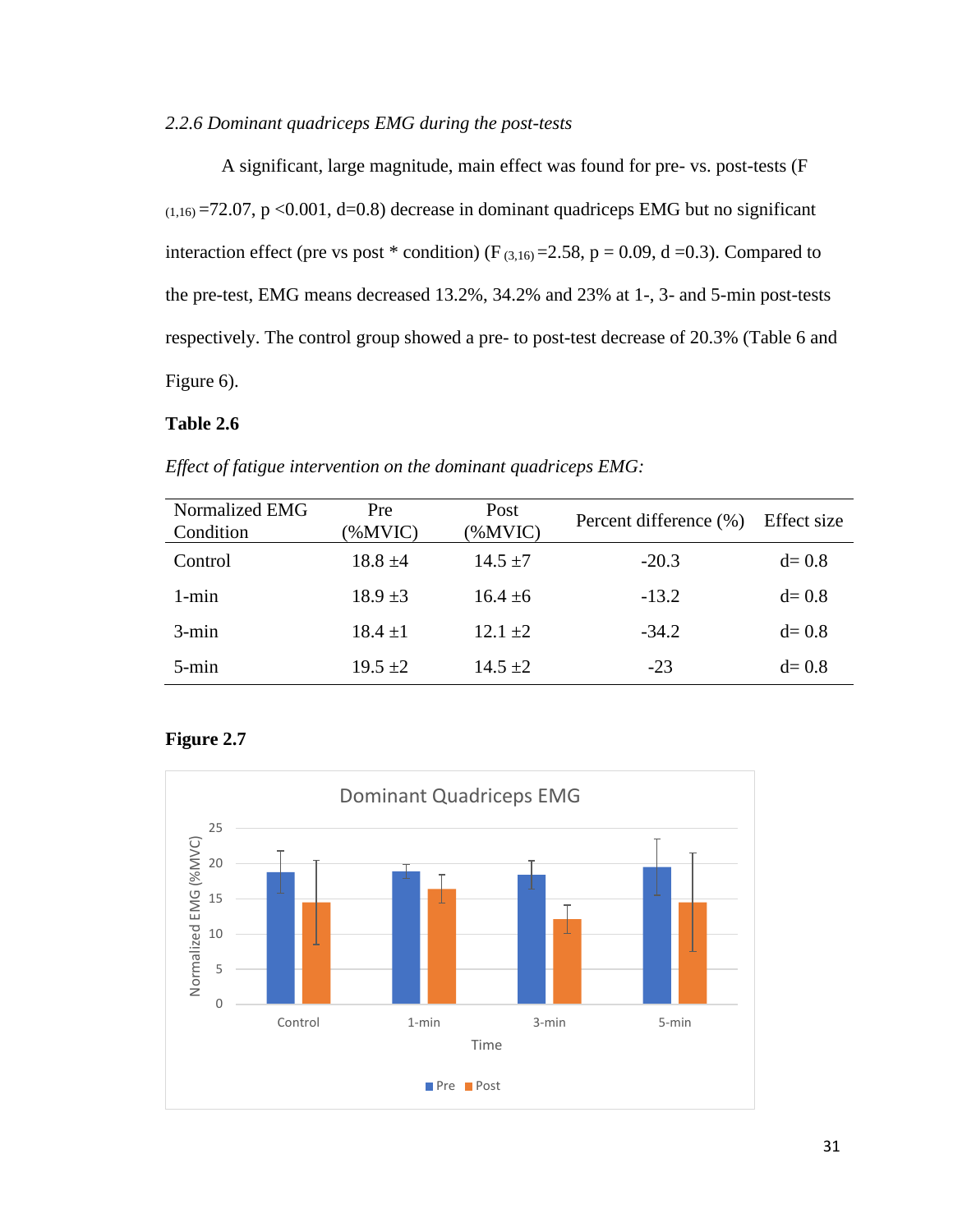#### *2.2.7 Fatigue Index*

The one-way ANOVA results for both MVIC force  $(F_{3,16}=0.399, p=0.755)$  and EMG  $(F_{3,16}=0.458, p=0.715)$  fatigue index suggest that time conditions (1-, 3-, 5-min and control) did not differ significantly.

## **2.3 Discussion**

The major finding was the lack of significant NLMF-induced single (discrete) MVIC force decrements at any post-test duration. While a few statistically significant decreases were identified, there were also similar impairments in the control condition. Thus, the testing presumably influenced the responses. Hence, in agreement with the Behm et al. (2021) meta-analytical review, there was no demonstrable effect of unilateral dominant quadriceps fatigue on contralateral quadriceps or hamstrings single MVIC force or EMG activity. The second major finding was the lack of NLMF force or EMG changes with the fatigue test (fatigue index), which was not in accord with the recent Behm et al. (2021) meta-analysis.

Although similar methodologies were used in previous studies (Doix et al. 2013; Halperin et al. 2015; Hamilton and Behm 2017), that reported NLMF with single discrete MVICs, there was no significant NLMF force impairment in the present study. The lack of significant NLMF with single MVIC forces might be due to the lack of statistical power given the low sample size (n=5). While an increased sample size would increase statistical power and diminish the chances of type II errors (false negatives), there was no indication of any near significant trends for single MVIC NLMF. Control conditions induced similar deficits as the experimental conditions. Hence, these single MVIC force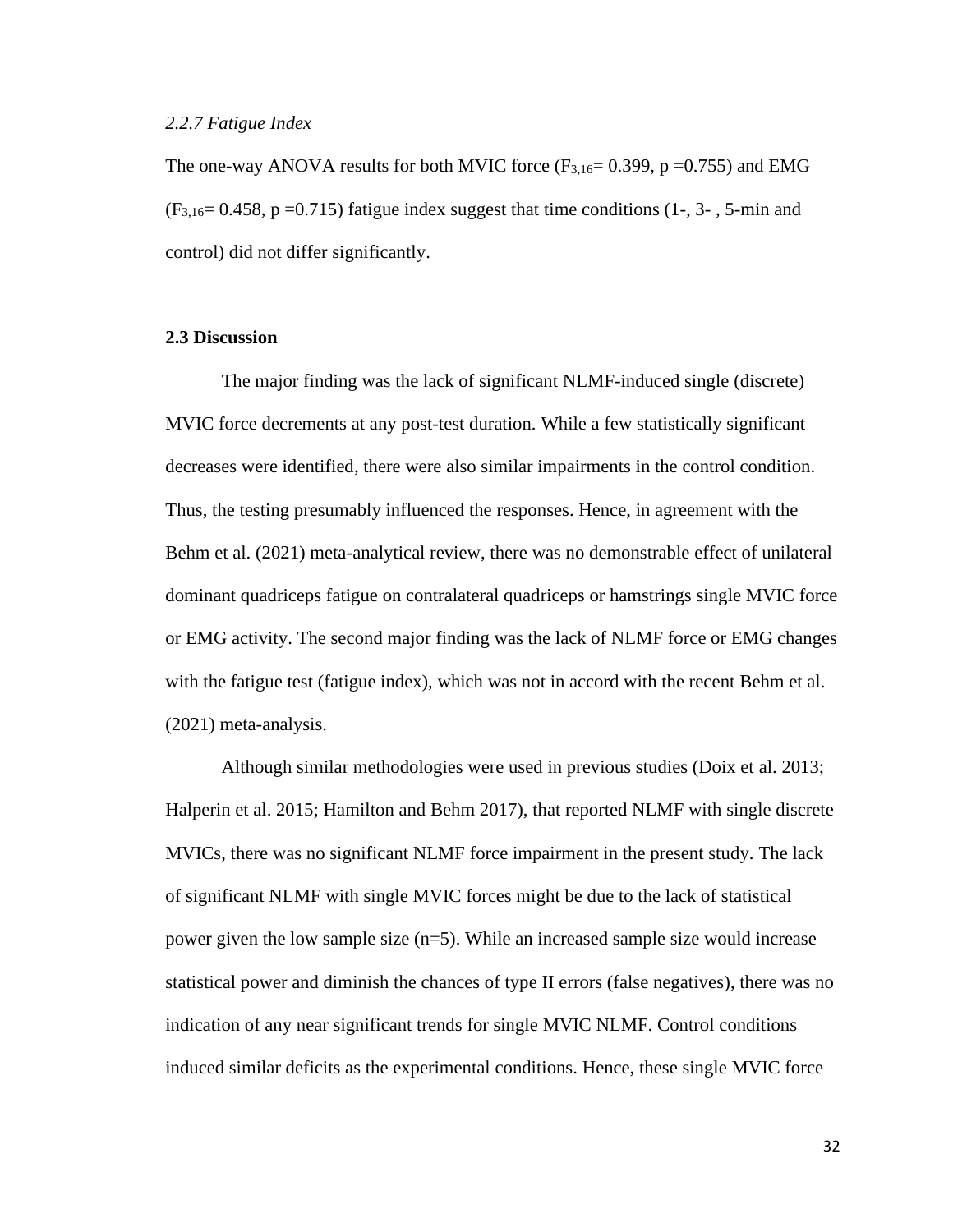and EMG results do agree with the Behm et al. (2021) meta-analysis (39 NLMF studies with 303 participants and sample sizes ranging from 6 to 45 participants), which reported that following unilateral fatigue interventions, there were overall trivial NLMF effects.

The proposed experimental design for this study was supposed to be optimal for eliciting NLMF according to Halperin et al. (2015). According to Halperin and colleagues (2015) NLMF effects mainly exist due to neural and psychological factors So taking that postulation into consideration while choosing the fatigue intervention, high intensity fatiguing protocols have been shown to lead to NLMF effects especially when combined with high volume of exercise (Halperin et al. 2015). Hence, the fatigue protocol consisted of two sets of 100s maximal voluntary isometric contractions with 1-min rest. In addition, this protocol was similar to that used by previous studies that reported NLMF effects (Doix et al. 2013; Halperin et al. 2015; Hamilton and Behm 2017).

On the other hand, longer duration fatigue protocols have been also shown to affect the psychological element (i.e., mental energy deficit) when experiencing discomfort, leading to mental fatigue (diminished focus and concentration affecting neuromuscular activation) affecting both fatigued and non-exercised muscles (Halperin et al. 2015). The participants in this study were mainly recreationally trained with no extensive resistance training experience. Due to a lack of experience with high intensity resistance training loads, the participants might not have fully activated their muscles (i.e., 100% MVIC) for such a long intervention duration  $(2x100s)$ . Hence the possibility of submaximal intensity contractions may not have induced a sufficient mental energy deficit diminishing the possibility of NLMF effects.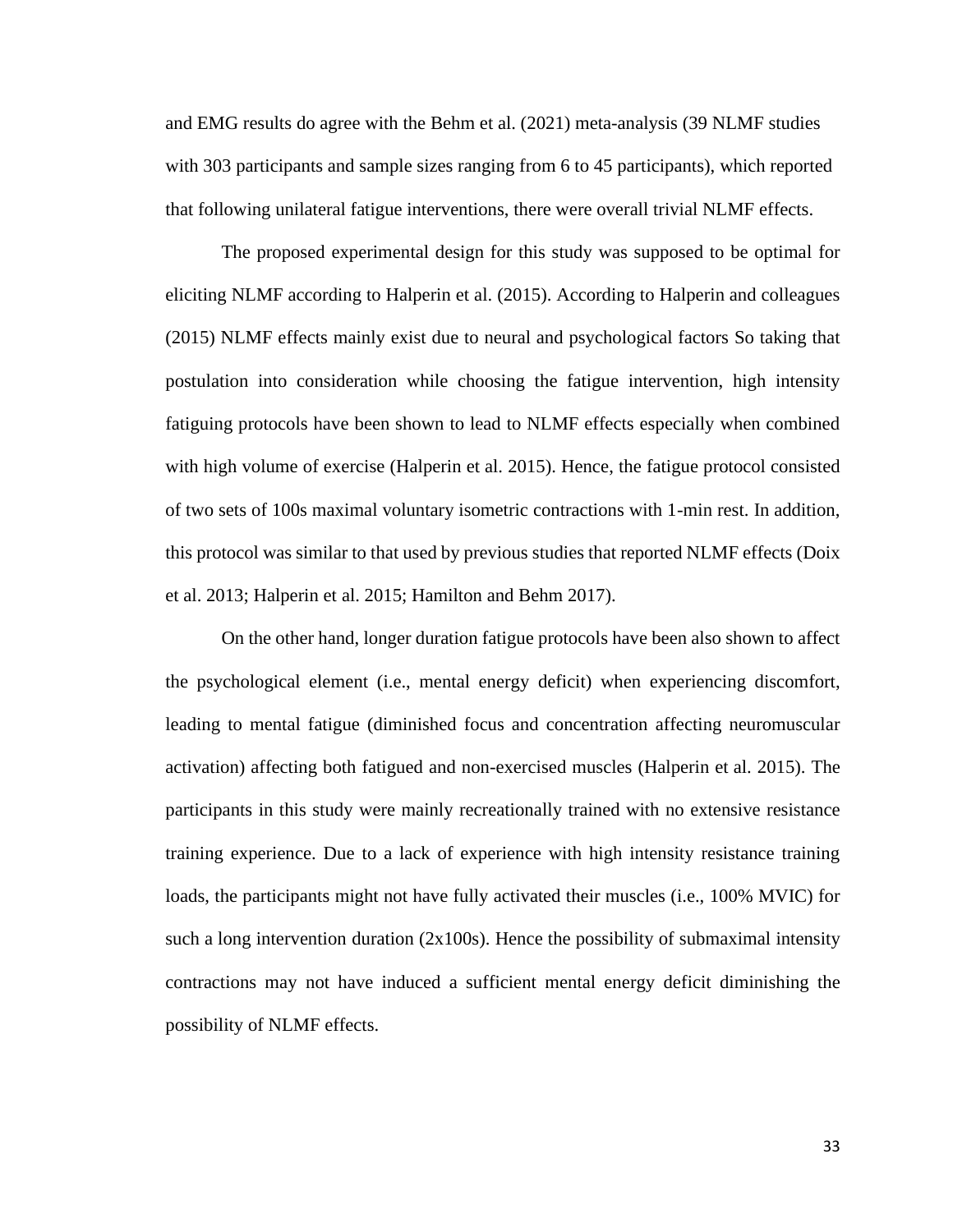In addition, participants were also made aware of the exact endpoint of the fatigue protocol (12 repetitions of 5-s each with 1-s recovery), which typically produce higher forces and EMG outputs than unknown endpoints (Billaut et al. 2011, Hamilton and Behm 2017). Mauger et al. (2009) showed that an unknown endpoint limits performance when participants are asked to maintain a high intensity MVIC for an unknown duration. Unknown end point can also decrease motivation for optimum performance (St Clair Gibson et al. 2006). Nonetheless, even with a known endpoint in the present study, NLMF with a fatigue resistance test was still not evident.

As recommended by Halperin et al. (2015) and others (Alcaraz et al. 2008) to optimize the chance for NLMF, the knee extensors (with VL EMG) were fatigued and tested in this study. The quadriceps have a larger muscle mass and higher number of fast twitch fibres (Miller et al. 1993) accelerating the onset of fatigue and increasing the difficulty to fully activate this muscle group (Behm et al. 2002). Also, RPE is reported to be higher with lower body muscles compared to upper body muscles as it promotes a higher sensation of the effort (Mayo et al. 2014). This prior evidence supported the idea that NLMF can be considered muscle specific and testing lower body muscles (VL in this study) would show higher NLMF effects. Once again, this recommended muscle group did not elicit NLMF in the present study. As suggested previously if the participants failed to fully activate the quadriceps during the fatigue intervention due to their lack of resistance training history and recreationally trained state the possibility of NLMF-induced effects would be diminished.

Few studies tested for NLMF later than 1min and very few actually reported significant effects. Prieske et al. (2016) tested unilateral fatigue at different movement velocities using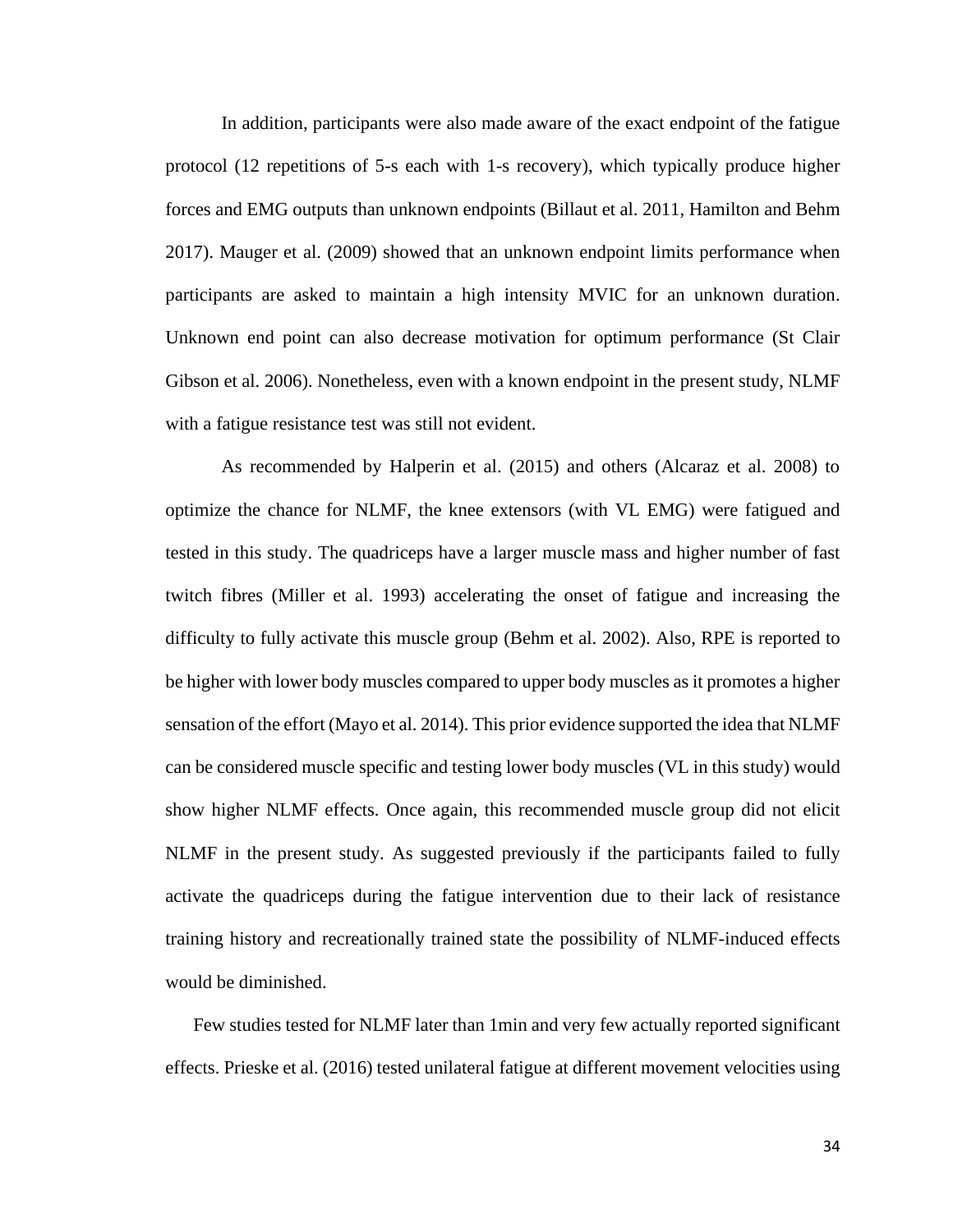an isokinetic dynamometer and found that slower movement velocities (60º/s) showed decrease in torque production in the non-exercised knee extensors up to 5min. However, Arora et al. (2015) reported the absence of NLMF after examining the effect of fatiguing unilateral knee extensor on the contralateral non-exercised leg's force and activation after 10min from finishing the low intensity fatigue protocol (15 isometric knee extensions at 30% of peak MVIC force, each lasted for 16 s followed by 4 s recovery). Yet, most of NLMF studies performed the post-test immediately after the fatigue intervention. In this experimental design, the shortest time condition was 1-min after the fatigue intervention. Central neuromuscular fatigue recovery typically happens within 1-2 minutes (Carroll et al. 2017). The minimum of 1-min before the post-test might have been enough time allowing participants to recover. Sustained MVIC forces can drop progressively by 50% within 1-2 minutes  $(2x100s)$  in this study). A rapid recovery during the first 15-30s is also influenced by rapid muscle reperfusion (Carroll et al. 2017).

Although all these previous factors were put into consideration when considering the experimental plan, we still failed to elicit NLMF effects with either single MVICs or fatigue endurance test. Beside not having enough participants, there might be another factor leading to these insignificant results such as sex differences. Unlike previous studies, 4 out of the 5 participants were females. While in previous NLMF studies, females represented only around 8% of total participants with 13 studies reporting females in their studies and only 3 compared males to females (Behm et al. 2021). This is a gap in NLMF research that can be examined in future projects. Studies with female participants should consider sex differences, as females (the majority of participants in this study) physiologically have greater muscle endurance (Hunter 2009) and might have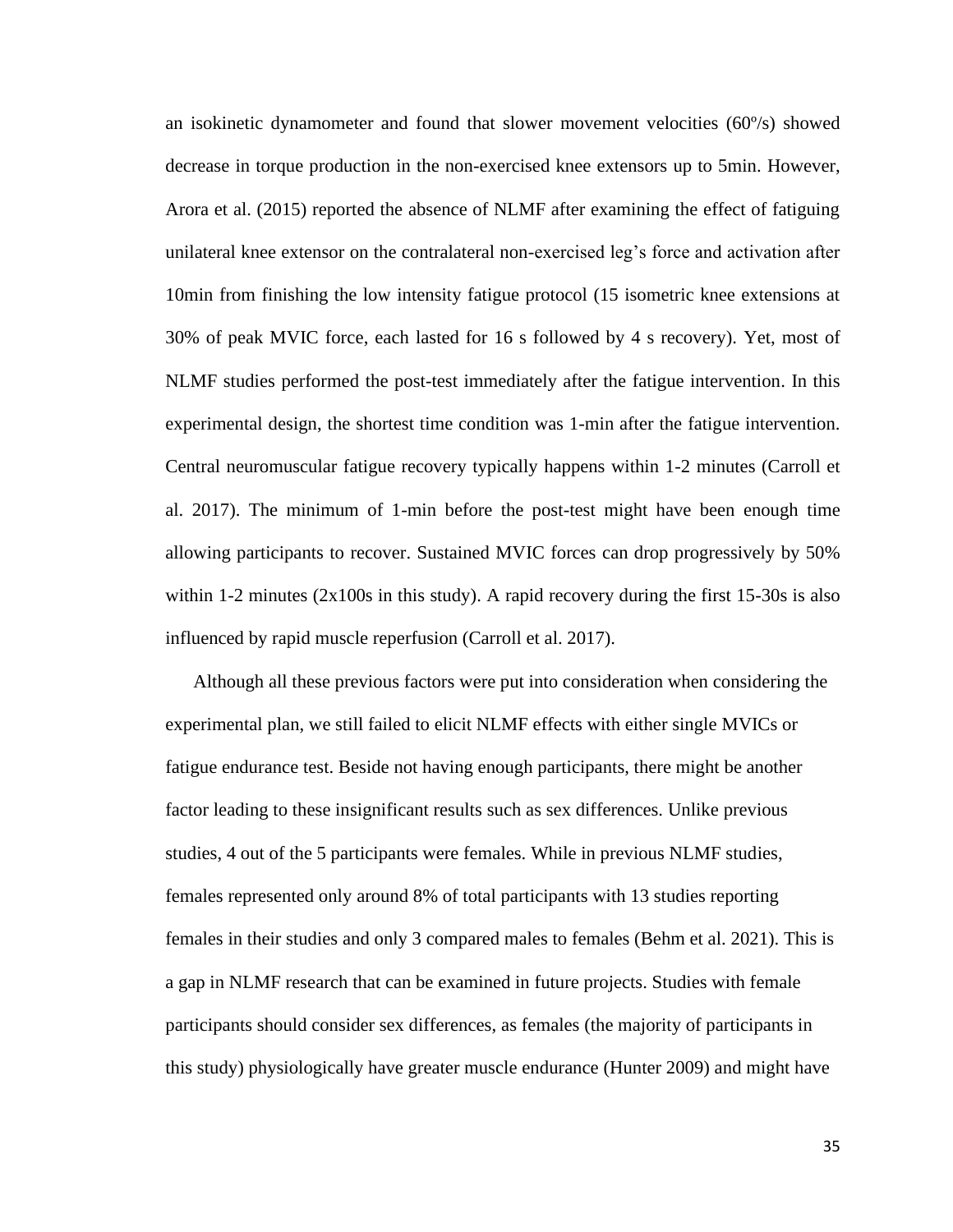been more resistant to the fatigue endurance test. Females have less muscle mass which produces less absolute force when compared to males performing the same physical test which leads to less muscle oxygen demand and less mechanical compression of the local vasculature (Hunter 2009). One of the key points is that females show less reduction during sustained MVIC (Hunter et al. 2006).

An influential variable when dealing with female participants is the menstrual cycle hormonal fluctuations especially oestrogen. Throughout the menstrual cycle there is variability in strength and fatiguability (Phillips et al. 1993a). Also the ingestion of contraceptive pills can play a role. Highest levels of oestrogen are seen just before ovulation (Phillips et al. 1993a). It is suggested that this peak in oestrogen is responsible for the muscle strength increase in this phase (Sarwar et al. 1996). During mid-cycle quadriceps muscles were found stronger and more fatigable, while women taking contraceptive pills were not affected (Sarwar et al. 1996). More studies with female participants are required to get more details about the correlation between strength and ovulation and the mechanism responsible for all these changes. These variations are more than just changes in levels of estradiol and progesterone. Menstrual cycles were not taken into consideration in this experiment and thus the variable effects of the cycle on strength and endurance may have contributed to the lack of significant results.

## **2.4 Limitations**

Starting from the sudden COVID breakout suspending the data collection and ending with data from only 5 participants instead of the projected 16. Those participants were only recreationally trained which might have affected the intensity of the fatigue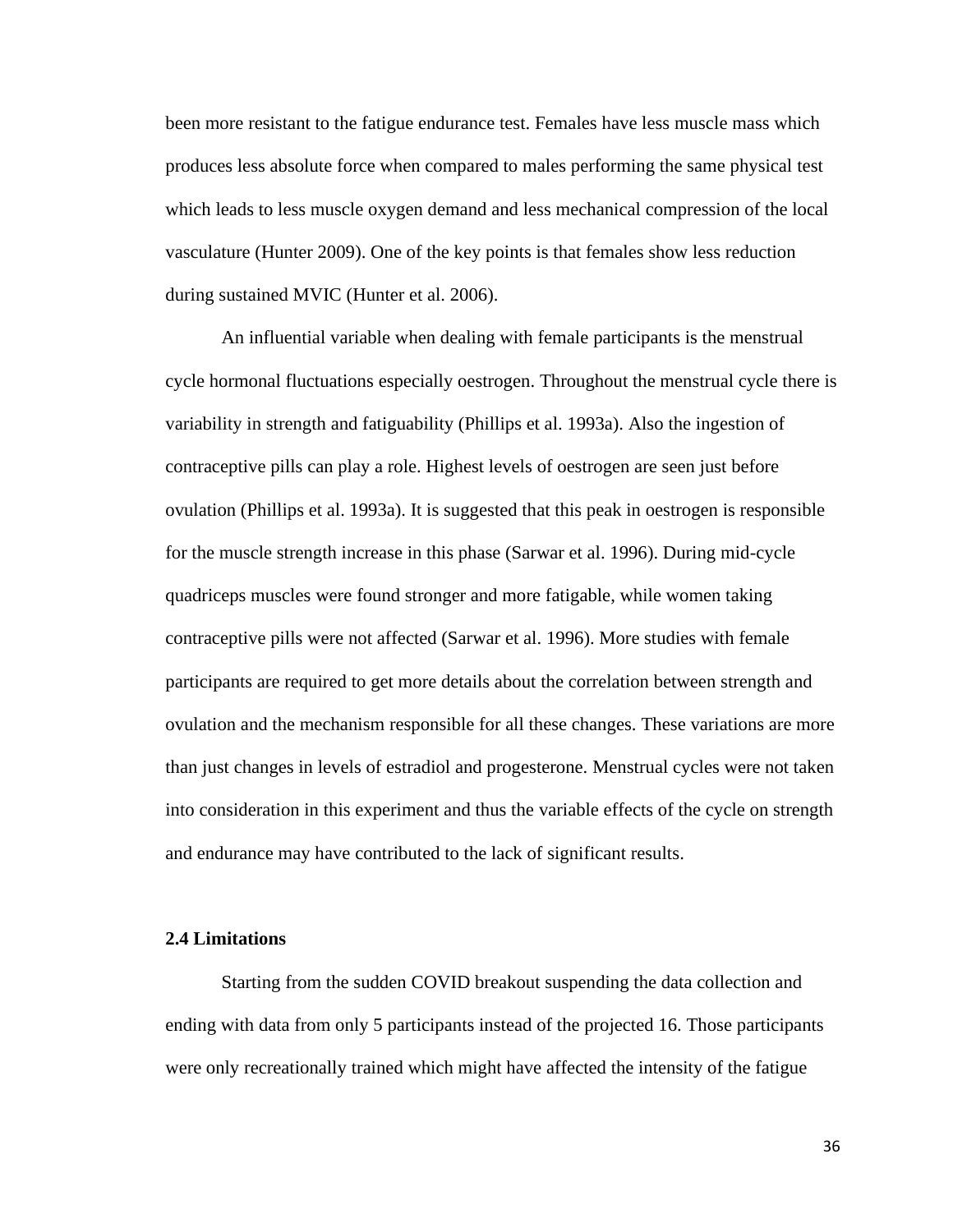intervention not being able to fully contract the quadriceps to the maximal ability. Four out of the five participants were females which added more variability and lack of heterogeneity to the lack of statistical power that already existed. The menstrual cycle was not taken into consideration in addition to the physiological ability of females to resist fatigue compared to males may have increased the variability in the data. Is a different approach for the post-tests needed for future experimental design? As Halperin et al. (2015), Behm et al. (2021) and this study agreed on the lack of significant NLMFinduced single MVIC force decrements, single (discrete) MVICs should not be tested (the control condition had similar deficits as the experimental conditions) and move directly to the endurance fatigue post-test as the time between single and multiple MVICs might be long enough for some significant recovery and diminution of NLMF effects.

## **2.5 Conclusion**

The results of this study suggest that following a fatiguing protocol, when testing non-exercised muscles there was a lack of significant NLMF-induced single MVIC force decrements at any post-test duration. Thus, higher statistical power (i.e., increased sample size) and more studies are needed to clarify if NLMF endurance deficits can be replicated in other studies and what is the size of the NLMF effects at different post-testing durations? Many factors too can be put into consideration in the future for the possible mechanisms, NLMF effects on endurance outcomes and sex differences in addition to examining population differences (such as training background, young and older population).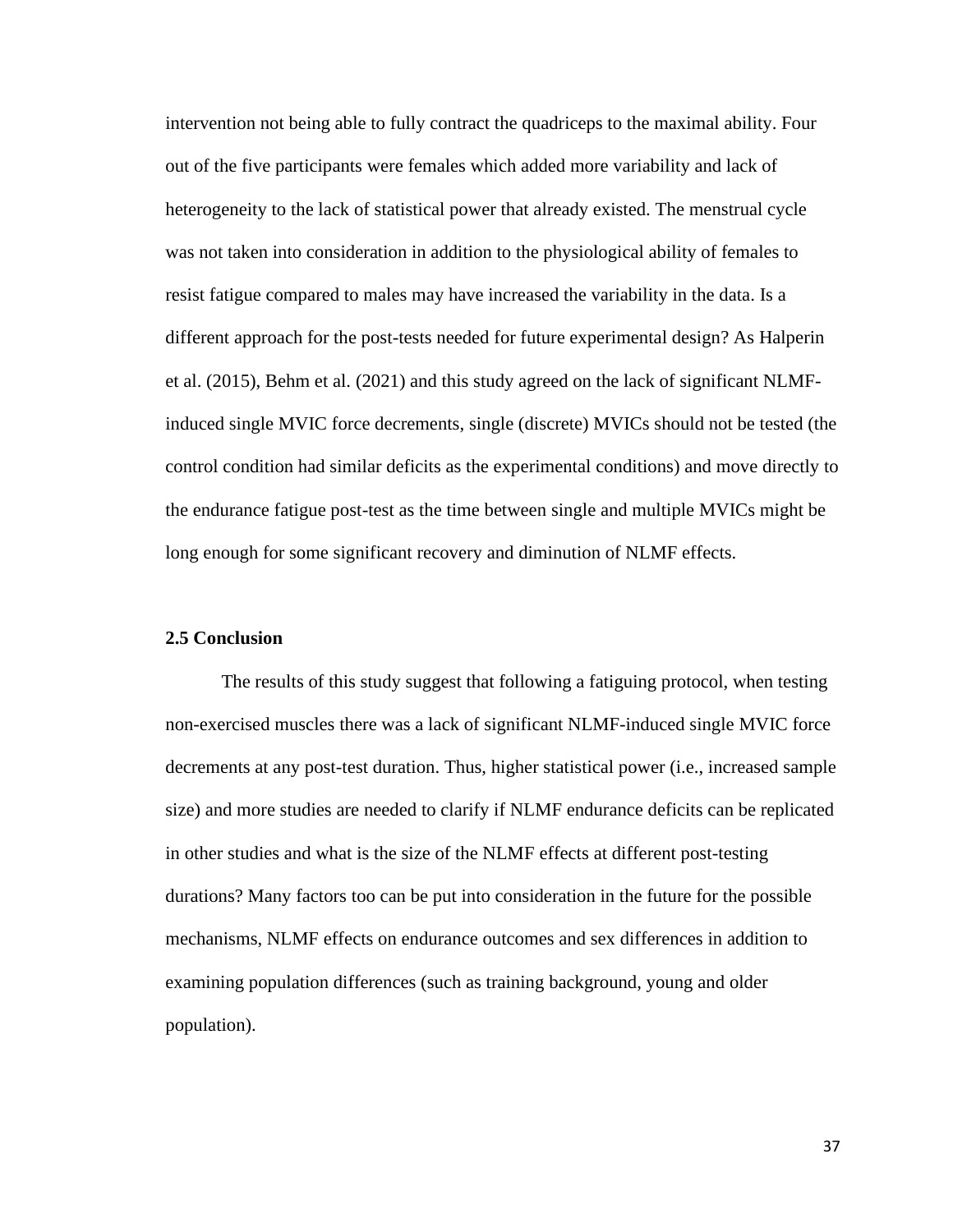## **2.6 References**

- Aboodarda, S., Šambaher, N., & Behm, D. (2016a). Unilateral elbow flexion fatigue modulates corticospinal responsiveness in non‐fatigued contralateral biceps brachii. *Scandinavian J Med Sci Sports, 26*, 1301-1312.
- Aboodarda, S. J., Šambaher, N., Millet, G. Y., & Behm, D. G. (2017). Knee extensors neuromuscular fatigue changes the corticospinal pathway excitability in biceps brachii muscle. *Neurosci J, 340,* 477-486.
- Aboodarda, S. J., Zhang, C. X. Y., Sharara, R., Cline, M., & Millet, G. Y. (2019). Exercise-Induced Fatigue in One Leg Does Not Impair the Neuromuscular Performance in the Contralateral Leg but Improves the Excitability of the Ipsilateral Corticospinal Pathway. *Brain Sci, 9,* 10, 250.
- Alcaraz, P.E., Sánchez-Lorente, J., & Blazevich, A.J. (2008). Physical performance and cardiovascular responses to an acute bout of heavy resistance circuit training versus traditional strength training. *J Strength Cond Res, 22*(3):667-671.
- Amann, M., Proctor, L.T., Sebranek, J.J., Pegelow, D.F., & Dempsey, J.A. (2009). Opioid-mediated muscle afferents inhibit central motor drive and limit peripheral muscle fatigue development in humans*. J Physiol, 587*: 271– 283,
- Amann, M. (2011). Central and peripheral fatigue: interaction during cycling exercise in humans. *Med Sci Sports Exerc 43*:2039–2045
- Amann, M. (2012). Significance of Group III and IV muscle afferents for the endurance exercising human*. Clin Exp Pharmacol Physiol*, *39*:831–835
- Amann, M., Venturelli, M., Ives, S.J., McDaniel, J., Layec, G., Rossman, M.J., & Richardson, R.S. (2013). Peripheral fatigue limits endurance exercise via a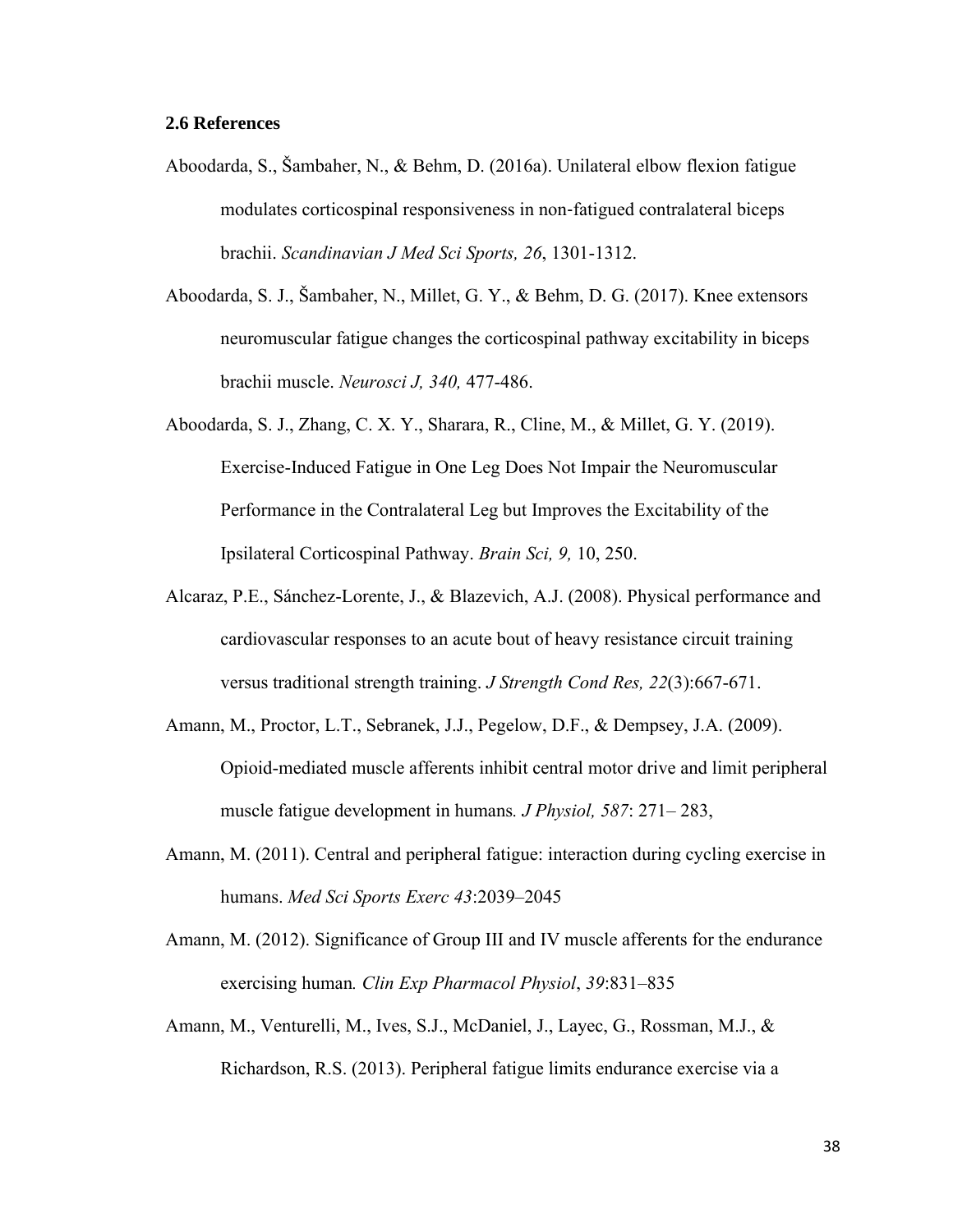sensory feedback-mediated reduction in spinal motoneuronal output. *J Appl Physiol, 115*:355–364

- Arora S, Budden S, Byrne JM, Behm DG (2015) Effect of unilateral knee extensor fatigue on force and balance of the contralateral limb. Eur J Appl Physiol 1–11. doi:10.1007/s00421-015-3198-5
- Bangsbo, J., Aagaard, T., Olsen, M., Kiens, B., Turcotte, L. P., & Richter, E. A. (1995). Lactate and H+ uptake in inactive muscles during intense exercise in man. *The J Physiol 488*(1), 219–229.
- Bangsbo, J., Madsen, K., Kiens, B., Richter, E. (1996). Effect of muscle acidity on muscle metabolism and fatigue during intense exercise in man. *J Physiol 495*(Pt 2):587–596
- Behm, D.G., St-Pierre, D.M.M., & Perez, D. (1996). Muscle inactivation assessment of interpolated twitch technique. *J Appl Physiol, 81*:2267–2273
- Behm, D.G. (2004). Force maintenance with submaximal fatiguing contractions. *Can. J. Appl. Physiol. 29*(3): 274-293
- Behm, D.G., & Anderson, K.G. (2006). The role of instability with resistance training. *J Strength Cond Res. 20*(3):716–722.doi:10.1519/R-18475.1. PMID:16937988.
- Behm, D.G., Drinkwater, E.J., Willardson, J.M., & Cowley, P.M. (2010). The use of instability to train the core musculature. *Appl Physiol Nutr Metab, 35*(1): 91–108. doi:10.1139/H09-127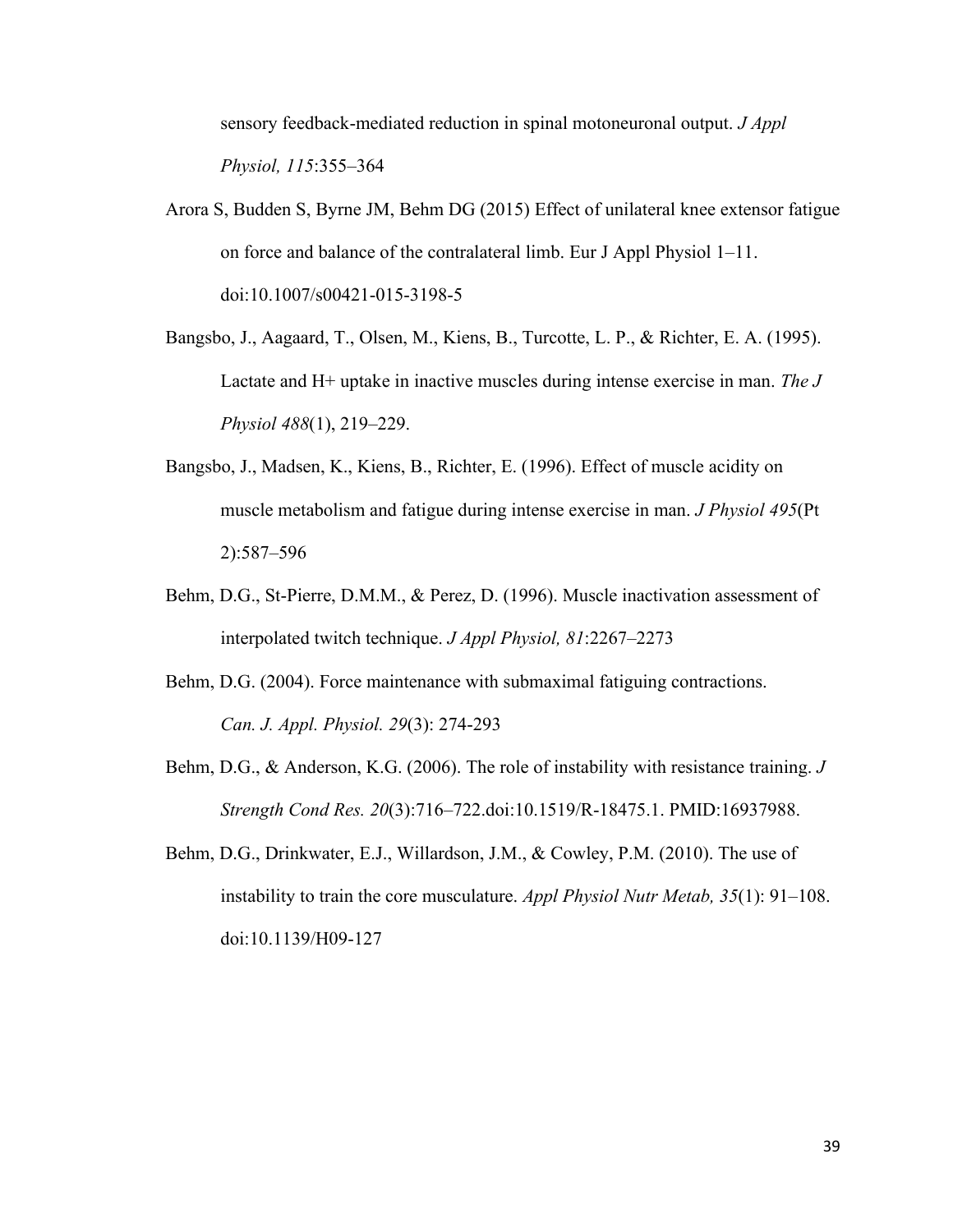- Behm, D. G., Muehlbauer, T., Granacher, U., & Kibele, A. (2015). Effects of Strength Training Using Unstable Surfaces on Strength, Power and Balance Performance Across the Lifespan: A Systematic Review and Meta-analysis. *Sports Med, 45,* 12, 1645-1669.
- Behm DG, *Alizadeh S,* Hadjizedah Anvar S, Hanlon C, Ramsay E, Mahmoud MMI,Whitten J, Fisher JP, Prieske O, Chaabene H, Granacher U, Steele J. (2021). Non-local muscle fatigue effects on muscle strength, power, and endurance in healthy individuals: A systematic review with meta-analysis. *Sports Med*.
- Bigland-Ritchie, B. (1981). EMG/force relations and fatigue of human voluntary contractions. *Exerc Sport Sci Rev., 9*(1), 75–118.
- Bigland-Ritchie, B., & Woods, J.J. (1984). Changes in muscle contractile properties and neural control during human muscular fatigue. *Muscle Nerve, 7*: 691–699
- Bigland-Ritchie, B., Jones D.A., Hosking, G.P., & Edwards, R.H.T. (1978). Central and peripheral fatigue in sustained maximum voluntary contractions of human quadriceps muscle. *Clin Sci Mol Med, 54*: 609– 614
- Billaut, F., Bishop, D.J., Schaerz, S., & Noakes, T.D. (2011). Influence of knowledge of sprint number on pacing during repeated sprint exercise. *Med Sci Sport Exerc, 43*:665–672
- Bogdanis, G., Nevill, M., & Lakomy, H. (1994). Effects of previous dynamic arm exercise on power output during repeated maximal sprint cycling. *J Sport Sci*, 12:363–370
- Cairns, S.P., Knicker, A.J., Thompson, M.W. & Sjøgaard, G. (2005). Evaluation of models used to study neuromuscular fatigue. *Exerc Sport Sci Rev*, 33, 9–16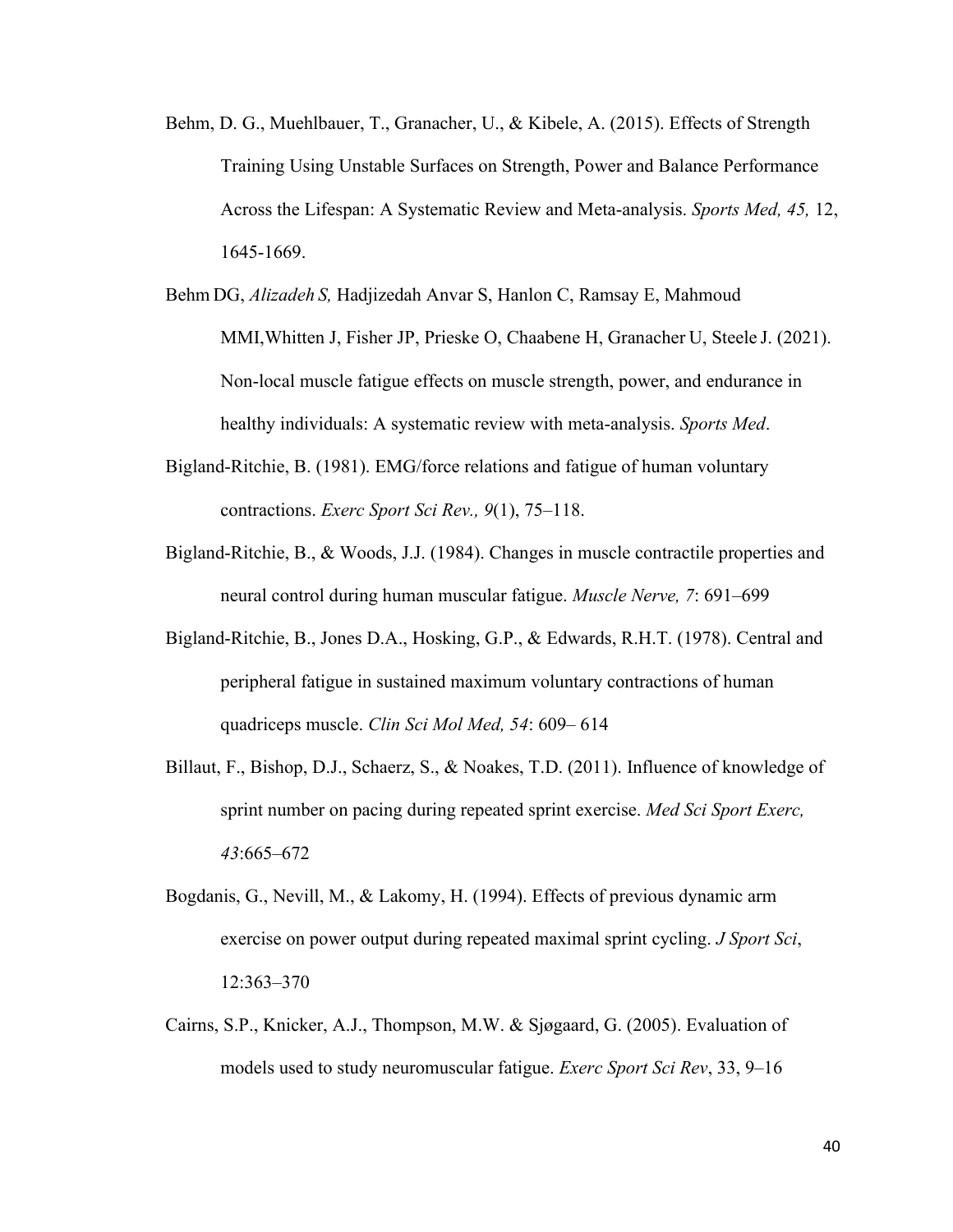- Carroll, T.J., Taylor, J.L., Gandevia, S.C. (2017). Recovery of central and peripheral neuromuscular fatigue after exercise. *J Appl Physiol,* 122, 1068–1076. https://doi.org/10.1152/japplphysiol.00775.2016
- Ciccone, A.B., Brown, L.E., Coburn, J.W., & Galpin, A.J. (2014). Effects of traditional vs. alternating whole-body strength training on squat performance. *J Strength Cond Res, 28*:2569–2577
- Cohen, J. (1988). *Statistical power analysis for the behavioral sciences* (2nd ed.). Lawrence Erlbaum Associates.
- Cooke, R., & Pate, E. (1990). The inhibition of muscle contraction by the products of ATP hydrolysis. In Taylor, A.W. et al. (Eds). Bio-chemistry of exercise VII, pp. 59-72, Human Kinetics Publishers, Inc., Champaign, Ill.
- Doix, A., Lefèvre, F., & Colson, S. (2013). Time course of the cross-over effect of fatigue on the contralateral muscle after unilateral exercise. *Plos One* 8(5): e64910[.https://doi.org/10.1371/journal.pone.0064910](https://doi.org/10.1371/journal.pone.0064910)
- Edamura, M., Yang, J.F., & Stein, R.B. (1991). Factors that determine the magnitude and time course of human H-reflexes in locomotion. *J Neurosci, 11*: 420–427
- Edwards, R.H.T. (1981). Human muscle function and fatigue. In: Human muscle fatigue: Physiological mechanisms pp. 1-18, Pitman Medical, London.
- Eichelberger, T.D., & Bilodeau, M. (2007). Central fatigue of the first dorsal interosseous muscle during low-force and high-force sustained submaximal contractions. *Clin Physio Funct Imaging, 27*:298–304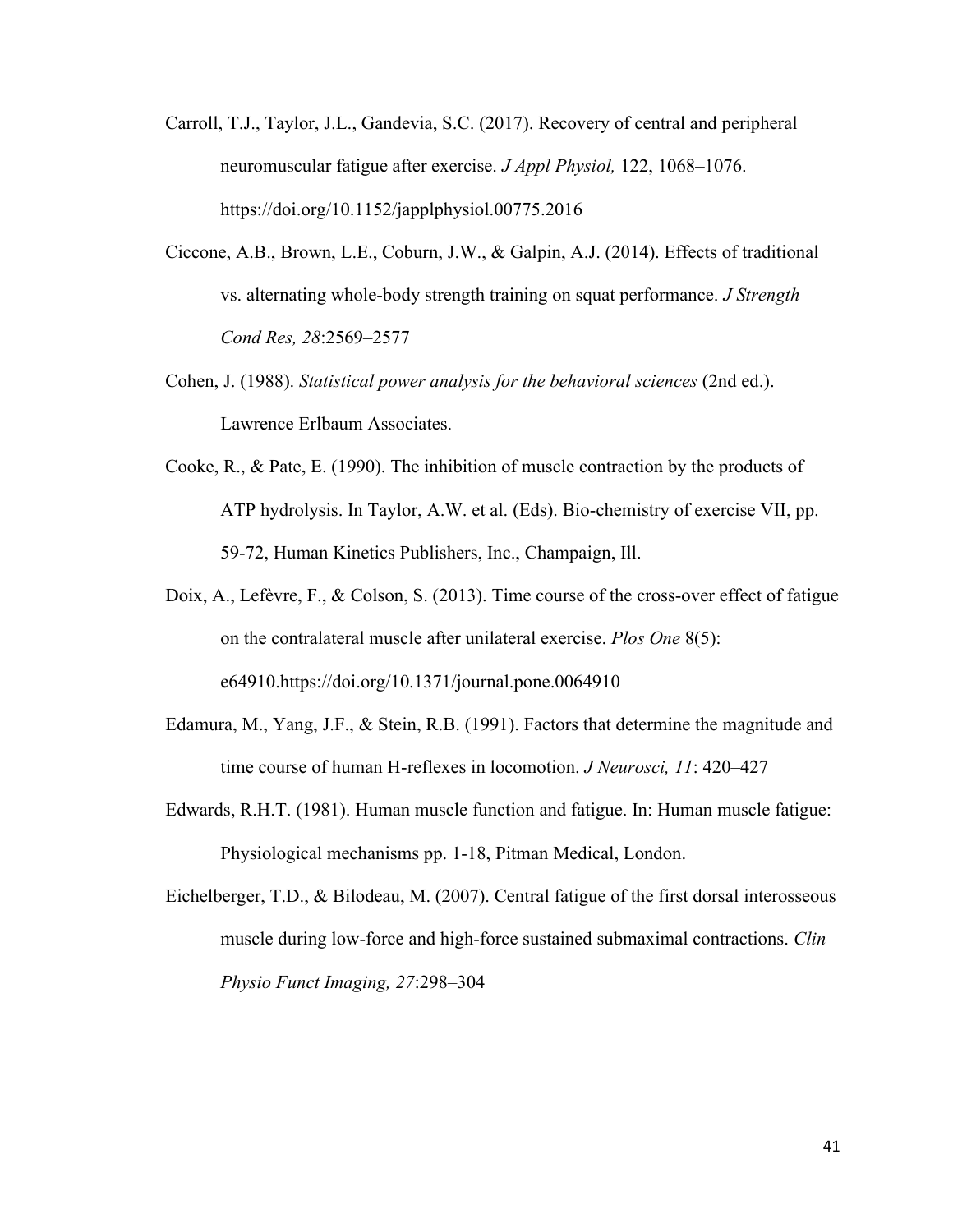- Enoka, R.M., Hutton, R.S., & Eldred, E. (1980). Changes in excitability of tendon tap and Hoffmann reflexes following voluntary contractions. Electroencephalogr. *Clin Neurophysiol, 48*(6): 664-672. Available from PM:6155255.
- Enoka, R.M., & Stuart, D.G. (1992). Neurobiology of muscle fatigue. *J Appl Physiol, 72*:1631-1648
- Enoka, R.M., & Duchateau, J. (2016). Translating Fatigue to Human Performance. *Medicine & Science in Sports & Exercise.*
- Fitts, R.H. (2008). The cross-bridge cycle and skeletal muscle fatigue. *J Appl Physiol, 104*(2):551–558
- Fitts, R.H., & Balog, E.M. (1996). Effect of intracellular and extracellular ion changes on E·C coupling in skeletal muscle fatigue. *Acta Physiol Scand,156*:169-181

Fitts, R.H. (1996). Muscle fatigue: The cellular aspects. *Am J Sports Med.*,*24*(6).

- Galea, V., De Bruin, H., Cavasin, R., & McComas, A.J. (1991). The numbers and relative sizes of motor units estimated by computer. *Muscle Nerve, 14*:1123–1130
- Gandevia, S.C. (2001). Spinal and supraspinal factors in human muscle fatigue. *Physiol Rev,81*: 1725–1789.
- Garcia, M.D.C., Gonzalez-Serratos, H., Morgan, J.P., et al. (1991). Differential activation of myofibrils during fatigue in phasic skeletal muscle cells. *J Mus Res Cell Moti,12*: 412-424

Garland, S.J., & Miles, T.S. (1997). Control of motor units in human flexor digitorum profund us under different proprioceptive conditions. *J Physiol*, *502*: 693–701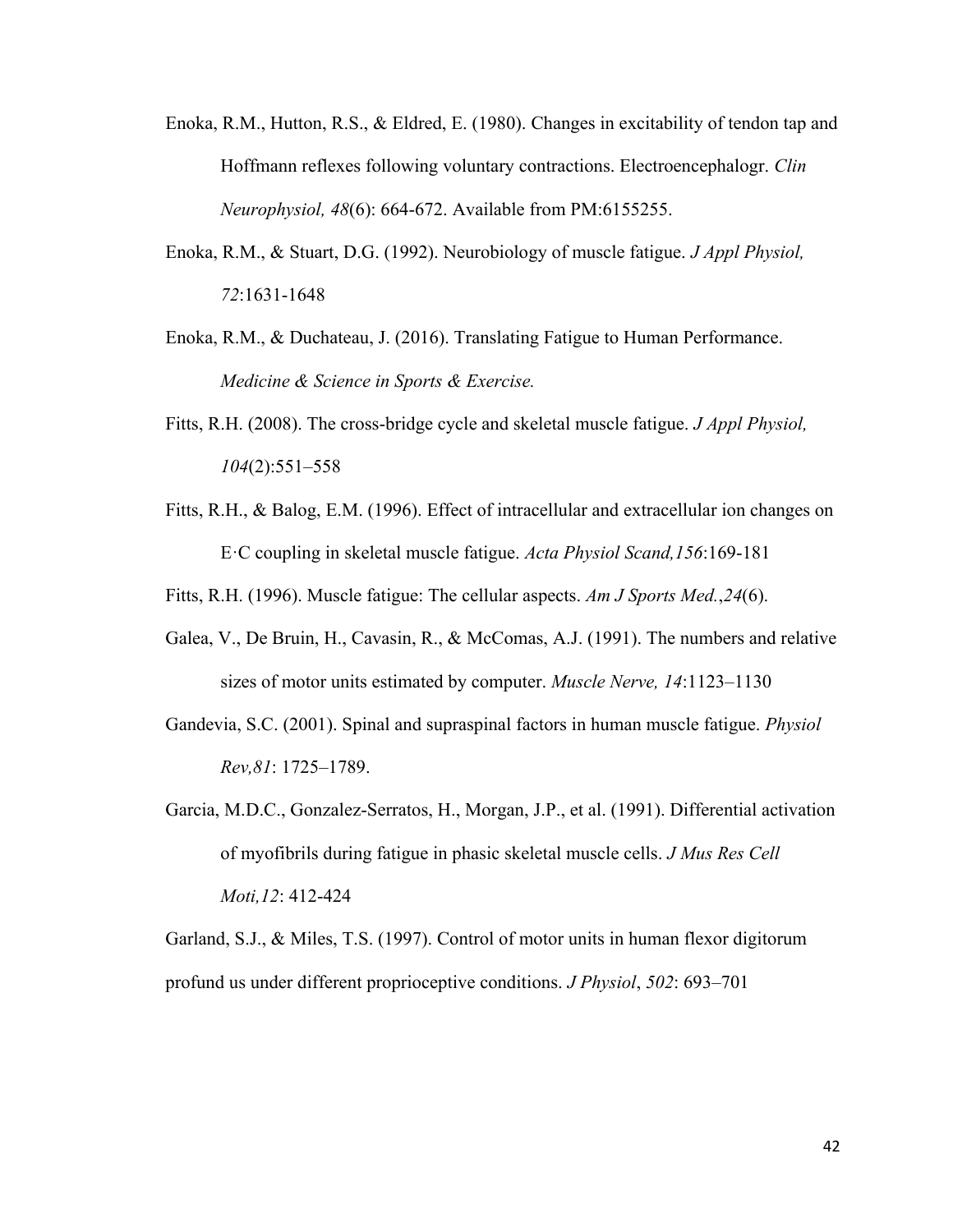- Garland, S.J., Enoka, R.M., Serrano, L.P., and Robinson, G.A. (1994). Behaviour of motor units in human biceps brachii during a submaximal fatiguing contraction*. J Appl Physiol, 76:*2411-2419
- Garland, S. J., Griffin, L., & Ivanova, T. (1997). Motor unit discharge rate is not associated with muscle relaxation time in sustained submaximal contractions in humans. *Neurosci Lett, 239*:25–28.
- Grant, M.C., Robergs, R., Baird, M.F., Baker, J.S. (2014). The Effect of prior upper body exercise on subsequent Wingate performance. *Biomed Res Int*. doi:10.1155/2014/329328
- Hagge, M.S., Wood, C., & Stiff, C. (2010). Ego depletion and the strength model of selfcontrol: A meta-analysis. *Psychol Bull, 136*(4):495–525
- Halperin, I., Aboodarda, S. J., & Behm, D.G. (2014a). Knee extension fatigue attenuates repeated force production of the elbow flexors. Eur. *J Sport Sci, 14*:823–829. doi: 10.1080/17461391.2014.911355
- Halperin, I., Copithorne, D., & Behm, D.G. (2014c). Unilateral isometric muscle fatigue decreases force production and activation of contralateral knee extensors but not elbow flexors. *Appl Physiol Nutr Metab, 39*:1338–1344
- Halperin, I., Chapman, D.W., & Behm, D.G. (2015). Non-local muscle fatigue: effects and possible mechanisms. *Eur. J Appl Physiol, 115*: 2031-2048
- Hamilton, A.R., & Behm, D.G. (2017). The effect of prior knowledge of test endpoint on non-local muscle fatigue. *Eur. J Appl Physiol, 117*(4): 651-653 DOI: 10.1007/s00421-016-3526-4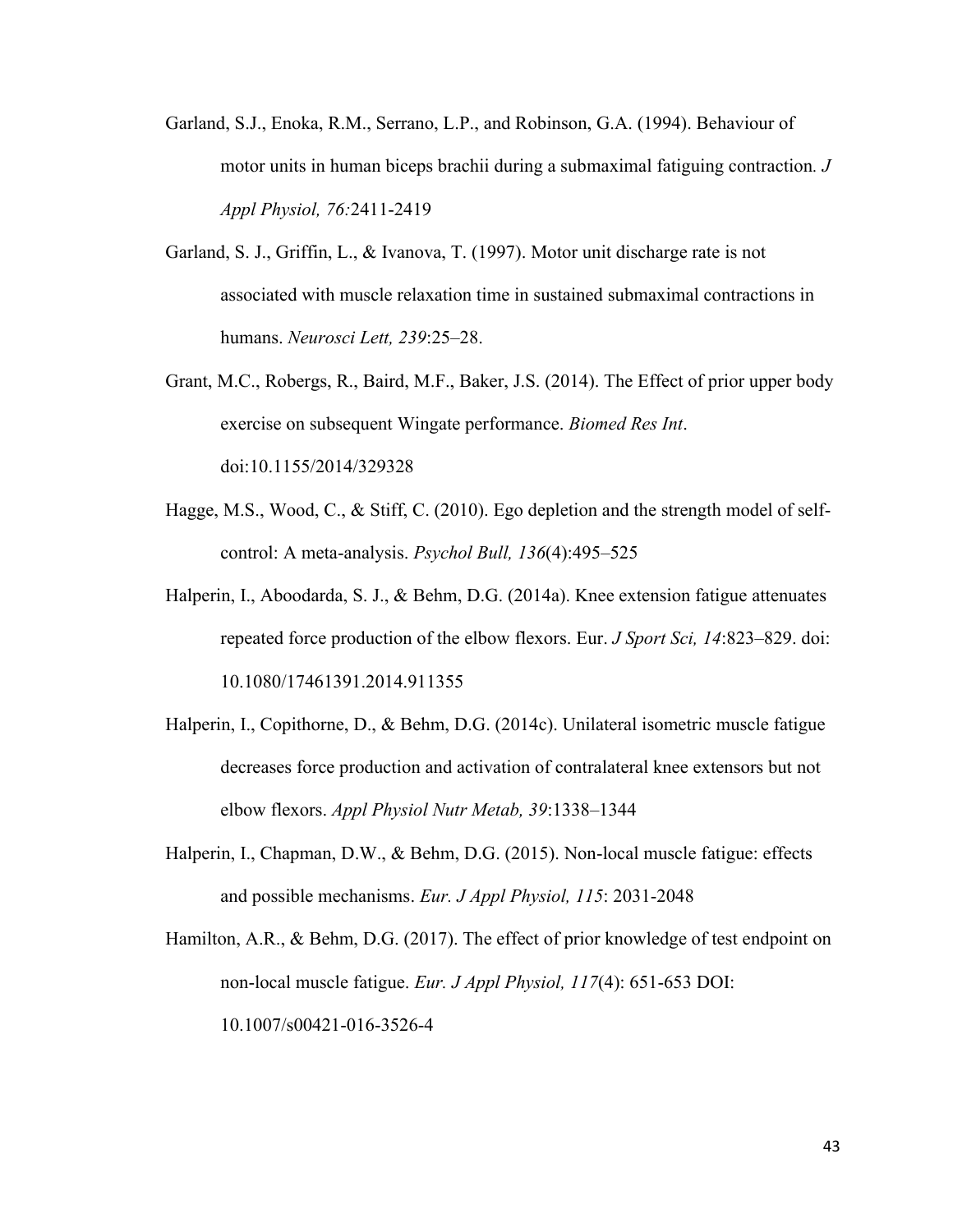- Hermens HJ, Freriks B, Disselhorst-Klug C, Rau G (2000) Development of recommendations for SEMG sensors and sensor placement procedures. *J Electromyogr Kinesiol* 37(3):113–122
- Hicks, A.L., Kent-Braun, J., & Ditor, D.S. (2001). Sex differences in human skeletal muscle fatigue. *Exerc Sport Sci Rev, 29*:109–112
- Hunter, S.K., Butler, J.E., Todd, G., Gandevia, S.C., & Taylor. J.L. (2006). Supraspinal fatigue does not explain the sex difference in muscle fatigue of maximal contractions. *J Appl Physiol, 101*:1036–1044
- Hunter, S.K. (2009). Sex differences and mechanisms of task-specific muscle fatigue. *Exerc Sport Sci Rev, 37*:113
- Kawamoto, J.E.A.S., & Behm, D.G. (2014). Effect of differing intensities of fatiguing dynamic contractions on contralateral homologous muscle performance. *J Sport Sci Med, 13*:836–845
- Kennedy, A., Hug, F., Sveistrup, H., & Guevel, A. (2013). Fatiguing handgrip exercise alters maximal force-generating capacity of plantar flexors. *Eur J Appl Physiol, 113*(3):559–566
- Kennedy, D.S., Fitzpatrick, S.C., Gandevia, S.C., & Taylor, J.L. (2015). Fatigue related firing of muscle nociceptors reduces voluntary activation of ipsilateral but not contralateral lower limb muscles. *J Appl Physiol*, *118*(4):408-418. doi:10.1152/japplphysiol.00375.2014
- Kibler, W.B., Press, J., & Sciascia, A. (2006). The role of core stability in athletic function. *Sports Med, 36*:189–198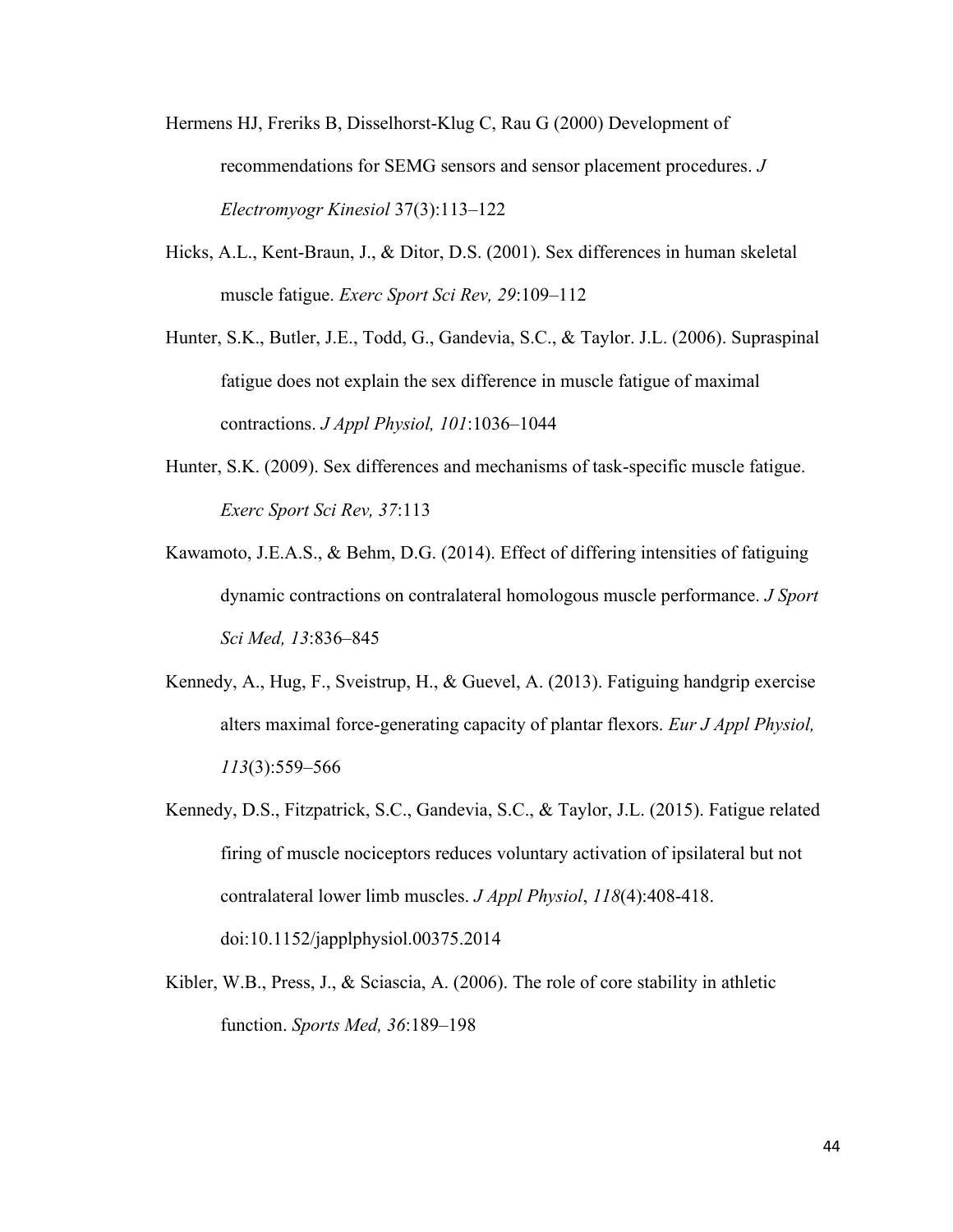- Kranz, H., Cassell, J.F., & Inbar, G.F. (1985). Relation between electro-myogram and force in fatigue*. J Appl Physiol, 59*(3):821–825
- Kischka, U., Fajfr, R., & Fellenberg, T., & Hess, C.W. (1993). Facilitation of motor evoked potentials from magnetic brain stimulation in man: a comparative study of different target muscles. *J Clin Neurophysiol, 10*:505–512
- Klomjai,W., Katz, R., & Lackmy-Vallee, A. (2015). Basic principles of transcranial magnetic stimulation (TMS) and repetitive TMS (rTMS). *Ann Phys Rehabil Med, 58*, 208–213. doi: 10.1016/j.rehab.2015.05.005
- Kuchinad, R.A., Ivanova, T.D., & Garland, S.J. (2004). Modulation of motor unit discharge rate and H-reflex amplitude during submaximal fatigue of the human soleus muscle*. Exp Brain Res, 158*: 345–355.
- Lannergren, J. & Westerblad, H. (1991). Force decline due to fatigue and intracellular acidification in isolated fibres from mouse skeletal muscle. *J Physiol, 434*:307- 322.
- Maltenfort M.G., Heckman C.J., & Rymer W.Z. (1998). Decorrelating actions of Renshaw interneurons on the firing of spinal motoneurons within a motor nucleus: a simulation study. *J Neurophysiol, 80*:309–323.
- Marcora, S.M., Staiano, W., & Manning, V. (2009). Mental fatigue impairs physical performance in humans. *J Appl Physiol, 106*:857–864
- Marsden, C. D., Meadows, J. C., & Merton, P. A. (1983). "Muscular wisdom" that minimizes fatigue during prolonged effort in man: peak rates of motoneuron discharge and slowing of discharge during fatigue. *Adv Neurol, 39,* 169-211.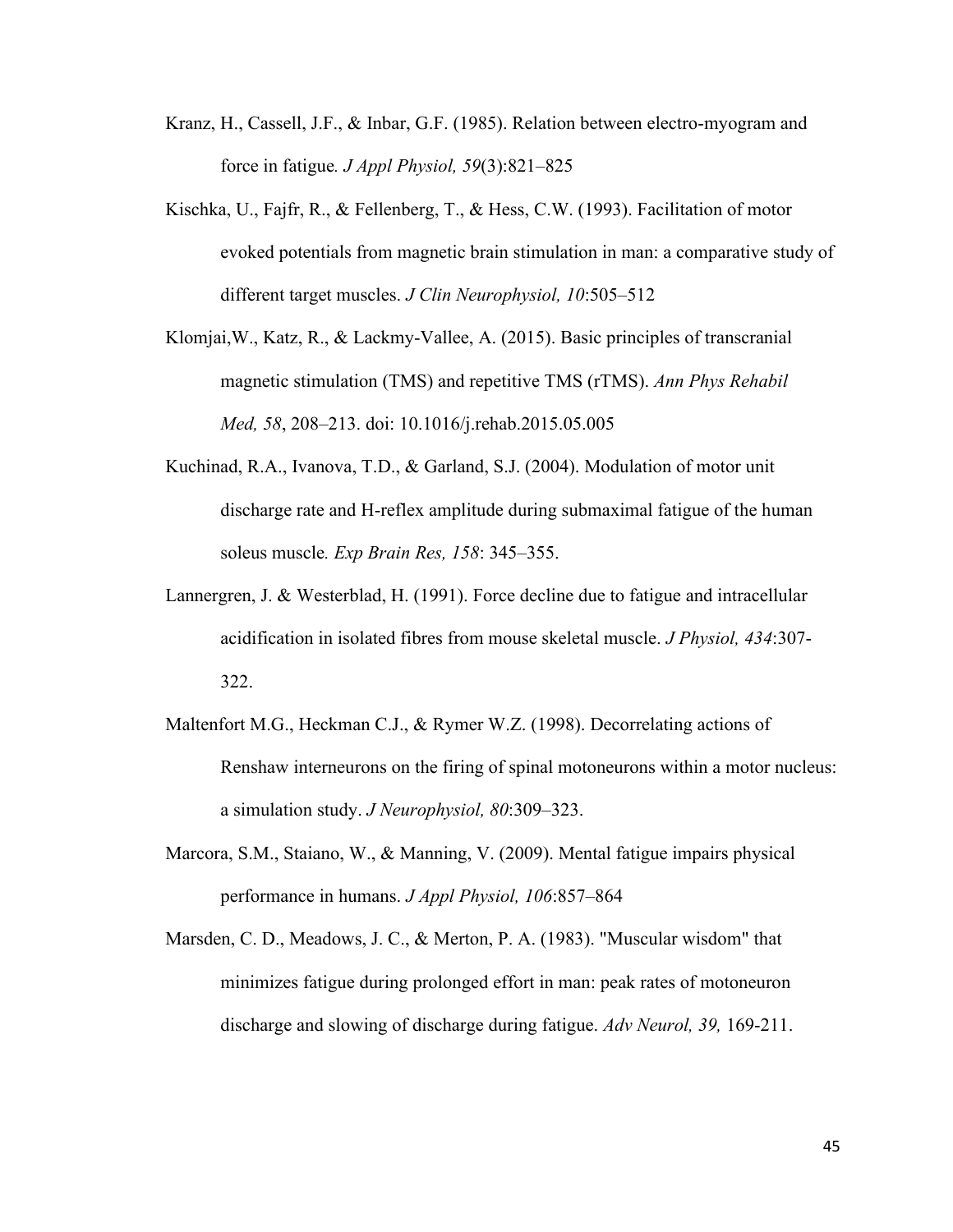- Martin, P.G., & Rattey, J. (2007). Central fatigue explains sex differences in muscle fatigue and contralateral cross-over effects of maximal contractions. Pflügers Archiv: *Eur J Phys, 454*. 957-69. 10.1007/s00424-007-0243-.
- Mauger A.R., Jones A.M., & Williams C.A. (2009). Influence of feedback and prior experience on pacing during a 4-km cycle time trial. *Med Sci Sports Exerc, 41*:451–458
- Mayo, X., Iglesias-Soler, E., & Fernández-Del-Olmo, M. (2014). Effects of set configuration of resistance exercise on perceived exertion. *Percept Mot Skills, 119*:825–837
- McCurdy, M.L. & Hamm, T.M. (1994). Topography of recurrent inhibitory postsynaptic potentials between individual motoneurons in the cat. *J Neurophysiol,72*:214–226

Merton, P.A. (1954). Voluntary strength and fatigue. *J Physiol, 123*:553–564

- Miller, A.E.J., MacDougall, J.D., Tarnopolsky, M.A., & Sale, D.G. (1993). Gender differences in strength and muscle fibre characteristics. *Eur J Appl Physiol Occup Physiol, 66*:254–262
- Miller, E.K. (2000). The prefrontal cortex and cognitive control. *Nat Rev Neurosci*, *1*(1):59-65. doi:10.1038/35036228
- Miller, M., Downham, D., & Lexell, J. (1999). Superimposed single impulse and pulsetrain electrical stimulation: a quantitative assessment during sub-maximal isometric knee extension in young, healthy men. *Muscle Nerve, 22*: 1038–1046.
- Nosek, T.M. & Fender, K.Y. (1987). Godt RE: It is deprotonated Inorganic phosphate that depresses force in skinned skeletal muscle fibres. *Science 236*: 191-193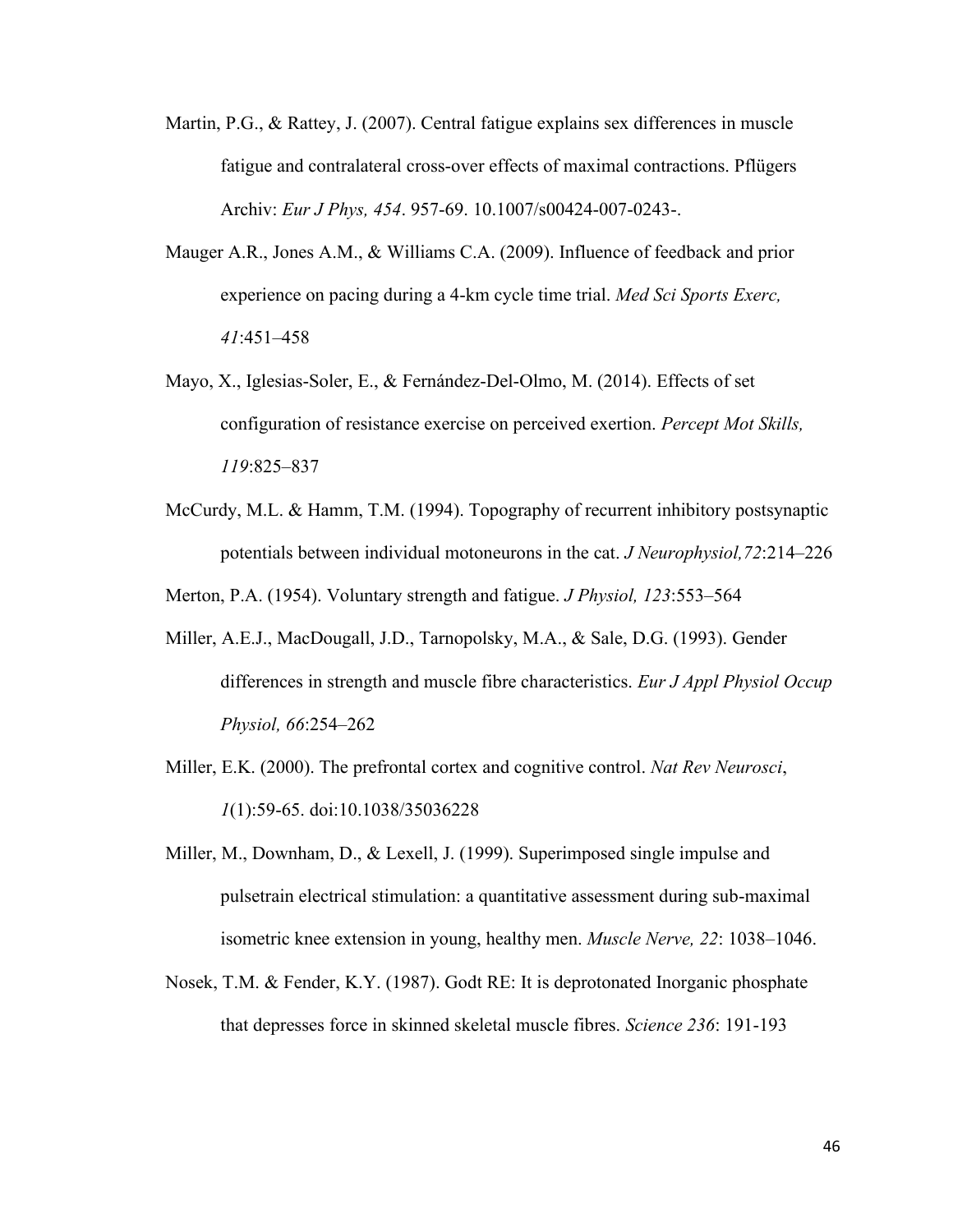- Oldfield R.C. (1971) The assessment and analysis of handedness: The Edinburgh inventory. Neuropsychologia 9, 97-113.
- Paddock, N.& Behm, D.G. (2009). The effect of an inverted body position on lower limb muscle force and activation. *Appl Physiol Nutr Metab, 34*(4), 673- 680. doi:10.1139/H09-056
- Phillips, S.K., Gopinathan, J., Meehan, K., Bruce, S.A.& Woledge, R.C. (1993a). Muscle strength changes during the menstrual cycle in human adductor pollicis. *J Physiol,* 125P.
- Person, R. S. & Kudina, L.P. (1972). Discharge frequency and discharge pattern of human motor units during voluntary contraction of muscle. *Electroencephalogr Clin Neurophysiol, 32*, 471–483.
- Prieske, O., Aboodarda, S. J., Benitez Sierra, J. A. Behm D. G., and Granacher,U. (2017). Slower but not faster unilateral fatiguing knee extensions alter contralateral limb performance without impairment of maximal torque output.Eur. J. Appl. Physiol.117, 323–334. doi: 10.1007/s00421-016-3524-3526
- Rasmussen, P., Nielsen, J., Overgaard, K., Krogh-Madsen, R., Gjedde, A., Secher, N.H., & Petersen, N.C. (2010). Reduced muscle activation during exercise related to brain oxygenation and metabolism in humans. *J Physiol, 588*:1985–1995
- Rattey, J., Martin, P.G., Kay, D. et al. (2006). Contralateral muscle fatigue in human quadriceps muscle: evidence for a centrally mediated fatigue response and crossover effect*. Pflugers Arch, 452*:199–207
- Rejeski, W. J., & Ribisl, P. M. (1980). Expected Task Duration and Perceived Effort: An Attributional Analysis. *J Sport Exerc Psychol 2,* 3, 227-236.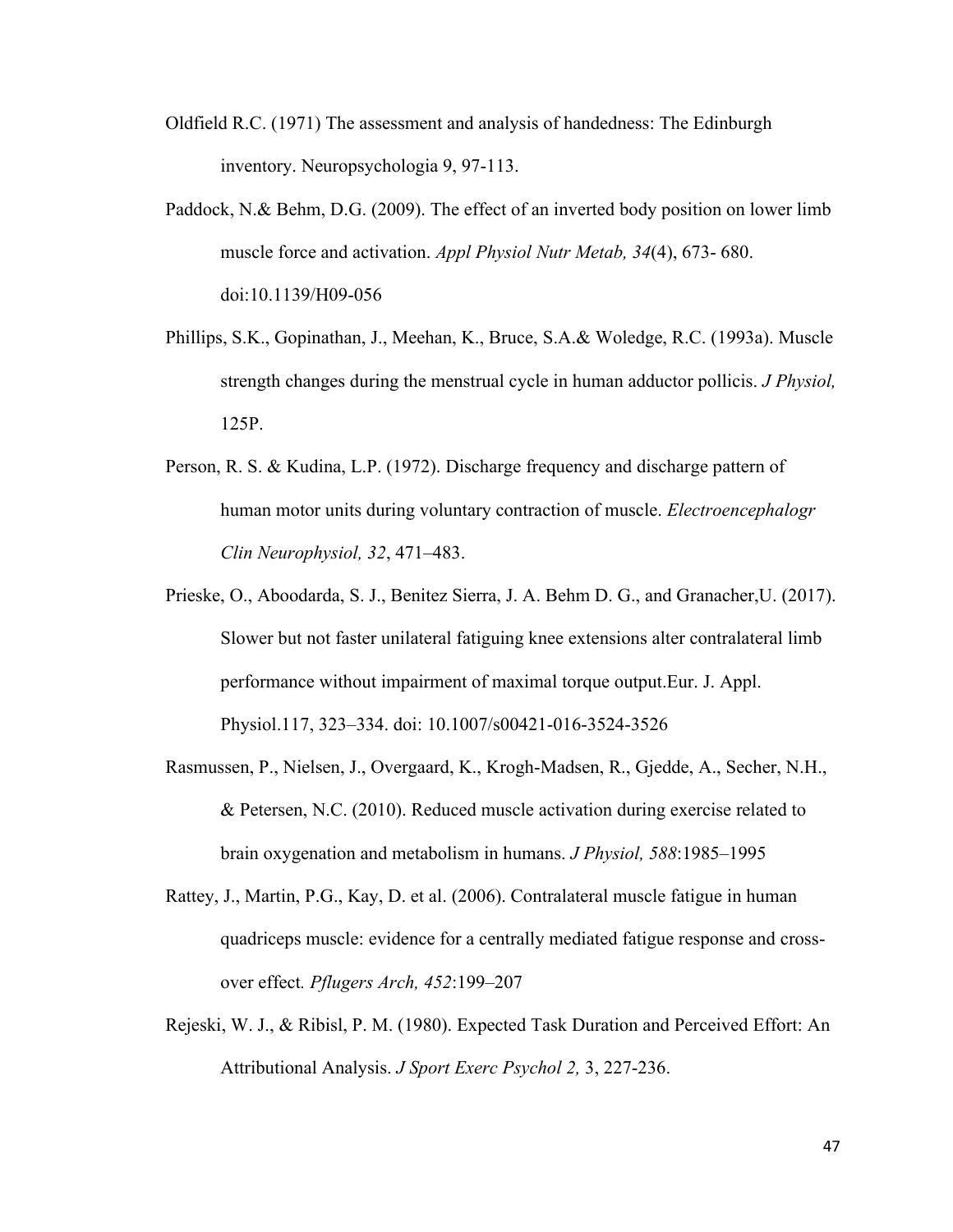Sahlin, K. (1992). Metabolic Factors in Fatigue. *Sports Med, 13* (2): 99-107

- Sahlin, K., Gorski, J., & Edstrom, L. (1990b). Influence of ATP turnover and metabolite changes on IMP formation and glycolysis in rat skeletal muscle. *Am J Phys, 259*: C26-C28
- Sarwar, R, Beltran, NB, Rutherford, OM. (1996). Changes in muscle strength, relaxation rate and fatiguability during the human menstrual cycle. *J Physiol,* 493:267–272.
- Šambaher, N., Aboodarda, S.J., & Behm, D.G. (2016). Bilateral knee extensor fatigue modulates force and responsiveness of the corticospinal pathway in the nonfatigued, dominant elbow flexors. *Frontiers Neurosci* 10:18-24:doi: 10.3389/fnhum.2016.000182016
- Scaglioni, G., & Martin, A. (2009). Assessment of plantar flexors activation capacity: nerve versus muscle stimulation by single versus double pulse. *Euro J Appl Physiol, 106*:563–572
- Schillings, M.L., Hoefsloot, W., Stegeman, D.F. et al. (2003). Relative contributions of central and peripheral factors to fatigue during a maximal sustained effort. *Eur J Appl Physiol, 90*, 562–568.
- Shield, A., & Zhou, S. (2004). Assessing voluntary muscle activation with the twitch interpolation technique. *Sports Med,34*: 253–267
- Shinkle, J., Nesser, T.W., Demchak, T.J., & McMannus, D.M. (2012). Effect of Core Strength on the Measure of Power in the Extremities, *J Strength Cond Res, 26*(2):373-380. doi: 10.1519/JSC.0b013e31822600e5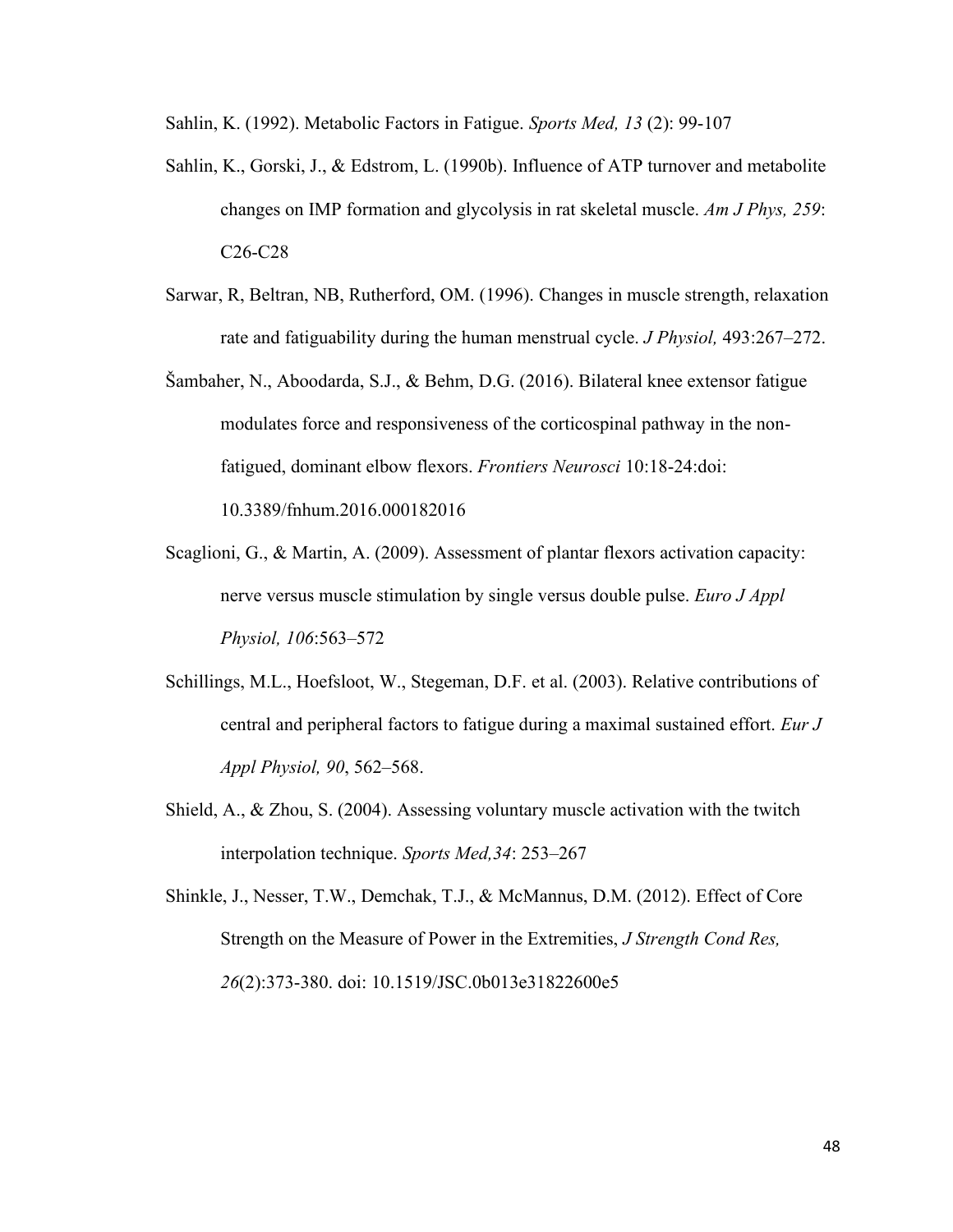- Sidhu, S.K., Weavil, J.C., Venturelli, M., Garten, R.S., Rossman, M.J., Richardson, R.S., Gmelch, B.S., Morgan, D.E., & Amann, M. (2014). Spinal mu-opioid receptorsensitive lower limb muscle afferents determine corticospinal responsiveness and promote central fatigue in upper limb muscle*. J Physiol, 592*:5011–5024
- Simonson, E. & Weiser P. (1976). Physiological aspects and physiological correlates of work capacity and fatigue, Chares C. Thomas, Springfield, IL.
- Søgaard, K., Gandevia, S.C., Todd, G., Petersen, N.T., & Taylor J.L. (2006). The effect of sustained low-intensity contractions on supraspinal fatigue in human elbow flexor muscles. *J Physiol, 573*, 511–523.
- St Clair Gibson, A., Lambert, E.V., Rauch, L.H. et al. (2006). The role of information processing between the brain and peripheral physio-logical systems in pacing and perception of effort. *Sports Med; 36:*705–22
- Stackouse SK, Reisman DS, Binder-Macleod SA. Challenging the role of pH in skeletal muscle fatigue. Phys Ther 2001; 81 (12): 1897-1903
- Stone, M.R., Thomas, K., Wilkinson, M., Jones, A.M., St Clair Gibson, A., & Thompson, K.G. (2012). Effects of deception on exercise performance: implications for determinants of fatigue in humans. *Med Sci Sports Exerc, 44*(3):534-4
- Takahashi, K., Maruyama, A., Hirakoba, K., Maeda, M., Etoh, S., Kawahira, K. & Rothwell, J.C. (2011b). Fatiguing intermittent lower limb exercise influences corticospinal and corticocortical excitability in the nonexercised upper limb. *Brain Stimul*, 4(2):90-96. doi:10.1016/j.brs.2010.07.001